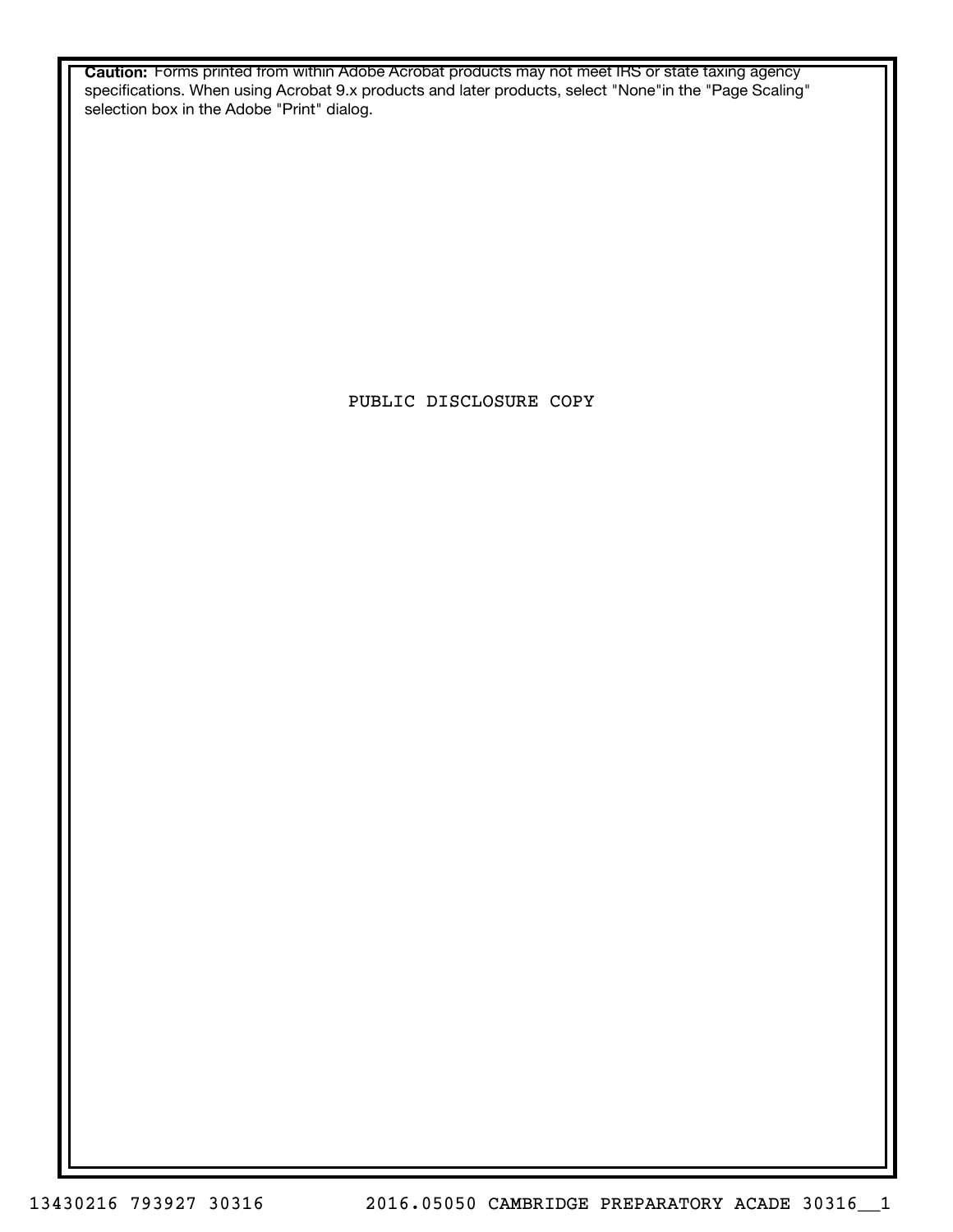|                                                                                                                   |                               |                                         | ** PUBLIC DISCLOSURE COPY **                                                                                                                                               |                                                                                                                               |                                            |  |
|-------------------------------------------------------------------------------------------------------------------|-------------------------------|-----------------------------------------|----------------------------------------------------------------------------------------------------------------------------------------------------------------------------|-------------------------------------------------------------------------------------------------------------------------------|--------------------------------------------|--|
|                                                                                                                   |                               |                                         | <b>Return of Organization Exempt From Income Tax</b>                                                                                                                       |                                                                                                                               | OMB No. 1545-0047                          |  |
| 990<br>Form<br>Under section 501(c), 527, or 4947(a)(1) of the Internal Revenue Code (except private foundations) |                               |                                         |                                                                                                                                                                            |                                                                                                                               |                                            |  |
| Department of the Treasury                                                                                        |                               |                                         | Do not enter social security numbers on this form as it may be made public.                                                                                                |                                                                                                                               | <b>Open to Public</b>                      |  |
|                                                                                                                   |                               | Internal Revenue Service                | Information about Form 990 and its instructions is at www.irs.gov/form990.                                                                                                 |                                                                                                                               | Inspection                                 |  |
|                                                                                                                   |                               |                                         | A For the 2016 calendar year, or tax year beginning $J\overline{UL} 1$ , $2016$                                                                                            | and ending JUN 30, 2017                                                                                                       |                                            |  |
|                                                                                                                   | <b>B</b> Check if applicable: |                                         | C Name of organization                                                                                                                                                     | D Employer identification number                                                                                              |                                            |  |
|                                                                                                                   |                               |                                         | CAMBRIDGE PREPARATORY ACADEMY DC                                                                                                                                           |                                                                                                                               |                                            |  |
|                                                                                                                   | ]Address<br>]change           | <b>INC</b>                              |                                                                                                                                                                            |                                                                                                                               |                                            |  |
|                                                                                                                   | Name<br> change<br>Initial    |                                         | SOMERSET PREPARATORY ACADEMY PCS<br>Doing business as                                                                                                                      |                                                                                                                               | 27-5314539                                 |  |
|                                                                                                                   | return                        |                                         | Number and street (or P.O. box if mail is not delivered to street address)                                                                                                 | Room/suite   E Telephone number                                                                                               |                                            |  |
|                                                                                                                   | Final<br>return/<br>termin-   |                                         | 3301 WHEELER ROAD, S.E.                                                                                                                                                    |                                                                                                                               | $202 - 562 - 9170$                         |  |
|                                                                                                                   | ated<br>Amended               |                                         | City or town, state or province, country, and ZIP or foreign postal code                                                                                                   | G Gross receipts \$                                                                                                           | 6,951,256.                                 |  |
|                                                                                                                   | return                        |                                         | 20032<br>WASHINGTON, DC                                                                                                                                                    | H(a) Is this a group return                                                                                                   |                                            |  |
|                                                                                                                   | Applica-<br>Ition<br>pending  |                                         | F Name and address of principal officer: LAUREN CATALANO<br>SAME AS C ABOVE                                                                                                | for subordinates?                                                                                                             | $\Box$ Yes $\Box$ X $\Box$ No              |  |
|                                                                                                                   |                               | Tax-exempt status: $X \over 301(c)(3)$  |                                                                                                                                                                            | $H(b)$ Are all subordinates included? $\Box$ Yes                                                                              | ∣ No                                       |  |
|                                                                                                                   |                               |                                         | $501(c)$ (<br>4947(a)(1) or<br>$\sqrt{\frac{1}{1}}$ (insert no.)<br>J Website: WWW.SOMERSETDC.COM                                                                          | 527                                                                                                                           | If "No," attach a list. (see instructions) |  |
|                                                                                                                   |                               | K Form of organization:   X Corporation | Association<br>Other $\blacktriangleright$<br>Trust                                                                                                                        | $H(c)$ Group exemption number $\blacktriangleright$<br>L Year of formation: $2011$ M State of legal domicile: $\overline{DC}$ |                                            |  |
|                                                                                                                   | Part I                        | <b>Summary</b>                          |                                                                                                                                                                            |                                                                                                                               |                                            |  |
|                                                                                                                   |                               |                                         | Briefly describe the organization's mission or most significant activities: PROMOTES A CULTURE THAT                                                                        |                                                                                                                               |                                            |  |
| Governance                                                                                                        | 1.                            |                                         | MAXIMIZES STUDENT ACHIEVEMENT AND FOSTERS THE DEVELOPMENT OF                                                                                                               |                                                                                                                               |                                            |  |
|                                                                                                                   | 2                             |                                         | Check this box $\blacktriangleright$ $\Box$ if the organization discontinued its operations or disposed of more than 25% of its net assets.                                |                                                                                                                               |                                            |  |
|                                                                                                                   | 3                             |                                         | Number of voting members of the governing body (Part VI, line 1a)                                                                                                          | 3                                                                                                                             | <u> 11</u>                                 |  |
|                                                                                                                   | 4                             |                                         |                                                                                                                                                                            | 4                                                                                                                             | $\overline{11}$                            |  |
|                                                                                                                   | 5                             |                                         | 5                                                                                                                                                                          |                                                                                                                               |                                            |  |
| <b>Activities &amp;</b>                                                                                           | 6                             |                                         |                                                                                                                                                                            | $\bf 6$                                                                                                                       | $\overline{92}$<br>$\overline{11}$         |  |
|                                                                                                                   |                               |                                         |                                                                                                                                                                            | 7a                                                                                                                            | $\overline{0}$ .                           |  |
|                                                                                                                   |                               |                                         |                                                                                                                                                                            | 7b                                                                                                                            | $\overline{0}$ .                           |  |
|                                                                                                                   |                               |                                         |                                                                                                                                                                            | <b>Prior Year</b>                                                                                                             | <b>Current Year</b>                        |  |
|                                                                                                                   | 8                             |                                         | Contributions and grants (Part VIII, line 1h)                                                                                                                              | 494,702.                                                                                                                      | 534, 202.                                  |  |
|                                                                                                                   | 9                             |                                         | Program service revenue (Part VIII, line 2g)                                                                                                                               | 5,565,159.                                                                                                                    | 6, 293, 123.                               |  |
| Revenue                                                                                                           | 10                            |                                         |                                                                                                                                                                            | о.                                                                                                                            |                                            |  |
|                                                                                                                   | 11                            |                                         | Other revenue (Part VIII, column (A), lines 5, 6d, 8c, 9c, 10c, and 11e)                                                                                                   | σ.                                                                                                                            | 123,931.                                   |  |
|                                                                                                                   | 12                            |                                         | Total revenue - add lines 8 through 11 (must equal Part VIII, column (A), line 12)                                                                                         | 6,059,861.                                                                                                                    | 6,951,256.                                 |  |
|                                                                                                                   | 13                            |                                         | Grants and similar amounts paid (Part IX, column (A), lines 1-3)                                                                                                           | о.                                                                                                                            | υ.                                         |  |
|                                                                                                                   |                               |                                         |                                                                                                                                                                            | σ.                                                                                                                            | $\overline{0}$ .                           |  |
|                                                                                                                   |                               |                                         | Salaries, other compensation, employee benefits (Part IX, column (A), lines 5-10)                                                                                          | 3,673,611.                                                                                                                    | 4,572,607.                                 |  |
| Expenses                                                                                                          |                               |                                         |                                                                                                                                                                            | Ο.                                                                                                                            | $\overline{0}$ .                           |  |
|                                                                                                                   |                               |                                         | $0$ .<br><b>b</b> Total fundraising expenses (Part IX, column (D), line 25)                                                                                                |                                                                                                                               |                                            |  |
|                                                                                                                   |                               |                                         |                                                                                                                                                                            | 2,271,910.                                                                                                                    | 2,918,638.                                 |  |
|                                                                                                                   | 18                            |                                         | Total expenses. Add lines 13-17 (must equal Part IX, column (A), line 25)                                                                                                  | 5,945,521.                                                                                                                    | 7,491,245.                                 |  |
|                                                                                                                   | 19                            |                                         |                                                                                                                                                                            | 114,340.                                                                                                                      | $-539,989.$                                |  |
|                                                                                                                   |                               |                                         |                                                                                                                                                                            | <b>Beginning of Current Year</b>                                                                                              | <b>End of Year</b>                         |  |
| Net Assets or<br>Fund Balances                                                                                    | 20                            | Total assets (Part X, line 16)          |                                                                                                                                                                            | 1,321,850.                                                                                                                    | 775,470.                                   |  |
|                                                                                                                   | 21                            |                                         | Total liabilities (Part X, line 26)                                                                                                                                        | 498,256.                                                                                                                      | 491,865.                                   |  |
|                                                                                                                   | 22<br>Part II                 | <b>Signature Block</b>                  |                                                                                                                                                                            | 823,594.                                                                                                                      | 283,605.                                   |  |
|                                                                                                                   |                               |                                         | Under penalties of perjury, I declare that I have examined this return, including accompanying schedules and statements, and to the best of my knowledge and belief, it is |                                                                                                                               |                                            |  |
|                                                                                                                   |                               |                                         |                                                                                                                                                                            |                                                                                                                               |                                            |  |
|                                                                                                                   |                               |                                         | true, correct, and complete. Declaration of preparer (other than officer) is based on all information of which preparer has any knowledge.                                 |                                                                                                                               |                                            |  |
|                                                                                                                   |                               |                                         | Signature of officer                                                                                                                                                       | Date                                                                                                                          |                                            |  |
| Sign                                                                                                              |                               |                                         |                                                                                                                                                                            |                                                                                                                               |                                            |  |

| Here     | LAUREN CATALANO,<br>PRINCIPAL                                                                                |                      |      |                              |  |  |
|----------|--------------------------------------------------------------------------------------------------------------|----------------------|------|------------------------------|--|--|
|          | Type or print name and title                                                                                 |                      |      |                              |  |  |
|          | Print/Type preparer's name                                                                                   | Preparer's signature | Date | PTIN<br>Check                |  |  |
| Paid     | DAVID JONES                                                                                                  |                      |      | P01361002<br>self-emploved   |  |  |
| Preparer | JONES MARESCA & MCQUADE PA<br>Firm's name                                                                    |                      |      | $52 - 1853933$<br>Firm's EIN |  |  |
| Use Only | Firm's address 1730 RHODE ISLAND AVE, N.W.,                                                                  | SUITE 800            |      |                              |  |  |
|          | WASHINGTON, DC 20036                                                                                         |                      |      | Phone no. $202 - 296 - 3306$ |  |  |
|          | ΧI<br>Yes<br><b>No</b><br>May the IRS discuss this return with the preparer shown above? (see instructions)  |                      |      |                              |  |  |
|          | Form 990 (2016)<br>LHA For Paperwork Reduction Act Notice, see the separate instructions.<br>632001 11-11-16 |                      |      |                              |  |  |

|  |  |  |  | SEE SCHEDULE O FOR ORGANIZATION MISSION STATEMENT CONTINUATION |  |  |  |
|--|--|--|--|----------------------------------------------------------------|--|--|--|
|--|--|--|--|----------------------------------------------------------------|--|--|--|

**990**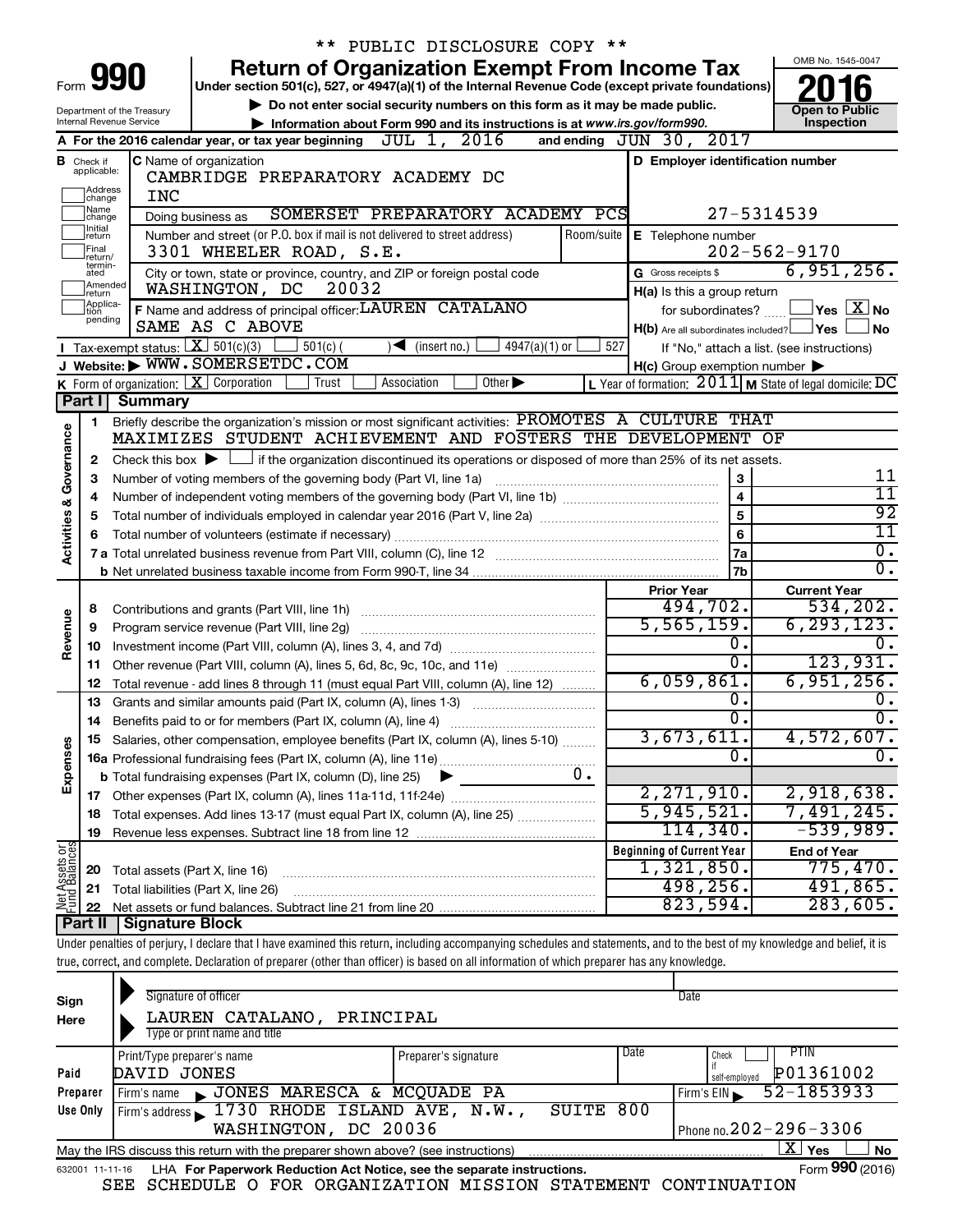|              |                                                                                                                                                                                                                                                                                                                                             | CAMBRIDGE PREPARATORY ACADEMY DC     |            |               |                                                 |                                     |
|--------------|---------------------------------------------------------------------------------------------------------------------------------------------------------------------------------------------------------------------------------------------------------------------------------------------------------------------------------------------|--------------------------------------|------------|---------------|-------------------------------------------------|-------------------------------------|
|              | <b>INC</b><br>Form 990 (2016)                                                                                                                                                                                                                                                                                                               |                                      |            |               | $27 - 5314539$                                  | Page 2                              |
|              | Part III   Statement of Program Service Accomplishments                                                                                                                                                                                                                                                                                     |                                      |            |               |                                                 |                                     |
|              |                                                                                                                                                                                                                                                                                                                                             |                                      |            |               |                                                 | $\boxed{\text{X}}$                  |
| 1            | Briefly describe the organization's mission:<br>SOMERSET PREPARATORY DC PUBLIC CHARTER SCHOOL PROMOTES A CULTURE THAT<br>MAXIMIZES STUDENT ACHIEVEMENT AND FOSTERS THE DEVELOPMENT OF<br>RESPONSIBLE, SELF-DIRECTED LIFE-LONG LEARNERS IN A SAFE AND ENRICHING<br>ENVIRONMENT. THIS WILL BE ACHIEVED IN A RIGOROUS ACADEMIC ENVIRONMENT     |                                      |            |               |                                                 |                                     |
| $\mathbf{2}$ | Did the organization undertake any significant program services during the year which were not listed on the                                                                                                                                                                                                                                |                                      |            |               |                                                 |                                     |
|              | prior Form 990 or 990-EZ?<br>If "Yes," describe these new services on Schedule O.                                                                                                                                                                                                                                                           |                                      |            |               |                                                 | $\exists$ Yes $\boxed{\text{X}}$ No |
| З            | Did the organization cease conducting, or make significant changes in how it conducts, any program services?                                                                                                                                                                                                                                |                                      |            |               | $\boxed{\phantom{1}}$ Yes $\boxed{\text{X}}$ No |                                     |
| 4            | If "Yes," describe these changes on Schedule O.                                                                                                                                                                                                                                                                                             |                                      |            |               |                                                 |                                     |
|              | Describe the organization's program service accomplishments for each of its three largest program services, as measured by expenses.<br>Section 501(c)(3) and 501(c)(4) organizations are required to report the amount of grants and allocations to others, the total expenses, and<br>revenue, if any, for each program service reported. |                                      |            |               |                                                 |                                     |
| 4a           | ) (Expenses \$<br>(Code:                                                                                                                                                                                                                                                                                                                    | 5,927,596. including grants of \$    |            | ) (Revenue \$ | 6, 293, 123.                                    |                                     |
|              | SOMERSET PREPARATORY ACADEMY PUBLIC CHARTER SCHOOL ENROLLED 324                                                                                                                                                                                                                                                                             |                                      |            |               |                                                 |                                     |
|              | STUDENTS, SERVING GRADES SIXTH THROUGH ELEVENTH, IN 2016-17.                                                                                                                                                                                                                                                                                |                                      |            |               |                                                 |                                     |
|              |                                                                                                                                                                                                                                                                                                                                             |                                      |            |               |                                                 |                                     |
|              |                                                                                                                                                                                                                                                                                                                                             |                                      |            |               |                                                 |                                     |
|              |                                                                                                                                                                                                                                                                                                                                             |                                      |            |               |                                                 |                                     |
|              |                                                                                                                                                                                                                                                                                                                                             |                                      |            |               |                                                 |                                     |
|              |                                                                                                                                                                                                                                                                                                                                             |                                      |            |               |                                                 |                                     |
|              |                                                                                                                                                                                                                                                                                                                                             |                                      |            |               |                                                 |                                     |
|              |                                                                                                                                                                                                                                                                                                                                             |                                      |            |               |                                                 |                                     |
|              |                                                                                                                                                                                                                                                                                                                                             |                                      |            |               |                                                 |                                     |
|              |                                                                                                                                                                                                                                                                                                                                             |                                      |            |               |                                                 |                                     |
|              |                                                                                                                                                                                                                                                                                                                                             |                                      |            |               |                                                 |                                     |
| 4b           |                                                                                                                                                                                                                                                                                                                                             |                                      |            |               |                                                 |                                     |
|              |                                                                                                                                                                                                                                                                                                                                             |                                      |            |               |                                                 |                                     |
|              |                                                                                                                                                                                                                                                                                                                                             |                                      |            |               |                                                 |                                     |
|              |                                                                                                                                                                                                                                                                                                                                             |                                      |            |               |                                                 |                                     |
|              |                                                                                                                                                                                                                                                                                                                                             |                                      |            |               |                                                 |                                     |
|              |                                                                                                                                                                                                                                                                                                                                             |                                      |            |               |                                                 |                                     |
|              |                                                                                                                                                                                                                                                                                                                                             |                                      |            |               |                                                 |                                     |
|              |                                                                                                                                                                                                                                                                                                                                             |                                      |            |               |                                                 |                                     |
|              |                                                                                                                                                                                                                                                                                                                                             |                                      |            |               |                                                 |                                     |
|              |                                                                                                                                                                                                                                                                                                                                             |                                      |            |               |                                                 |                                     |
|              |                                                                                                                                                                                                                                                                                                                                             |                                      |            |               |                                                 |                                     |
|              |                                                                                                                                                                                                                                                                                                                                             |                                      |            |               |                                                 |                                     |
|              |                                                                                                                                                                                                                                                                                                                                             |                                      |            |               |                                                 |                                     |
| 4c           | (Code:<br>) (Expenses \$                                                                                                                                                                                                                                                                                                                    | including grants of \$               |            | ) (Revenue \$ |                                                 |                                     |
|              |                                                                                                                                                                                                                                                                                                                                             |                                      |            |               |                                                 |                                     |
|              |                                                                                                                                                                                                                                                                                                                                             |                                      |            |               |                                                 |                                     |
|              |                                                                                                                                                                                                                                                                                                                                             |                                      |            |               |                                                 |                                     |
|              |                                                                                                                                                                                                                                                                                                                                             |                                      |            |               |                                                 |                                     |
|              |                                                                                                                                                                                                                                                                                                                                             |                                      |            |               |                                                 |                                     |
|              |                                                                                                                                                                                                                                                                                                                                             |                                      |            |               |                                                 |                                     |
|              |                                                                                                                                                                                                                                                                                                                                             |                                      |            |               |                                                 |                                     |
|              |                                                                                                                                                                                                                                                                                                                                             |                                      |            |               |                                                 |                                     |
|              |                                                                                                                                                                                                                                                                                                                                             |                                      |            |               |                                                 |                                     |
|              |                                                                                                                                                                                                                                                                                                                                             |                                      |            |               |                                                 |                                     |
|              |                                                                                                                                                                                                                                                                                                                                             |                                      |            |               |                                                 |                                     |
|              |                                                                                                                                                                                                                                                                                                                                             |                                      |            |               |                                                 |                                     |
|              |                                                                                                                                                                                                                                                                                                                                             |                                      |            |               |                                                 |                                     |
| 4d           | Other program services (Describe in Schedule O.)                                                                                                                                                                                                                                                                                            |                                      |            |               |                                                 |                                     |
|              | (Expenses \$                                                                                                                                                                                                                                                                                                                                | including grants of \$<br>5,927,596. | Revenue \$ |               |                                                 |                                     |
| 4е           | Total program service expenses                                                                                                                                                                                                                                                                                                              |                                      |            |               |                                                 | Form 990 (2016)                     |
|              |                                                                                                                                                                                                                                                                                                                                             |                                      |            |               |                                                 |                                     |
|              | 632002 11-11-16                                                                                                                                                                                                                                                                                                                             | 2                                    |            |               |                                                 |                                     |
|              |                                                                                                                                                                                                                                                                                                                                             |                                      |            |               |                                                 |                                     |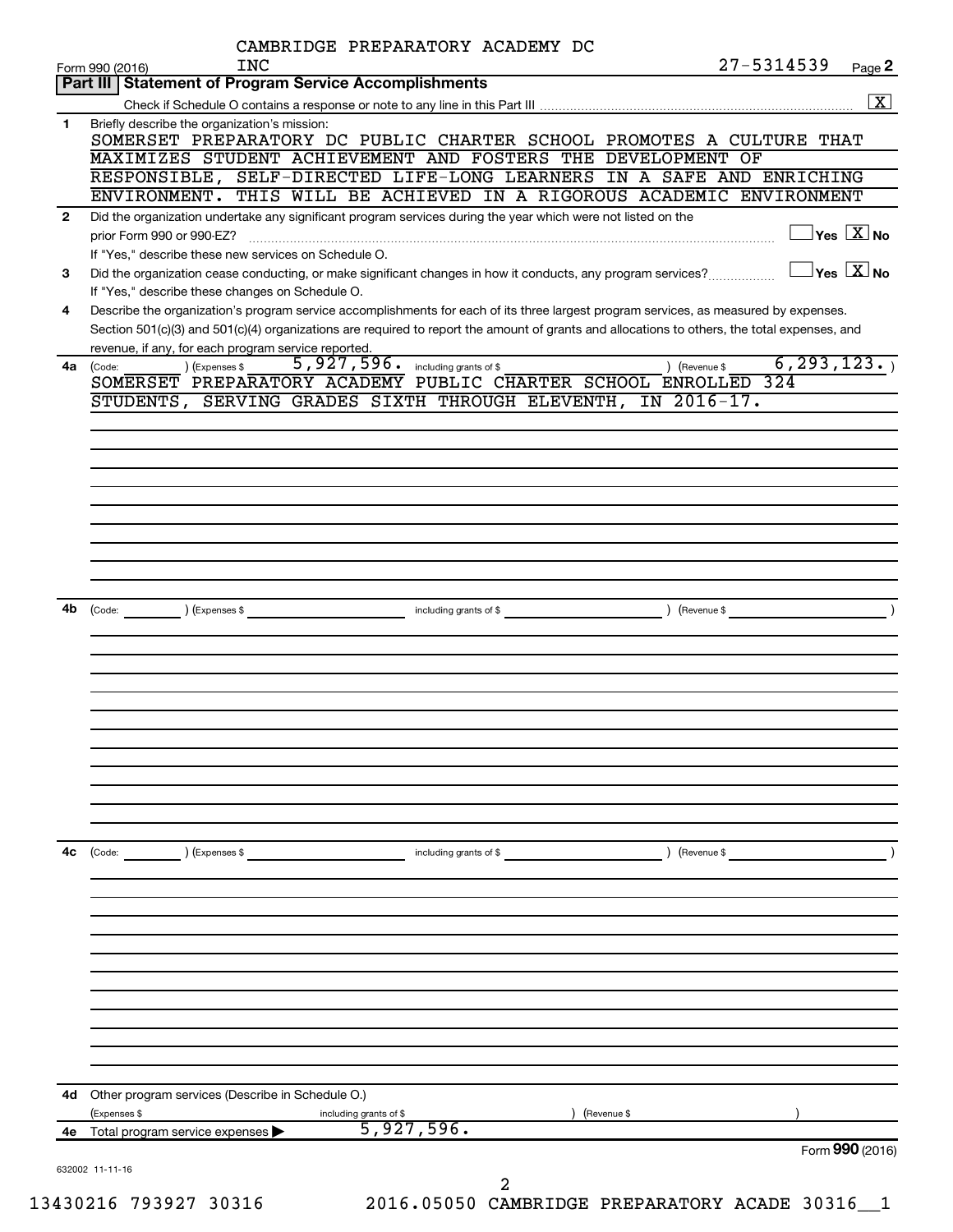|     | <b>Part IV   Checklist of Required Schedules</b>                                                                                                                                                                                    |                         |                       |                         |
|-----|-------------------------------------------------------------------------------------------------------------------------------------------------------------------------------------------------------------------------------------|-------------------------|-----------------------|-------------------------|
|     |                                                                                                                                                                                                                                     |                         | <b>Yes</b>            | No.                     |
| 1   | Is the organization described in section $501(c)(3)$ or $4947(a)(1)$ (other than a private foundation)?                                                                                                                             |                         |                       |                         |
|     |                                                                                                                                                                                                                                     | 1                       | х                     |                         |
| 2   |                                                                                                                                                                                                                                     | $\overline{\mathbf{c}}$ | $\overline{\text{x}}$ |                         |
| З   | Did the organization engage in direct or indirect political campaign activities on behalf of or in opposition to candidates for                                                                                                     |                         |                       |                         |
|     |                                                                                                                                                                                                                                     | 3                       |                       | x                       |
| 4   | Section 501(c)(3) organizations. Did the organization engage in lobbying activities, or have a section 501(h) election in effect                                                                                                    |                         |                       |                         |
|     |                                                                                                                                                                                                                                     | 4                       |                       | x                       |
| 5   | Is the organization a section 501(c)(4), 501(c)(5), or 501(c)(6) organization that receives membership dues, assessments, or                                                                                                        |                         |                       |                         |
|     |                                                                                                                                                                                                                                     | 5                       |                       | x                       |
| 6   | Did the organization maintain any donor advised funds or any similar funds or accounts for which donors have the right to                                                                                                           |                         |                       |                         |
|     | provide advice on the distribution or investment of amounts in such funds or accounts? If "Yes," complete Schedule D, Part I                                                                                                        | 6                       |                       | х                       |
| 7   | Did the organization receive or hold a conservation easement, including easements to preserve open space,                                                                                                                           |                         |                       |                         |
|     |                                                                                                                                                                                                                                     | $\overline{7}$          |                       | х                       |
| 8   | Did the organization maintain collections of works of art, historical treasures, or other similar assets? If "Yes," complete                                                                                                        |                         |                       |                         |
|     | Schedule D, Part III <b>Marting Community</b> Contract of the Community Contract of the Community Contract of the Community Contract of the Community Contract of the Community Contract of the Contract of the Contract of the Con | 8                       |                       | x                       |
| 9   | Did the organization report an amount in Part X, line 21, for escrow or custodial account liability, serve as a custodian for                                                                                                       |                         |                       |                         |
|     | amounts not listed in Part X; or provide credit counseling, debt management, credit repair, or debt negotiation services?                                                                                                           |                         |                       |                         |
|     |                                                                                                                                                                                                                                     | 9                       |                       | x                       |
| 10  | Did the organization, directly or through a related organization, hold assets in temporarily restricted endowments, permanent                                                                                                       |                         |                       |                         |
|     |                                                                                                                                                                                                                                     | 10                      |                       | x                       |
| 11  | If the organization's answer to any of the following questions is "Yes," then complete Schedule D, Parts VI, VII, VIII, IX, or X                                                                                                    |                         |                       |                         |
|     | as applicable.                                                                                                                                                                                                                      |                         |                       |                         |
|     | a Did the organization report an amount for land, buildings, and equipment in Part X, line 10? If "Yes," complete Schedule D,                                                                                                       |                         |                       |                         |
|     | Part VI                                                                                                                                                                                                                             | 11a                     | X                     |                         |
|     | <b>b</b> Did the organization report an amount for investments - other securities in Part X, line 12 that is 5% or more of its total                                                                                                |                         |                       |                         |
|     |                                                                                                                                                                                                                                     | 11 <sub>b</sub>         |                       | x                       |
|     | c Did the organization report an amount for investments - program related in Part X, line 13 that is 5% or more of its total                                                                                                        |                         |                       |                         |
|     |                                                                                                                                                                                                                                     | 11c                     |                       | х                       |
|     | d Did the organization report an amount for other assets in Part X, line 15 that is 5% or more of its total assets reported in                                                                                                      |                         |                       |                         |
|     |                                                                                                                                                                                                                                     | 11d                     |                       | x                       |
|     |                                                                                                                                                                                                                                     | 11e                     |                       | $\overline{\mathtt{x}}$ |
| f   | Did the organization's separate or consolidated financial statements for the tax year include a footnote that addresses                                                                                                             |                         |                       |                         |
|     | the organization's liability for uncertain tax positions under FIN 48 (ASC 740)? If "Yes," complete Schedule D, Part X                                                                                                              | 11f                     | х                     |                         |
|     | 12a Did the organization obtain separate, independent audited financial statements for the tax year? If "Yes," complete                                                                                                             |                         |                       |                         |
|     | Schedule D, Parts XI and XII                                                                                                                                                                                                        | 12a                     | х                     |                         |
|     | <b>b</b> Was the organization included in consolidated, independent audited financial statements for the tax year?                                                                                                                  |                         |                       |                         |
|     | If "Yes," and if the organization answered "No" to line 12a, then completing Schedule D, Parts XI and XII is optional <i></i>                                                                                                       | 12b                     |                       | x                       |
| 13  |                                                                                                                                                                                                                                     | 13                      | X                     |                         |
| 14a |                                                                                                                                                                                                                                     | 14a                     |                       | $\overline{\mathbf{X}}$ |
|     | <b>b</b> Did the organization have aggregate revenues or expenses of more than \$10,000 from grantmaking, fundraising, business,                                                                                                    |                         |                       |                         |
|     | investment, and program service activities outside the United States, or aggregate foreign investments valued at \$100,000                                                                                                          |                         |                       |                         |
|     |                                                                                                                                                                                                                                     | 14b                     |                       | х                       |
| 15  | Did the organization report on Part IX, column (A), line 3, more than \$5,000 of grants or other assistance to or for any                                                                                                           |                         |                       |                         |
|     |                                                                                                                                                                                                                                     | 15                      |                       | х                       |
| 16  | Did the organization report on Part IX, column (A), line 3, more than \$5,000 of aggregate grants or other assistance to                                                                                                            |                         |                       |                         |
|     |                                                                                                                                                                                                                                     | 16                      |                       | x                       |
| 17  | Did the organization report a total of more than \$15,000 of expenses for professional fundraising services on Part IX,                                                                                                             |                         |                       |                         |
|     |                                                                                                                                                                                                                                     | 17                      |                       | x                       |
| 18  | Did the organization report more than \$15,000 total of fundraising event gross income and contributions on Part VIII. lines                                                                                                        |                         |                       |                         |
|     |                                                                                                                                                                                                                                     | 18                      |                       | х                       |
| 19  | Did the organization report more than \$15,000 of gross income from gaming activities on Part VIII, line 9a? If "Yes,"                                                                                                              |                         |                       |                         |
|     |                                                                                                                                                                                                                                     | 19                      |                       | x                       |

Form (2016) **990**

632003 11-11-16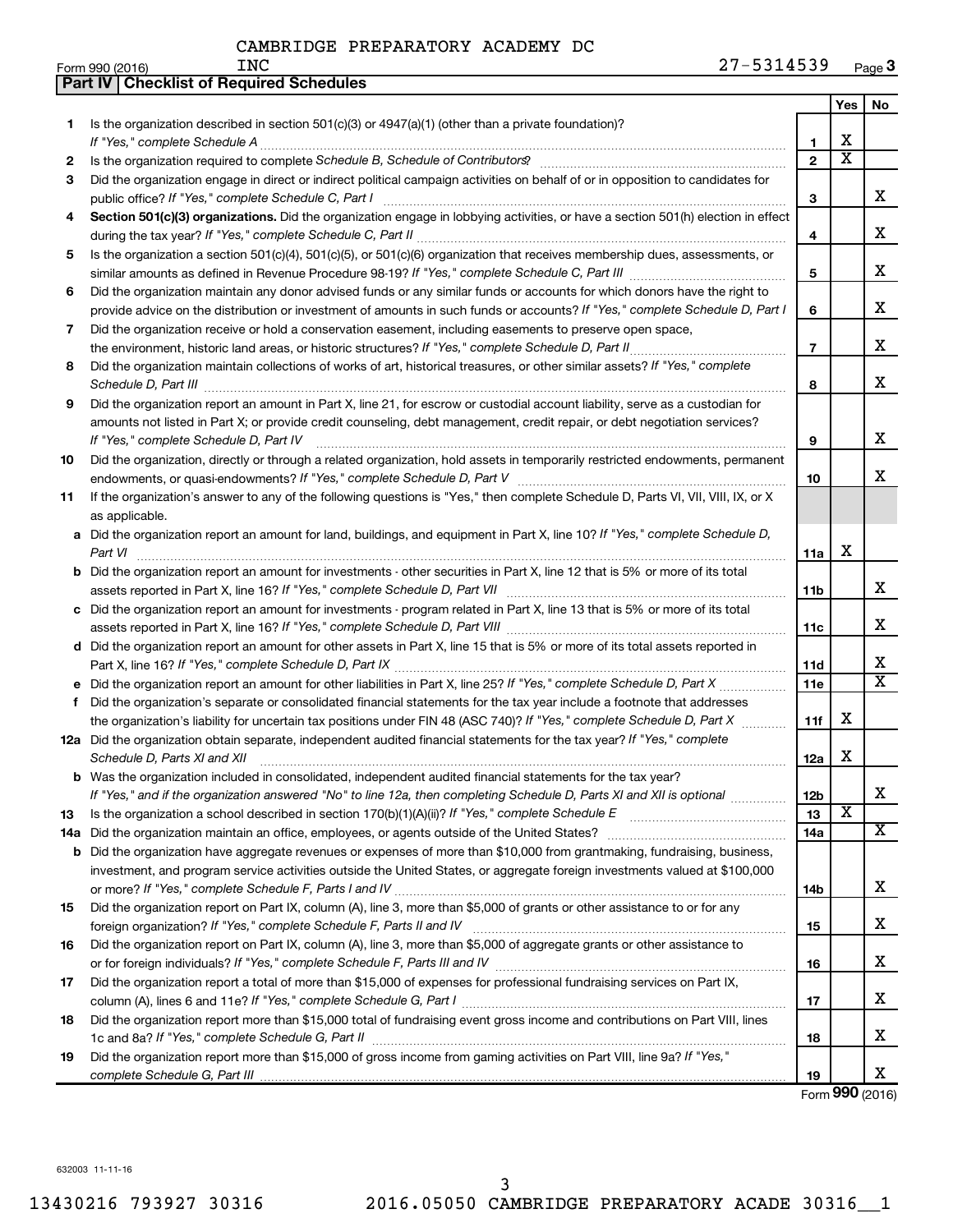|    | <b>INC</b>                                                                                                                  | 27-5314539      |            |        |
|----|-----------------------------------------------------------------------------------------------------------------------------|-----------------|------------|--------|
|    | Form 990 (2016)<br><b>Part IV   Checklist of Required Schedules (continued)</b>                                             |                 |            | Page 4 |
|    |                                                                                                                             |                 | <b>Yes</b> | No     |
|    | 20a Did the organization operate one or more hospital facilities? If "Yes," complete Schedule H                             | 20a             |            | X      |
|    |                                                                                                                             | 20 <sub>b</sub> |            |        |
| 21 | Did the organization report more than \$5,000 of grants or other assistance to any domestic organization or                 |                 |            |        |
|    | domestic government on Part IX, column (A), line 1? If "Yes," complete Schedule I, Parts I and II manufactured with the set | 21              |            | x      |
| 22 | Did the organization report more than \$5,000 of grants or other assistance to or for domestic individuals on               |                 |            |        |
|    |                                                                                                                             | 22              |            | х      |
| 23 | Did the organization answer "Yes" to Part VII, Section A, line 3, 4, or 5 about compensation of the organization's current  |                 |            |        |
|    | and former officers, directors, trustees, key employees, and highest compensated employees? If "Yes," complete              |                 |            |        |
|    | Schedule J                                                                                                                  | 23              |            | х      |
|    | 24a Did the organization have a tax-exempt bond issue with an outstanding principal amount of more than \$100,000 as of the |                 |            |        |
|    | last day of the year, that was issued after December 31, 2002? If "Yes," answer lines 24b through 24d and complete          |                 |            |        |
|    | Schedule K. If "No", go to line 25a                                                                                         | 24a             |            | х      |
|    | <b>b</b> Did the organization invest any proceeds of tax-exempt bonds beyond a temporary period exception?                  | 24 <sub>b</sub> |            |        |
| C  | Did the organization maintain an escrow account other than a refunding escrow at any time during the year to defease        |                 |            |        |
|    |                                                                                                                             | 24 <sub>c</sub> |            |        |
|    | d Did the organization act as an "on behalf of" issuer for bonds outstanding at any time during the year?                   | 24d             |            |        |
|    | 25a Section 501(c)(3), 501(c)(4), and 501(c)(29) organizations. Did the organization engage in an excess benefit            |                 |            |        |

| transaction with a disqualified person during the year? If "Yes," complete Schedule L, Part I                                       |
|-------------------------------------------------------------------------------------------------------------------------------------|
| <b>b</b> Is the organization aware that it engaged in an excess benefit transaction with a disqualified person in a prior year, and |
| that the transaction has not been reported on any of the organization's prior Forms 990 or 990-EZ? If "Yes," complete               |
| Schedule L, Part I                                                                                                                  |
|                                                                                                                                     |

| 26 | Did the organization report any amount on Part X, line 5, 6, or 22 for receivables from or payables to any current or  |
|----|------------------------------------------------------------------------------------------------------------------------|
|    | former officers, directors, trustees, key employees, highest compensated employees, or disqualified persons? If "Yes," |
|    | complete Schedule L. Part II                                                                                           |
| 27 | Did the organization provide a grant or other assistance to an officer, director, trustee, key employee, substantial   |

| Let Did the organization provide a grant or other accidence to an omeon, ancoter, tracted, hey employee, cabetantial |
|----------------------------------------------------------------------------------------------------------------------|
| contributor or employee thereof, a grant selection committee member, or to a 35% controlled entity or family member  |
| of any of these persons? If "Yes," complete Schedule L, Part III                                                     |

| 28 Was the organization a party to a business transaction with one of the following parties (see Schedule L, Part IV |
|----------------------------------------------------------------------------------------------------------------------|
| instructions for applicable filing thresholds, conditions, and exceptions):                                          |

| a A current or former officer, director, trustee, or key employee? If "Yes," complete Schedule L, Part IV                           |
|-------------------------------------------------------------------------------------------------------------------------------------|
| <b>b</b> A family member of a current or former officer, director, trustee, or key employee? If "Yes," complete Schedule L, Part IV |
| c An entity of which a current or former officer, director, trustee, or key employee (or a family member thereof) was an officer,   |
| director, trustee, or direct or indirect owner? If "Yes," complete Schedule L, Part IV                                              |

| 29  | Did the organization receive more than \$25,000 in non-cash contributions? If "Yes," complete Schedule M                    |
|-----|-----------------------------------------------------------------------------------------------------------------------------|
| 30  | Did the organization receive contributions of art, historical treasures, or other similar assets, or qualified conservation |
|     |                                                                                                                             |
| -31 | Did the organization liquidate, terminate, or dissolve and cease operations?                                                |
|     |                                                                                                                             |
| 32  | Did the organization sell, exchange, dispose of, or transfer more than 25% of its net assets? If "Yes," complete            |
|     | Schedule N, Part II                                                                                                         |
| 33  | Did the organization own 100% of an entity disregarded as separate from the organization under Regulations                  |
|     | sections 301.7701-2 and 301.7701-3? If "Yes," complete Schedule R, Part I                                                   |
|     |                                                                                                                             |

**34** Was the organization related to any tax-exempt or taxable entity? If "Yes," complete Schedule R, Part II, III, or IV, and *Part V, line 1* ~~~~~~~~~~~~~~~~~~~~~~~~~~~~~~~~~~~~~~~~~~~~~~~~~~~~~~~

| 00. Capitan E04(a)(0) annostrational Diddha annostration matre any thorofonete an assumption abouttable nelated annostration(0)    |
|------------------------------------------------------------------------------------------------------------------------------------|
| within the meaning of section 512(b)(13)? If "Yes," complete Schedule R, Part V, line 2                                            |
| <b>b</b> If "Yes" to line 35a, did the organization receive any payment from or engage in any transaction with a controlled entity |
| 35a Did the organization have a controlled entity within the meaning of section 512(b)(13)?                                        |

**36** Section 501(c)(3) organizations. Did the organization make any transfers to an exempt non-charitable related organization? *If "Yes," complete Schedule R, Part V, line 2* ~~~~~~~~~~~~~~~~~~~~~~~~~~~~~~~~~~~~~~~~

| Did the organization conduct more than 5% of its activities through an entity that is not a related organization |
|------------------------------------------------------------------------------------------------------------------|
| and that is treated as a partnership for federal income tax purposes? If "Yes," complete Schedule R, Part VI     |
| Did the examination complete Cabodule Q and provide evalenctions in Cabodule Q for Dert VI, lines 11h and 102    |

**38 Note.**  All Form 990 filers are required to complete Schedule O Did the organization complete Schedule O and provide explanations in Schedule O for Part VI, lines 11b and 19?

Form (2016) **990** X

**25a**

X

X

X

X

X  $\overline{\text{x}}$ 

X  $\overline{\mathtt{x}}$ 

X

X

X

X

X  $\overline{\mathtt{x}}$ 

X

X

**25b**

**26**

**27**

**28a 28b**

~~

**28c 29**

**30**

**31**

**32**

**33**

**34 35a**

**35b**

**36**

**37**

**38**

632004 11-11-16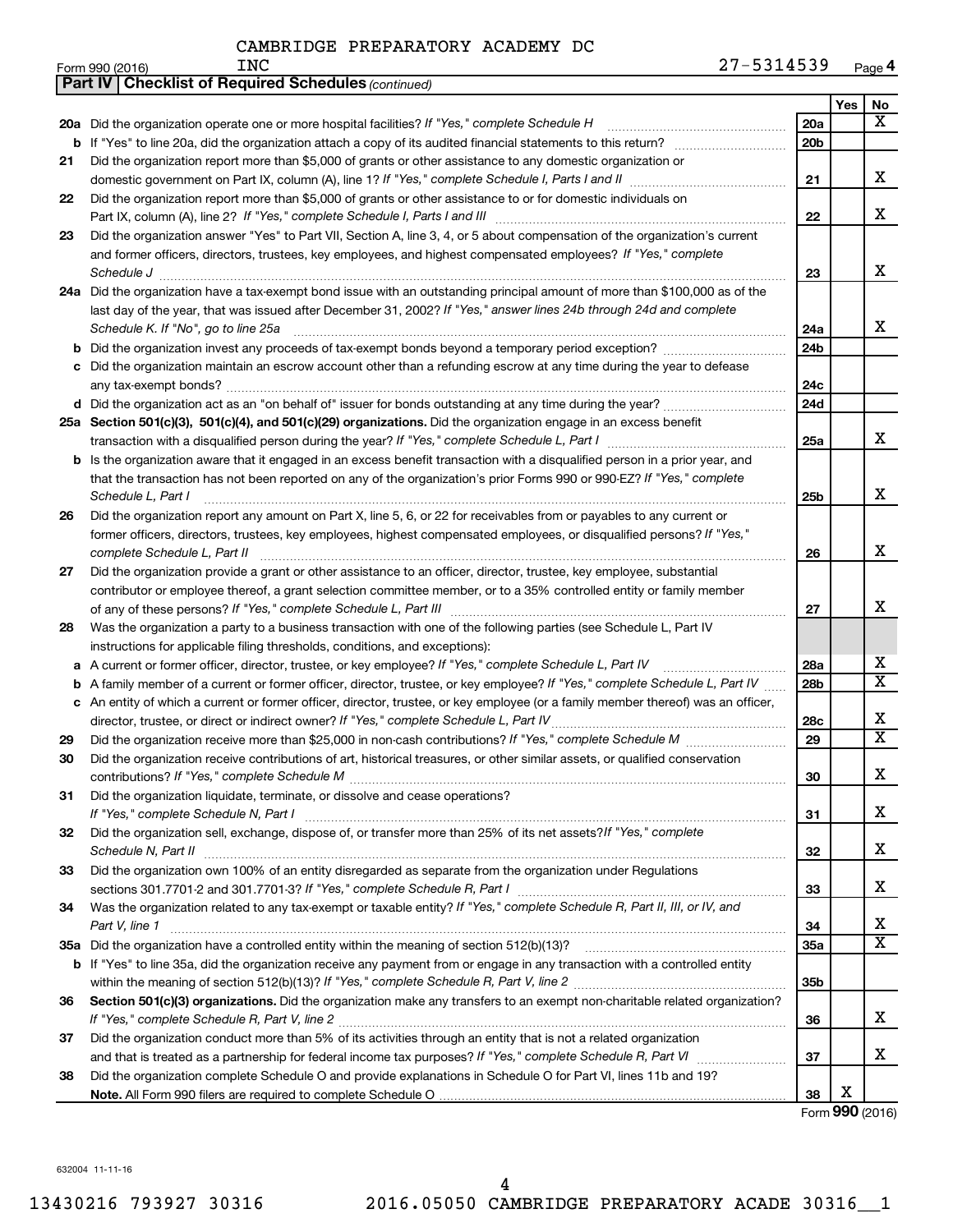|               | 27-5314539<br><b>INC</b><br>Form 990 (2016)                                                                                                     |                |     | Page 5                  |
|---------------|-------------------------------------------------------------------------------------------------------------------------------------------------|----------------|-----|-------------------------|
| <b>Part V</b> | <b>Statements Regarding Other IRS Filings and Tax Compliance</b>                                                                                |                |     |                         |
|               | Check if Schedule O contains a response or note to any line in this Part V                                                                      |                |     |                         |
|               |                                                                                                                                                 |                | Yes | No                      |
| 1a            | 31<br>Enter the number reported in Box 3 of Form 1096. Enter -0- if not applicable<br>1a                                                        |                |     |                         |
| b             | $\overline{0}$<br>1 <sub>b</sub><br>Enter the number of Forms W-2G included in line 1a. Enter -0- if not applicable                             |                |     |                         |
| с             | Did the organization comply with backup withholding rules for reportable payments to vendors and reportable gaming                              |                |     |                         |
|               |                                                                                                                                                 | 1c             | X   |                         |
|               | 2a Enter the number of employees reported on Form W-3, Transmittal of Wage and Tax Statements,                                                  |                |     |                         |
|               | 92<br>filed for the calendar year ending with or within the year covered by this return<br>2a                                                   |                |     |                         |
| b             |                                                                                                                                                 | 2 <sub>b</sub> | X   |                         |
|               |                                                                                                                                                 |                |     |                         |
|               | 3a Did the organization have unrelated business gross income of \$1,000 or more during the year?                                                | 3a             |     | х                       |
|               | <b>b</b> If "Yes," has it filed a Form 990-T for this year? If "No," to line 3b, provide an explanation in Schedule O                           | 3 <sub>b</sub> |     |                         |
|               | 4a At any time during the calendar year, did the organization have an interest in, or a signature or other authority over, a                    |                |     |                         |
|               | financial account in a foreign country (such as a bank account, securities account, or other financial account)?                                | 4a             |     | x                       |
|               | <b>b</b> If "Yes," enter the name of the foreign country: $\blacktriangleright$                                                                 |                |     |                         |
|               | See instructions for filing requirements for FinCEN Form 114, Report of Foreign Bank and Financial Accounts (FBAR).                             |                |     |                         |
| 5a            |                                                                                                                                                 | 5a             |     | х                       |
| b             |                                                                                                                                                 | 5 <sub>b</sub> |     | $\overline{\texttt{X}}$ |
| с             |                                                                                                                                                 | 5 <sub>c</sub> |     |                         |
|               | 6a Does the organization have annual gross receipts that are normally greater than \$100,000, and did the organization solicit                  |                |     |                         |
|               |                                                                                                                                                 | 6а             |     | x                       |
|               | <b>b</b> If "Yes," did the organization include with every solicitation an express statement that such contributions or gifts                   |                |     |                         |
|               | were not tax deductible?                                                                                                                        | 6b             |     |                         |
| 7             | Organizations that may receive deductible contributions under section 170(c).                                                                   |                |     |                         |
| a             | Did the organization receive a payment in excess of \$75 made partly as a contribution and partly for goods and services provided to the payor? | 7a             |     | X                       |
| b             |                                                                                                                                                 | 7b             |     |                         |
| с             | Did the organization sell, exchange, or otherwise dispose of tangible personal property for which it was required                               |                |     |                         |
|               |                                                                                                                                                 | 7c             |     | X                       |
| d             | 7d                                                                                                                                              |                |     |                         |
| е             |                                                                                                                                                 | 7е             |     | х                       |
| f             | Did the organization, during the year, pay premiums, directly or indirectly, on a personal benefit contract?                                    | 7f             |     | $\overline{\text{X}}$   |
| g             | If the organization received a contribution of qualified intellectual property, did the organization file Form 8899 as required?                | 7g             |     |                         |
| h             | If the organization received a contribution of cars, boats, airplanes, or other vehicles, did the organization file a Form 1098-C?              | 7h             |     |                         |
| 8             | Sponsoring organizations maintaining donor advised funds. Did a donor advised fund maintained by the                                            |                |     |                         |
|               |                                                                                                                                                 | 8              |     |                         |
|               | Sponsoring organizations maintaining donor advised funds.                                                                                       |                |     |                         |
| а             | Did the sponsoring organization make any taxable distributions under section 4966?                                                              | 9а             |     |                         |
| b             | Did the sponsoring organization make a distribution to a donor, donor advisor, or related person?                                               | 9b             |     |                         |
| 10            | Section 501(c)(7) organizations. Enter:                                                                                                         |                |     |                         |
| а             | 10a                                                                                                                                             |                |     |                         |
| b             | 10 <sub>b</sub><br>Gross receipts, included on Form 990, Part VIII, line 12, for public use of club facilities                                  |                |     |                         |
| 11            | Section 501(c)(12) organizations. Enter:                                                                                                        |                |     |                         |
| а             | 11a<br>Gross income from members or shareholders                                                                                                |                |     |                         |
| b             | Gross income from other sources (Do not net amounts due or paid to other sources against                                                        |                |     |                         |
|               | 11b                                                                                                                                             |                |     |                         |
|               | 12a Section 4947(a)(1) non-exempt charitable trusts. Is the organization filing Form 990 in lieu of Form 1041?                                  | 12a            |     |                         |
|               | 12b<br><b>b</b> If "Yes," enter the amount of tax-exempt interest received or accrued during the year                                           |                |     |                         |
| 13            | Section 501(c)(29) qualified nonprofit health insurance issuers.                                                                                |                |     |                         |
|               | a Is the organization licensed to issue qualified health plans in more than one state?                                                          | 13a            |     |                         |
|               | Note. See the instructions for additional information the organization must report on Schedule O.                                               |                |     |                         |
|               | <b>b</b> Enter the amount of reserves the organization is required to maintain by the states in which the                                       |                |     |                         |
|               | 13b<br>13 <sub>c</sub>                                                                                                                          |                |     |                         |
|               | <b>c</b> Enter the amount of reserves on hand<br>14a Did the organization receive any payments for indoor tanning services during the tax year? | <b>14a</b>     |     | x                       |
|               |                                                                                                                                                 | 14b            |     |                         |
|               |                                                                                                                                                 |                |     |                         |

Form (2016) **990**

632005 11-11-16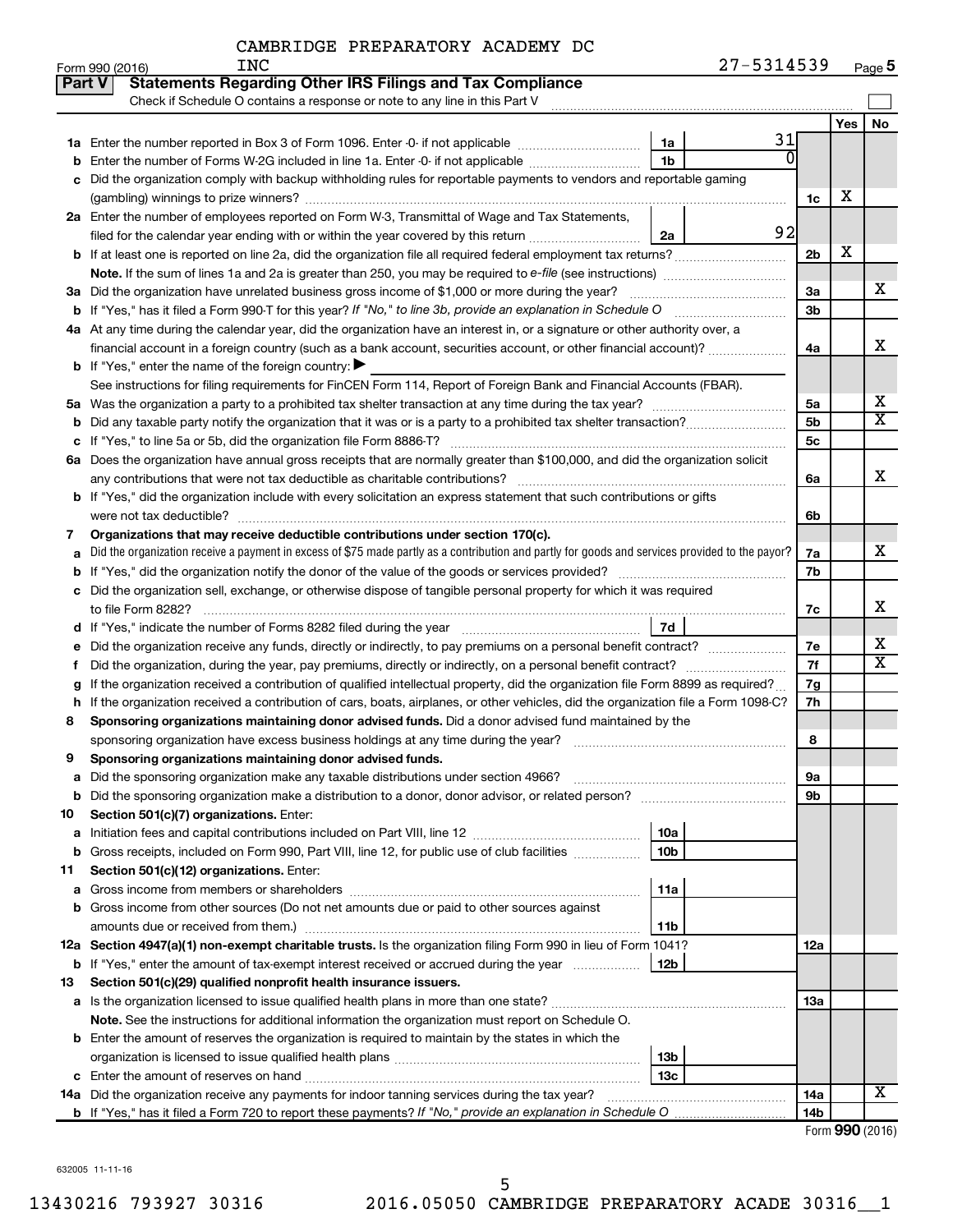|                                                                                                                            | CAMBRIDGE PREPARATORY ACADEMY DC                                                                                                    |    |                 |                         |                         |  |  |
|----------------------------------------------------------------------------------------------------------------------------|-------------------------------------------------------------------------------------------------------------------------------------|----|-----------------|-------------------------|-------------------------|--|--|
|                                                                                                                            | INC<br>Form 990 (2016)                                                                                                              |    | 27-5314539      |                         | Page 6                  |  |  |
|                                                                                                                            | Part VI   Governance, Management, and Disclosure For each "Yes" response to lines 2 through 7b below, and for a "No" response       |    |                 |                         |                         |  |  |
|                                                                                                                            | to line 8a, 8b, or 10b below, describe the circumstances, processes, or changes in Schedule O. See instructions.                    |    |                 |                         |                         |  |  |
|                                                                                                                            |                                                                                                                                     |    |                 |                         | $\overline{\mathbf{X}}$ |  |  |
|                                                                                                                            | <b>Section A. Governing Body and Management</b>                                                                                     |    |                 |                         |                         |  |  |
|                                                                                                                            |                                                                                                                                     |    |                 | Yes                     | No                      |  |  |
|                                                                                                                            | 1a Enter the number of voting members of the governing body at the end of the tax year <i>manumum</i>                               | 1a | 11              |                         |                         |  |  |
|                                                                                                                            | If there are material differences in voting rights among members of the governing body, or if the governing                         |    |                 |                         |                         |  |  |
|                                                                                                                            | body delegated broad authority to an executive committee or similar committee, explain in Schedule O.                               |    |                 |                         |                         |  |  |
|                                                                                                                            | <b>b</b> Enter the number of voting members included in line 1a, above, who are independent <i>manumum</i>                          | 1b | 11              |                         |                         |  |  |
| 2                                                                                                                          | Did any officer, director, trustee, or key employee have a family relationship or a business relationship with any other            |    |                 |                         |                         |  |  |
| officer, director, trustee, or key employee?                                                                               |                                                                                                                                     |    |                 |                         |                         |  |  |
| Did the organization delegate control over management duties customarily performed by or under the direct supervision<br>3 |                                                                                                                                     |    |                 |                         |                         |  |  |
|                                                                                                                            |                                                                                                                                     |    |                 |                         |                         |  |  |
| Did the organization make any significant changes to its governing documents since the prior Form 990 was filed?<br>4      |                                                                                                                                     |    |                 |                         |                         |  |  |
| 5                                                                                                                          |                                                                                                                                     |    | 5               |                         | $\overline{\textbf{x}}$ |  |  |
| 6                                                                                                                          |                                                                                                                                     |    | 6               |                         | $\overline{\textbf{x}}$ |  |  |
|                                                                                                                            | 7a Did the organization have members, stockholders, or other persons who had the power to elect or appoint one or                   |    |                 |                         |                         |  |  |
|                                                                                                                            | more members of the governing body?                                                                                                 |    | 7a              |                         | x                       |  |  |
|                                                                                                                            | b Are any governance decisions of the organization reserved to (or subject to approval by) members, stockholders, or                |    |                 |                         |                         |  |  |
|                                                                                                                            | persons other than the governing body?                                                                                              |    | 7b              |                         | x                       |  |  |
| 8                                                                                                                          | Did the organization contemporaneously document the meetings held or written actions undertaken during the year by the following:   |    |                 |                         |                         |  |  |
|                                                                                                                            |                                                                                                                                     |    | 8a              | x                       |                         |  |  |
|                                                                                                                            | <b>b</b> Each committee with authority to act on behalf of the governing body?                                                      |    | 8b              | $\overline{\textbf{x}}$ |                         |  |  |
| 9                                                                                                                          | Is there any officer, director, trustee, or key employee listed in Part VII, Section A, who cannot be reached at the                |    |                 |                         |                         |  |  |
|                                                                                                                            |                                                                                                                                     |    | 9               |                         | x                       |  |  |
|                                                                                                                            | Section B. Policies (This Section B requests information about policies not required by the Internal Revenue Code.)                 |    |                 |                         |                         |  |  |
|                                                                                                                            |                                                                                                                                     |    |                 | Yes                     | No                      |  |  |
|                                                                                                                            |                                                                                                                                     |    | 10a             |                         | x                       |  |  |
|                                                                                                                            | <b>b</b> If "Yes," did the organization have written policies and procedures governing the activities of such chapters, affiliates, |    |                 |                         |                         |  |  |
|                                                                                                                            |                                                                                                                                     |    | 10 <sub>b</sub> |                         |                         |  |  |
|                                                                                                                            | 11a Has the organization provided a complete copy of this Form 990 to all members of its governing body before filing the form?     |    | 11a             | $\overline{\textbf{x}}$ |                         |  |  |

|    | <b>b</b> Describe in Schedule O the process, if any, used by the organization to review this Form 990.                                                                                                                                  |                 |   |   |
|----|-----------------------------------------------------------------------------------------------------------------------------------------------------------------------------------------------------------------------------------------|-----------------|---|---|
|    | <b>12a</b> Did the organization have a written conflict of interest policy? If "No," go to line 13                                                                                                                                      | 12a             | х |   |
|    | <b>b</b> Were officers, directors, or trustees, and key employees required to disclose annually interests that could give rise to conflicts?                                                                                            | 12 <sub>b</sub> | х |   |
|    | c Did the organization regularly and consistently monitor and enforce compliance with the policy? If "Yes," describe                                                                                                                    |                 |   |   |
|    | in Schedule O how this was done manufactured and contain an intervention of the state of the state of the stat                                                                                                                          | 12c             | х |   |
| 13 |                                                                                                                                                                                                                                         | 13              | х |   |
| 14 |                                                                                                                                                                                                                                         | 14              | х |   |
| 15 | Did the process for determining compensation of the following persons include a review and approval by independent                                                                                                                      |                 |   |   |
|    | persons, comparability data, and contemporaneous substantiation of the deliberation and decision?                                                                                                                                       |                 |   |   |
|    | <b>a</b> The organization's CEO, Executive Director, or top management official                                                                                                                                                         | 15a             | х |   |
|    | <b>b</b> Other officers or key employees of the organization <i>manufacture content of the content of the organization manufacture content of the content of the content of the content of the content of the content of the conten</i> | 15 <sub>b</sub> | х |   |
|    | If "Yes" to line 15a or 15b, describe the process in Schedule O (see instructions).                                                                                                                                                     |                 |   |   |
|    | <b>16a</b> Did the organization invest in, contribute assets to, or participate in a joint venture or similar arrangement with a                                                                                                        |                 |   |   |
|    | taxable entity during the year?                                                                                                                                                                                                         | 16a             |   | х |
|    | <b>b</b> If "Yes," did the organization follow a written policy or procedure requiring the organization to evaluate its participation                                                                                                   |                 |   |   |
|    | in joint venture arrangements under applicable federal tax law, and take steps to safeguard the organization's                                                                                                                          |                 |   |   |
|    |                                                                                                                                                                                                                                         | 16b             |   |   |

# **Section C. Disclosure**

List the states with which a copy of this Form 990 is required to be filed **John Holland John Holland** NONE

| 17 | NONE<br>List the states with which a copy of this Form 990 is required to be filed $\blacktriangleright$                                                                                             |
|----|------------------------------------------------------------------------------------------------------------------------------------------------------------------------------------------------------|
| 18 | Section 6104 requires an organization to make its Forms 1023 (or 1024 if applicable), 990, and 990-T (Section 501(c)(3)s only) available                                                             |
|    | for public inspection. Indicate how you made these available. Check all that apply.<br>$\boxed{\textbf{X}}$ Upon request<br>Another's website<br>$\Box$ Other (explain in Schedule O)<br>Own website |
| 19 | Describe in Schedule O whether (and if so, how) the organization made its governing documents, conflict of interest policy, and financial                                                            |
|    | statements available to the public during the tax year.                                                                                                                                              |
| 20 | State the name, address, and telephone number of the person who possesses the organization's books and records:<br>THE ORGANIZATION - 202-562-9170                                                   |
|    | 3301 WHEELER ROAD, S.E., WASHINGTON, DC<br>20032                                                                                                                                                     |
|    | Form 990 (2016)<br>632006 11-11-16                                                                                                                                                                   |

6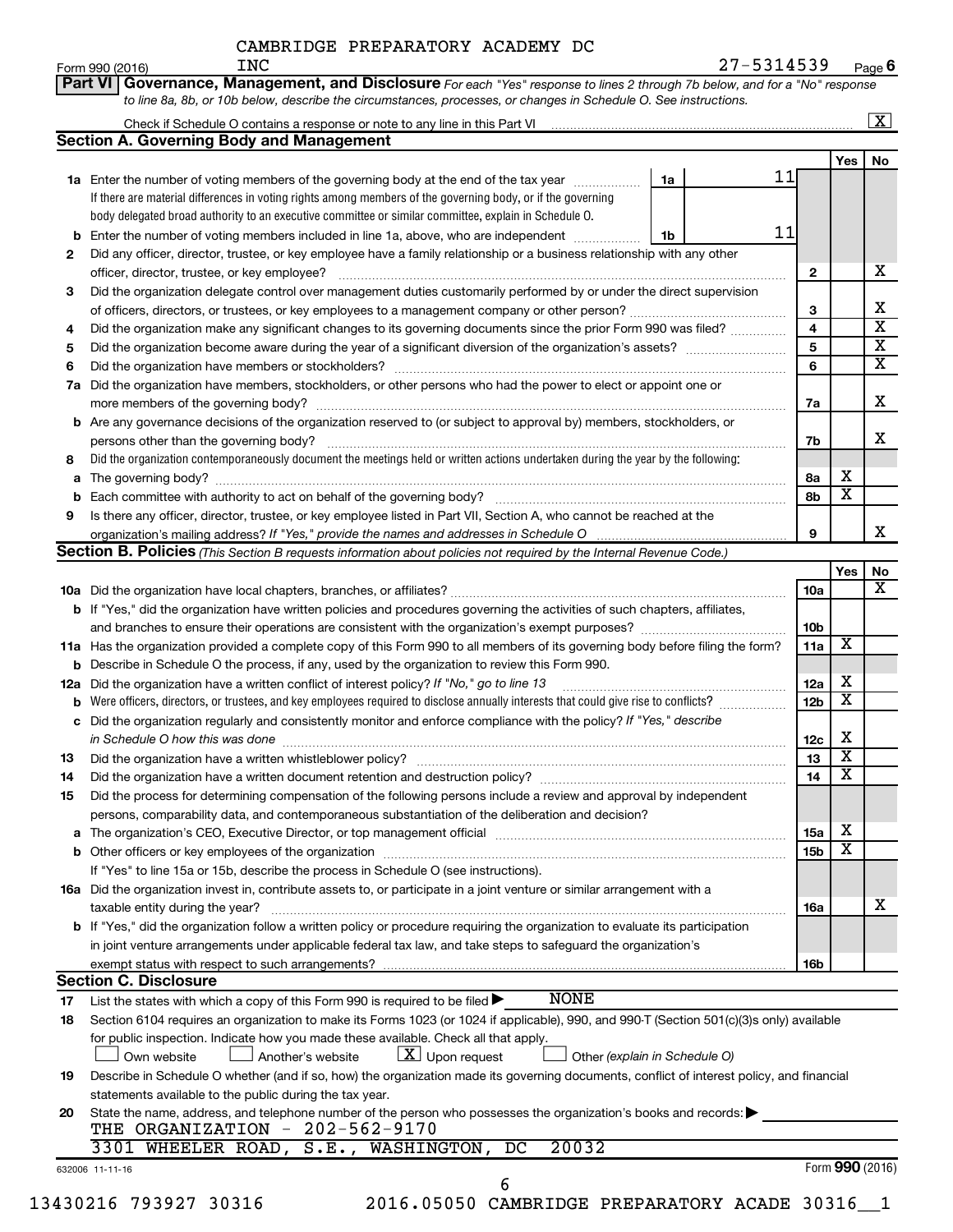|                                               | Part VII Compensation of Officers, Directors, Trustees, Key Employees, Highest Compensated |  |  |  |  |  |  |  |
|-----------------------------------------------|--------------------------------------------------------------------------------------------|--|--|--|--|--|--|--|
| <b>Employees, and Independent Contractors</b> |                                                                                            |  |  |  |  |  |  |  |
|                                               | Check if Schedule O contains a response or note to any line in this Part VII               |  |  |  |  |  |  |  |

**Section A. Officers, Directors, Trustees, Key Employees, and Highest Compensated Employees**

**1a**  Complete this table for all persons required to be listed. Report compensation for the calendar year ending with or within the organization's tax year. **•** List all of the organization's current officers, directors, trustees (whether individuals or organizations), regardless of amount of compensation.

Enter -0- in columns  $(D)$ ,  $(E)$ , and  $(F)$  if no compensation was paid.

**•** List all of the organization's **current** key employees, if any. See instructions for definition of "key employee."

**•** List the organization's five current highest compensated employees (other than an officer, director, trustee, or key employee) who received reportable compensation (Box 5 of Form W-2 and/or Box 7 of Form 1099-MISC) of more than \$100,000 from the organization and any related organizations.

**•** List all of the organization's former officers, key employees, and highest compensated employees who received more than \$100,000 of reportable compensation from the organization and any related organizations.

**•** List all of the organization's former directors or trustees that received, in the capacity as a former director or trustee of the organization, more than \$10,000 of reportable compensation from the organization and any related organizations.

List persons in the following order: individual trustees or directors; institutional trustees; officers; key employees; highest compensated employees; and former such persons.

Check this box if neither the organization nor any related organization compensated any current officer, director, or trustee.  $\Box$ 

| (A)                                  | (B)                                                                          |                                                                                                             |                       |                            | (C)                        |                                 |        | (D)                                            | (E)                                              | (F)                                                                               |
|--------------------------------------|------------------------------------------------------------------------------|-------------------------------------------------------------------------------------------------------------|-----------------------|----------------------------|----------------------------|---------------------------------|--------|------------------------------------------------|--------------------------------------------------|-----------------------------------------------------------------------------------|
| Name and Title                       | Average<br>hours per                                                         | Position<br>(do not check more than one<br>box, unless person is both an<br>officer and a director/trustee) |                       | Reportable<br>compensation | Reportable<br>compensation | Estimated<br>amount of          |        |                                                |                                                  |                                                                                   |
|                                      | week<br>(list any<br>hours for<br>related<br>organizations<br>below<br>line) | Individual trustee or director                                                                              | Institutional trustee | Officer                    | Key employee               | Highest compensated<br>employee | Former | from<br>the<br>organization<br>(W-2/1099-MISC) | from related<br>organizations<br>(W-2/1099-MISC) | other<br>compensation<br>from the<br>organization<br>and related<br>organizations |
| <b>JUD STARR</b><br>(1)              | 2.00                                                                         |                                                                                                             |                       |                            |                            |                                 |        |                                                |                                                  |                                                                                   |
| <b>BOARD CHAIR</b>                   |                                                                              | $\mathbf X$                                                                                                 |                       | $\mathbf X$                |                            |                                 |        | 0.                                             | 0.                                               | $\mathbf 0$ .                                                                     |
| (2)<br><b>JOE BRUNO</b>              | 1.00                                                                         |                                                                                                             |                       |                            |                            |                                 |        |                                                |                                                  |                                                                                   |
| <b>TREASURER</b>                     |                                                                              | $\rm X$                                                                                                     |                       | $\rm X$                    |                            |                                 |        | 0                                              | $\mathbf 0$ .                                    | $\mathbf 0$ .                                                                     |
| NATALIE ETHRIDGE<br>(3)              | 2.00                                                                         |                                                                                                             |                       |                            |                            |                                 |        |                                                |                                                  |                                                                                   |
| <b>SECRETARY</b>                     |                                                                              | $\mathbf X$                                                                                                 |                       | $\mathbf X$                |                            |                                 |        | $\mathbf 0$                                    | 0.                                               | $\mathbf 0$ .                                                                     |
| DARYA DAVIS<br>(4)                   | 1.00                                                                         |                                                                                                             |                       |                            |                            |                                 |        |                                                |                                                  |                                                                                   |
| <b>TRUSTEE</b>                       |                                                                              | $\mathbf X$                                                                                                 |                       |                            |                            |                                 |        | $\mathbf 0$                                    | $\mathbf 0$ .                                    | $\mathbf 0$ .                                                                     |
| CARLOS BECERRA<br>(5)                | 1.00                                                                         |                                                                                                             |                       |                            |                            |                                 |        |                                                |                                                  |                                                                                   |
| <b>TRUSTEE</b>                       |                                                                              | $\mathbf X$                                                                                                 |                       |                            |                            |                                 |        | $\mathbf 0$                                    | $\mathbf 0$ .                                    | $\mathbf 0$ .                                                                     |
| (6)<br>DR. RICHARD GOLDBERG          | 1.00                                                                         |                                                                                                             |                       |                            |                            |                                 |        |                                                |                                                  |                                                                                   |
| <b>TRUSTEE</b>                       |                                                                              | $\mathbf X$                                                                                                 |                       |                            |                            |                                 |        | $\mathbf 0$                                    | $\mathbf 0$ .                                    | $\mathbf 0$ .                                                                     |
| MARK MEDEMA<br>(7)                   | 1.00                                                                         |                                                                                                             |                       |                            |                            |                                 |        |                                                |                                                  |                                                                                   |
| <b>TRUSTEE</b>                       |                                                                              | X                                                                                                           |                       |                            |                            |                                 |        | 0                                              | $\mathbf 0$ .                                    | $\mathbf 0$ .                                                                     |
| (8)<br>DANIELLE WALTON               | 1.00                                                                         |                                                                                                             |                       |                            |                            |                                 |        |                                                |                                                  |                                                                                   |
| TRUSTEE                              |                                                                              | $\mathbf X$                                                                                                 |                       |                            |                            |                                 |        | $\mathbf 0$                                    | $\mathbf 0$ .                                    | $\mathbf 0$ .                                                                     |
| (9)<br>AMBER NORTHERN                | 1.00                                                                         |                                                                                                             |                       |                            |                            |                                 |        |                                                |                                                  |                                                                                   |
| TRUSTEE                              |                                                                              | $\mathbf X$                                                                                                 |                       |                            |                            |                                 |        | 0                                              | $\mathbf 0$ .                                    | $\mathbf 0$ .                                                                     |
| (10) JOE QUANDER                     | 1.00                                                                         |                                                                                                             |                       |                            |                            |                                 |        |                                                |                                                  |                                                                                   |
| <b>TRUSTEE</b>                       | 1.00                                                                         | $\mathbf X$                                                                                                 |                       |                            |                            |                                 |        | 0                                              | $\mathbf 0$ .                                    | $\mathbf 0$ .                                                                     |
| (11) LARA OERTER                     |                                                                              | $\mathbf X$                                                                                                 |                       |                            |                            |                                 |        | 0.                                             | $\mathbf 0$ .                                    |                                                                                   |
| <b>TRUSTEE</b>                       | 40.00                                                                        |                                                                                                             |                       |                            |                            |                                 |        |                                                |                                                  | 0.                                                                                |
| (12) LAUREN CATALANO                 |                                                                              |                                                                                                             |                       | $\mathbf X$                |                            |                                 |        | 103,486.                                       | $\mathbf 0$ .                                    | 2,534.                                                                            |
| PRINCIPAL AND CHIEF ADMINISTRATIVE O |                                                                              |                                                                                                             |                       |                            |                            |                                 |        |                                                |                                                  |                                                                                   |
|                                      |                                                                              |                                                                                                             |                       |                            |                            |                                 |        |                                                |                                                  |                                                                                   |
|                                      |                                                                              |                                                                                                             |                       |                            |                            |                                 |        |                                                |                                                  |                                                                                   |
|                                      |                                                                              |                                                                                                             |                       |                            |                            |                                 |        |                                                |                                                  |                                                                                   |
|                                      |                                                                              |                                                                                                             |                       |                            |                            |                                 |        |                                                |                                                  |                                                                                   |
|                                      |                                                                              |                                                                                                             |                       |                            |                            |                                 |        |                                                |                                                  |                                                                                   |
|                                      |                                                                              |                                                                                                             |                       |                            |                            |                                 |        |                                                |                                                  |                                                                                   |
|                                      |                                                                              |                                                                                                             |                       |                            |                            |                                 |        |                                                |                                                  |                                                                                   |
|                                      |                                                                              |                                                                                                             |                       |                            |                            |                                 |        |                                                |                                                  |                                                                                   |
|                                      |                                                                              |                                                                                                             |                       |                            |                            |                                 |        |                                                |                                                  |                                                                                   |
|                                      |                                                                              |                                                                                                             |                       |                            |                            |                                 |        |                                                |                                                  |                                                                                   |

632007 11-11-16

Form (2016) **990**

7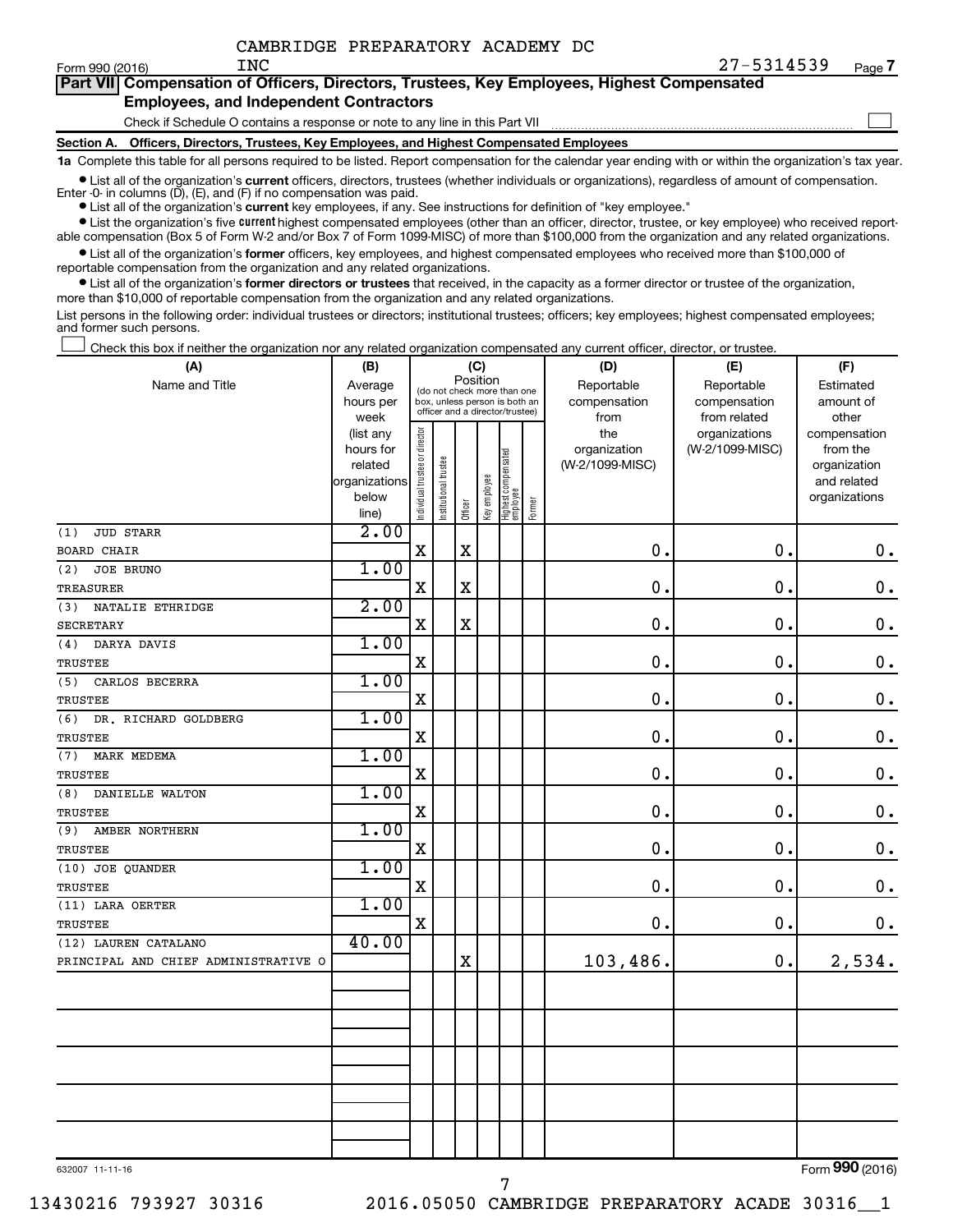| CAMBRIDGE PREPARATORY ACADEMY DC<br>INC                                                                                                                                                                                                                     |                                                                                                     |                                |                       |                 |              |                                                                                                 |        |                                                | 27-5314539                                        |                                      |                     |                                                                          |              |
|-------------------------------------------------------------------------------------------------------------------------------------------------------------------------------------------------------------------------------------------------------------|-----------------------------------------------------------------------------------------------------|--------------------------------|-----------------------|-----------------|--------------|-------------------------------------------------------------------------------------------------|--------|------------------------------------------------|---------------------------------------------------|--------------------------------------|---------------------|--------------------------------------------------------------------------|--------------|
| Form 990 (2016)<br><b>Part VII</b><br>Section A. Officers, Directors, Trustees, Key Employees, and Highest Compensated Employees (continued)                                                                                                                |                                                                                                     |                                |                       |                 |              |                                                                                                 |        |                                                |                                                   |                                      |                     |                                                                          | Page 8       |
| (A)<br>Name and title                                                                                                                                                                                                                                       | (B)<br>Average<br>hours per<br>week                                                                 |                                |                       | (C)<br>Position |              | (do not check more than one<br>box, unless person is both an<br>officer and a director/trustee) |        | (D)<br>Reportable<br>compensation              | (E)<br>Reportable<br>compensation<br>from related |                                      |                     | (F)<br>Estimated<br>amount of<br>other                                   |              |
|                                                                                                                                                                                                                                                             | (list any<br>hours for<br>related<br>organizations<br>below<br>line)                                | Individual trustee or director | Institutional trustee | Officer         | Key employee | Highest compensated<br>employee                                                                 | Former | from<br>the<br>organization<br>(W-2/1099-MISC) | organizations<br>(W-2/1099-MISC)                  |                                      |                     | compensation<br>from the<br>organization<br>and related<br>organizations |              |
|                                                                                                                                                                                                                                                             |                                                                                                     |                                |                       |                 |              |                                                                                                 |        |                                                |                                                   |                                      |                     |                                                                          |              |
|                                                                                                                                                                                                                                                             |                                                                                                     |                                |                       |                 |              |                                                                                                 |        |                                                |                                                   |                                      |                     |                                                                          |              |
|                                                                                                                                                                                                                                                             |                                                                                                     |                                |                       |                 |              |                                                                                                 |        |                                                |                                                   |                                      |                     |                                                                          |              |
|                                                                                                                                                                                                                                                             |                                                                                                     |                                |                       |                 |              |                                                                                                 |        |                                                |                                                   |                                      |                     |                                                                          |              |
|                                                                                                                                                                                                                                                             |                                                                                                     |                                |                       |                 |              |                                                                                                 |        | 103,486.                                       |                                                   | $\overline{0}$ .                     |                     |                                                                          | 2,534.       |
| 1b Sub-total                                                                                                                                                                                                                                                |                                                                                                     |                                |                       |                 |              |                                                                                                 |        | 0.<br>103,486.                                 |                                                   | $\overline{0}$ .<br>$\overline{0}$ . |                     |                                                                          | 0.<br>2,534. |
| Total number of individuals (including but not limited to those listed above) who received more than \$100,000 of reportable<br>2<br>compensation from the organization $\blacktriangleright$                                                               |                                                                                                     |                                |                       |                 |              |                                                                                                 |        |                                                |                                                   |                                      |                     |                                                                          |              |
|                                                                                                                                                                                                                                                             |                                                                                                     |                                |                       |                 |              |                                                                                                 |        |                                                |                                                   |                                      |                     | Yes                                                                      | No           |
| Did the organization list any former officer, director, or trustee, key employee, or highest compensated employee on<br>З<br>line 1a? If "Yes," complete Schedule J for such individual manufactured content content for the complete schedu                |                                                                                                     |                                |                       |                 |              |                                                                                                 |        |                                                |                                                   |                                      | з                   |                                                                          | х            |
| For any individual listed on line 1a, is the sum of reportable compensation and other compensation from the organization<br>4                                                                                                                               |                                                                                                     |                                |                       |                 |              |                                                                                                 |        |                                                |                                                   |                                      | 4                   |                                                                          | X.           |
| Did any person listed on line 1a receive or accrue compensation from any unrelated organization or individual for services<br>5                                                                                                                             |                                                                                                     |                                |                       |                 |              |                                                                                                 |        |                                                |                                                   |                                      | 5                   |                                                                          | x            |
| <b>Section B. Independent Contractors</b>                                                                                                                                                                                                                   |                                                                                                     |                                |                       |                 |              |                                                                                                 |        |                                                |                                                   |                                      |                     |                                                                          |              |
| Complete this table for your five highest compensated independent contractors that received more than \$100,000 of compensation from<br>1<br>the organization. Report compensation for the calendar year ending with or within the organization's tax year. |                                                                                                     |                                |                       |                 |              |                                                                                                 |        |                                                |                                                   |                                      |                     |                                                                          |              |
| (A)<br>Name and business address                                                                                                                                                                                                                            |                                                                                                     |                                |                       |                 |              |                                                                                                 |        | (B)<br>Description of services                 |                                                   |                                      | (C)<br>Compensation |                                                                          |              |
| ACADEMICA DC, LLC                                                                                                                                                                                                                                           | CHARTER SCHOOL INCUBATOR INITIATIVE<br>910 17TH STREET NW, WASHINGTON, DC 20006<br><b>DCCUPANCY</b> |                                |                       |                 |              |                                                                                                 |        |                                                |                                                   |                                      | 854, 257.           |                                                                          |              |
| 6340 SUNSET DRIVE, MIAMI, FL 33143                                                                                                                                                                                                                          |                                                                                                     |                                |                       |                 |              |                                                                                                 |        | EDUCATIONAL SERVICES                           |                                                   |                                      |                     |                                                                          | 185,300.     |
| PREFERRED MEAL SYSTEMS, INC., 10620 RIGGS<br>HILL ROAD, # R, JESSUP, MD 20794                                                                                                                                                                               |                                                                                                     |                                |                       |                 |              |                                                                                                 |        | FOOD SERVICES                                  |                                                   |                                      |                     |                                                                          | 174,670.     |
| OUR FUTURE FAMILY ENRICHMENT CENTER, 5030<br>TIMBERWOOD TRAIL, PORT REPUBLIC, MD 20676                                                                                                                                                                      |                                                                                                     |                                |                       |                 |              |                                                                                                 |        | SPECIAL EDUCATION<br>SERVICES                  |                                                   |                                      |                     |                                                                          | 114,660.     |
|                                                                                                                                                                                                                                                             |                                                                                                     |                                |                       |                 |              |                                                                                                 |        |                                                |                                                   |                                      |                     |                                                                          |              |
| Total number of independent contractors (including but not limited to those listed above) who received more than<br>$\mathbf{2}$<br>\$100,000 of compensation from the organization >                                                                       |                                                                                                     |                                |                       |                 |              | 4                                                                                               |        |                                                |                                                   |                                      |                     | $000 \approx$                                                            |              |

632008 11-11-16

8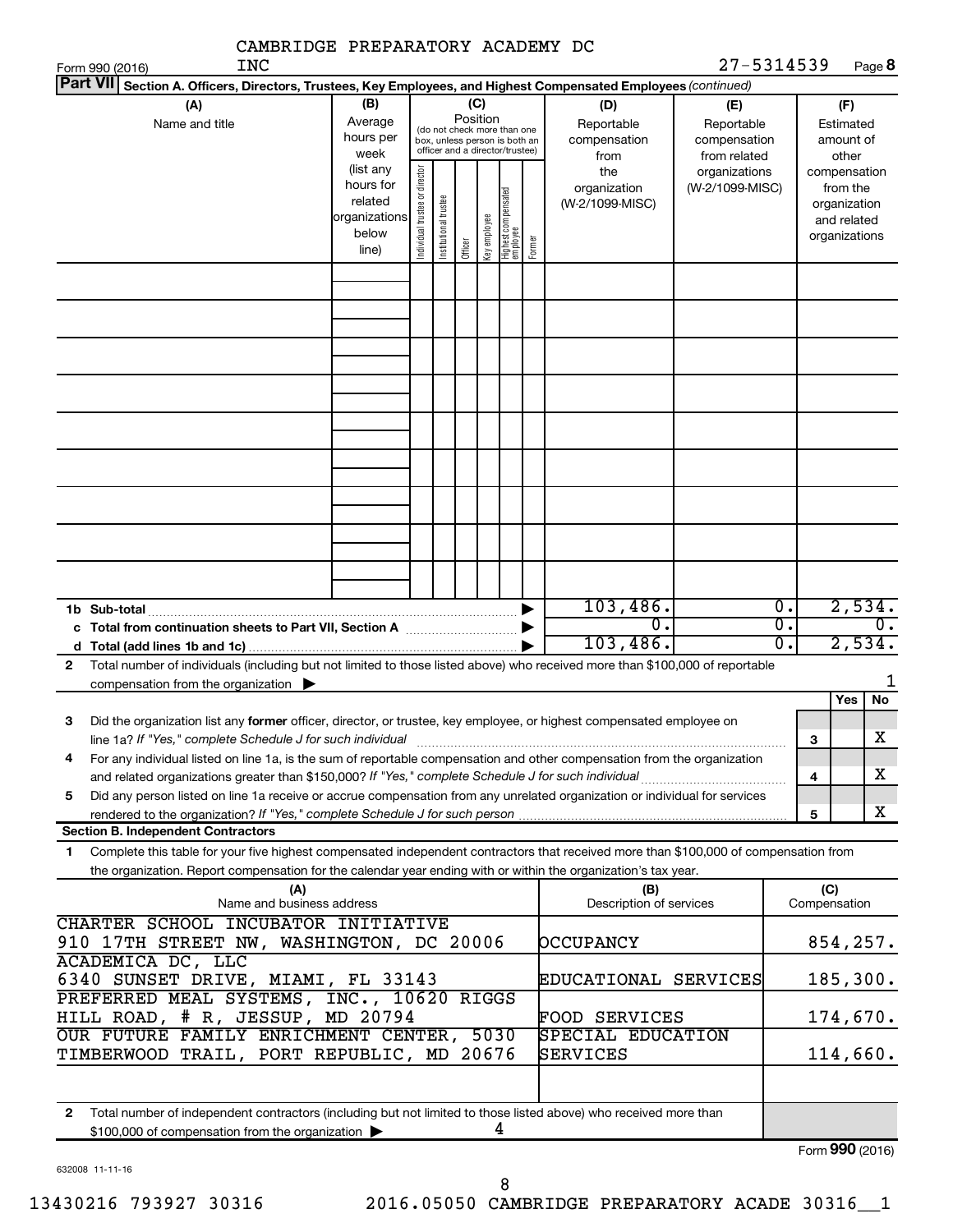|                                                           | <b>Part VIII</b> | <b>Statement of Revenue</b>                                   |                |                                |                                                                               |                                                 |                                                    |                                                                    |
|-----------------------------------------------------------|------------------|---------------------------------------------------------------|----------------|--------------------------------|-------------------------------------------------------------------------------|-------------------------------------------------|----------------------------------------------------|--------------------------------------------------------------------|
|                                                           |                  |                                                               |                |                                |                                                                               |                                                 |                                                    | $\mathbf{X}$                                                       |
|                                                           |                  |                                                               |                |                                | (A)<br>Total revenue                                                          | (B)<br>Related or<br>exempt function<br>revenue | $\overline{C}$<br>Unrelated<br>business<br>revenue | (D)<br>Revenue excluded<br>from tax under<br>sections<br>512 - 514 |
| Contributions, Gifts, Grants<br>and Other Similar Amounts |                  | <b>1 a</b> Federated campaigns                                | 1a             |                                |                                                                               |                                                 |                                                    |                                                                    |
|                                                           |                  | <b>b</b> Membership dues                                      | 1b             |                                |                                                                               |                                                 |                                                    |                                                                    |
|                                                           |                  | c Fundraising events                                          | 1c             |                                |                                                                               |                                                 |                                                    |                                                                    |
|                                                           |                  | <b>d</b> Related organizations                                | 1d<br>.        |                                |                                                                               |                                                 |                                                    |                                                                    |
|                                                           |                  | e Government grants (contributions)                           | 1e             | 507,834.                       |                                                                               |                                                 |                                                    |                                                                    |
|                                                           |                  | f All other contributions, gifts, grants, and                 |                |                                |                                                                               |                                                 |                                                    |                                                                    |
|                                                           |                  | similar amounts not included above                            | 1f             | 26,368.                        |                                                                               |                                                 |                                                    |                                                                    |
|                                                           |                  | g Noncash contributions included in lines 1a-1f: \$           |                |                                |                                                                               |                                                 |                                                    |                                                                    |
|                                                           |                  |                                                               |                |                                | 534,202.                                                                      |                                                 |                                                    |                                                                    |
|                                                           |                  |                                                               |                | <b>Business Code</b><br>900099 |                                                                               |                                                 |                                                    |                                                                    |
|                                                           |                  | 2 a PER PUPIL APPROPRIATIO<br>PER PUPIL FACILITIES A          |                | 900099                         | $\overline{5}$ , 253, 210. $\overline{5}$ , 253, 210.<br>1,012,176.1,012,176. |                                                 |                                                    |                                                                    |
|                                                           | b                | <b>ACTIVITY FEES</b>                                          |                | 900099                         | $\overline{27,737.}$                                                          | 27,737.                                         |                                                    |                                                                    |
|                                                           |                  |                                                               |                |                                |                                                                               |                                                 |                                                    |                                                                    |
|                                                           | d                |                                                               |                |                                |                                                                               |                                                 |                                                    |                                                                    |
| Program Service<br>Revenue                                |                  | All other program service revenue                             |                |                                |                                                                               |                                                 |                                                    |                                                                    |
|                                                           |                  |                                                               |                | $\blacktriangleright$          | $\sqrt{6, 293, 123}$ .                                                        |                                                 |                                                    |                                                                    |
|                                                           | 3                | Investment income (including dividends, interest, and         |                |                                |                                                                               |                                                 |                                                    |                                                                    |
|                                                           |                  |                                                               |                |                                |                                                                               |                                                 |                                                    |                                                                    |
|                                                           | 4                | Income from investment of tax-exempt bond proceeds            |                |                                |                                                                               |                                                 |                                                    |                                                                    |
|                                                           | 5                |                                                               |                |                                |                                                                               |                                                 |                                                    |                                                                    |
|                                                           |                  |                                                               | (i) Real       | (ii) Personal                  |                                                                               |                                                 |                                                    |                                                                    |
|                                                           |                  | 6 a Gross rents                                               |                |                                |                                                                               |                                                 |                                                    |                                                                    |
|                                                           |                  | <b>b</b> Less: rental expenses                                |                |                                |                                                                               |                                                 |                                                    |                                                                    |
|                                                           |                  | c Rental income or (loss)                                     |                |                                |                                                                               |                                                 |                                                    |                                                                    |
|                                                           |                  |                                                               |                |                                |                                                                               |                                                 |                                                    |                                                                    |
|                                                           |                  | 7 a Gross amount from sales of                                | (i) Securities | (ii) Other                     |                                                                               |                                                 |                                                    |                                                                    |
|                                                           |                  | assets other than inventory                                   |                |                                |                                                                               |                                                 |                                                    |                                                                    |
|                                                           |                  | <b>b</b> Less: cost or other basis                            |                |                                |                                                                               |                                                 |                                                    |                                                                    |
|                                                           |                  | and sales expenses                                            |                |                                |                                                                               |                                                 |                                                    |                                                                    |
|                                                           |                  |                                                               |                |                                |                                                                               |                                                 |                                                    |                                                                    |
|                                                           |                  |                                                               |                | ▶                              |                                                                               |                                                 |                                                    |                                                                    |
| <b>Other Revenue</b>                                      |                  | 8 a Gross income from fundraising events (not<br>including \$ | of             |                                |                                                                               |                                                 |                                                    |                                                                    |
|                                                           |                  | contributions reported on line 1c). See                       |                |                                |                                                                               |                                                 |                                                    |                                                                    |
|                                                           |                  |                                                               |                |                                |                                                                               |                                                 |                                                    |                                                                    |
|                                                           |                  |                                                               | b              |                                |                                                                               |                                                 |                                                    |                                                                    |
|                                                           |                  | c Net income or (loss) from fundraising events                |                | .                              |                                                                               |                                                 |                                                    |                                                                    |
|                                                           |                  | 9 a Gross income from gaming activities. See                  |                |                                |                                                                               |                                                 |                                                    |                                                                    |
|                                                           |                  |                                                               | b              |                                |                                                                               |                                                 |                                                    |                                                                    |
|                                                           |                  | c Net income or (loss) from gaming activities                 |                |                                |                                                                               |                                                 |                                                    |                                                                    |
|                                                           |                  | 10 a Gross sales of inventory, less returns                   |                |                                |                                                                               |                                                 |                                                    |                                                                    |
|                                                           |                  |                                                               |                |                                |                                                                               |                                                 |                                                    |                                                                    |
|                                                           |                  |                                                               |                |                                |                                                                               |                                                 |                                                    |                                                                    |
|                                                           |                  | c Net income or (loss) from sales of inventory                |                |                                |                                                                               |                                                 |                                                    |                                                                    |
|                                                           |                  | Miscellaneous Revenue                                         |                | <b>Business Code</b>           |                                                                               |                                                 |                                                    |                                                                    |
|                                                           |                  | 11 a JANITORIAL EXPENSE REI                                   |                | 900099                         | 123,931.                                                                      |                                                 |                                                    | 123,931.                                                           |
|                                                           | b                |                                                               |                |                                |                                                                               |                                                 |                                                    |                                                                    |
|                                                           | с                | <u> 1989 - Johann Barbara, martin a</u>                       |                |                                |                                                                               |                                                 |                                                    |                                                                    |
|                                                           |                  |                                                               |                |                                |                                                                               |                                                 |                                                    |                                                                    |
|                                                           |                  |                                                               |                | $\blacktriangleright$          | 123,931.                                                                      |                                                 |                                                    |                                                                    |
|                                                           | 12               |                                                               |                |                                | 6, 951, 256.6, 293, 123.                                                      |                                                 |                                                    | $0.$   123,931.                                                    |
|                                                           | 632009 11-11-16  |                                                               |                |                                |                                                                               |                                                 |                                                    | Form 990 (2016)                                                    |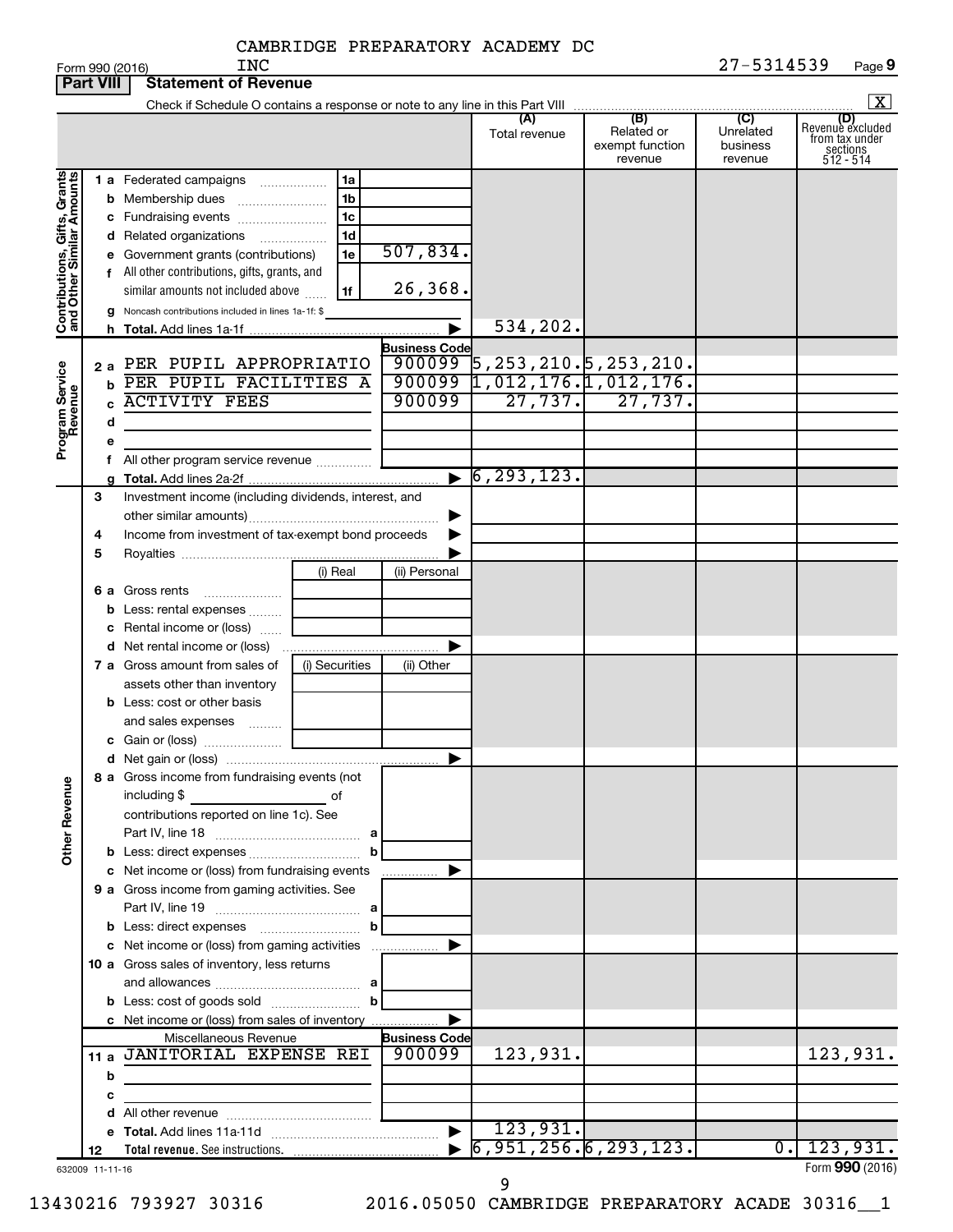|          | Part IX Statement of Functional Expenses                                                                                   |                       |                                    |                                           |                                |
|----------|----------------------------------------------------------------------------------------------------------------------------|-----------------------|------------------------------------|-------------------------------------------|--------------------------------|
|          | Section 501(c)(3) and 501(c)(4) organizations must complete all columns. All other organizations must complete column (A). |                       |                                    |                                           |                                |
|          | Check if Schedule O contains a response or note to any line in this Part IX                                                |                       |                                    |                                           |                                |
|          | Do not include amounts reported on lines 6b,<br>7b, 8b, 9b, and 10b of Part VIII.                                          | (A)<br>Total expenses | (B)<br>Program service<br>expenses | (C)<br>Management and<br>general expenses | (D)<br>Fundraising<br>expenses |
| 1        | Grants and other assistance to domestic organizations                                                                      |                       |                                    |                                           |                                |
|          | and domestic governments. See Part IV, line 21                                                                             |                       |                                    |                                           |                                |
| 2        | Grants and other assistance to domestic                                                                                    |                       |                                    |                                           |                                |
|          | individuals. See Part IV, line 22                                                                                          |                       |                                    |                                           |                                |
| 3        | Grants and other assistance to foreign                                                                                     |                       |                                    |                                           |                                |
|          | organizations, foreign governments, and foreign                                                                            |                       |                                    |                                           |                                |
|          | individuals. See Part IV, lines 15 and 16                                                                                  |                       |                                    |                                           |                                |
| 4        | Benefits paid to or for members                                                                                            |                       |                                    |                                           |                                |
| 5        | Compensation of current officers, directors,                                                                               |                       |                                    |                                           |                                |
|          | trustees, and key employees                                                                                                | 142,293.              | 113,834.                           | 28,459.                                   |                                |
| 6        | Compensation not included above, to disqualified                                                                           |                       |                                    |                                           |                                |
|          | persons (as defined under section 4958(f)(1)) and                                                                          |                       |                                    |                                           |                                |
|          | persons described in section 4958(c)(3)(B)                                                                                 | 3,912,062.            | 3,134,137.                         | 777,925.                                  |                                |
| 7<br>8   | Other salaries and wages<br>Pension plan accruals and contributions (include                                               |                       |                                    |                                           |                                |
|          | section 401(k) and 403(b) employer contributions)                                                                          |                       |                                    |                                           |                                |
| 9        |                                                                                                                            | 179,997.              | 144, 116.                          | 35,881.                                   |                                |
| 10       |                                                                                                                            | 338, 255.             | 270, 817.                          | 67,438.                                   |                                |
| 11       | Fees for services (non-employees):                                                                                         |                       |                                    |                                           |                                |
| a        |                                                                                                                            |                       |                                    |                                           |                                |
|          |                                                                                                                            | 35,209.               |                                    | 35,209.                                   |                                |
|          |                                                                                                                            | 20, 565.              |                                    | 20, 565.                                  |                                |
|          |                                                                                                                            |                       |                                    |                                           |                                |
| е        | Professional fundraising services. See Part IV, line 17                                                                    |                       |                                    |                                           |                                |
|          | Investment management fees                                                                                                 |                       |                                    |                                           |                                |
|          | g Other. (If line 11g amount exceeds 10% of line 25,                                                                       |                       |                                    |                                           |                                |
|          | column (A) amount, list line 11g expenses on Sch O.)                                                                       | 224,400.              |                                    | 224,400.                                  |                                |
| 12       |                                                                                                                            |                       |                                    |                                           |                                |
| 13       |                                                                                                                            | 155, 127.             | 124,102.                           | 31,025.                                   |                                |
| 14       |                                                                                                                            | 41, 263.              | 33,010.                            | 8, 253.                                   |                                |
| 15       |                                                                                                                            |                       |                                    |                                           |                                |
| 16       |                                                                                                                            | 1,042,583.            | 834,067.                           | 208,516.                                  |                                |
| 17       | Travel                                                                                                                     |                       |                                    |                                           |                                |
| 18       | Payments of travel or entertainment expenses                                                                               |                       |                                    |                                           |                                |
|          | for any federal, state, or local public officials                                                                          |                       |                                    |                                           |                                |
| 19       | Conferences, conventions, and meetings                                                                                     |                       |                                    |                                           |                                |
| 20<br>21 | Interest                                                                                                                   |                       |                                    |                                           |                                |
| 22       | Depreciation, depletion, and amortization                                                                                  | 135,839.              | 108,671.                           | $27,168$ .                                |                                |
| 23       | Insurance                                                                                                                  | 22,004.               | 17,603.                            | 4,401.                                    |                                |
| 24       | Other expenses. Itemize expenses not covered                                                                               |                       |                                    |                                           |                                |
|          | above. (List miscellaneous expenses in line 24e. If line                                                                   |                       |                                    |                                           |                                |
|          | 24e amount exceeds 10% of line 25, column (A)<br>amount, list line 24e expenses on Schedule O.)                            |                       |                                    |                                           |                                |
| a        | DIRECT STUDENT EXPENSES                                                                                                    | 1,027,337.            | 1,019,485.                         | 7,852.                                    |                                |
|          | PROFESSIONAL DEVELOPMEN                                                                                                    | 136,486.              | 120,934.                           | 15,552.                                   |                                |
|          | <b>ADMINISTRATION FEE</b>                                                                                                  | 69,300.               |                                    | 69,300.                                   |                                |
| d        | MEMBERSHIP AND SUBSCRIP                                                                                                    | 8,525.                | 6,820.                             | 1,705.                                    |                                |
| е        | All other expenses                                                                                                         |                       |                                    |                                           |                                |
| 25       | Total functional expenses. Add lines 1 through 24e                                                                         | 7,491,245.            | 5,927,596.                         | 1,563,649.                                | $\overline{0}$ .               |
| 26       | Joint costs. Complete this line only if the organization                                                                   |                       |                                    |                                           |                                |
|          | reported in column (B) joint costs from a combined                                                                         |                       |                                    |                                           |                                |
|          | educational campaign and fundraising solicitation.                                                                         |                       |                                    |                                           |                                |
|          | Check here $\blacktriangleright$<br>if following SOP 98-2 (ASC 958-720)                                                    |                       |                                    |                                           |                                |

632010 11-11-16

13430216 793927 30316 2016.05050 CAMBRIDGE PREPARATORY ACADE 30316\_\_1 10

Form (2016) **990**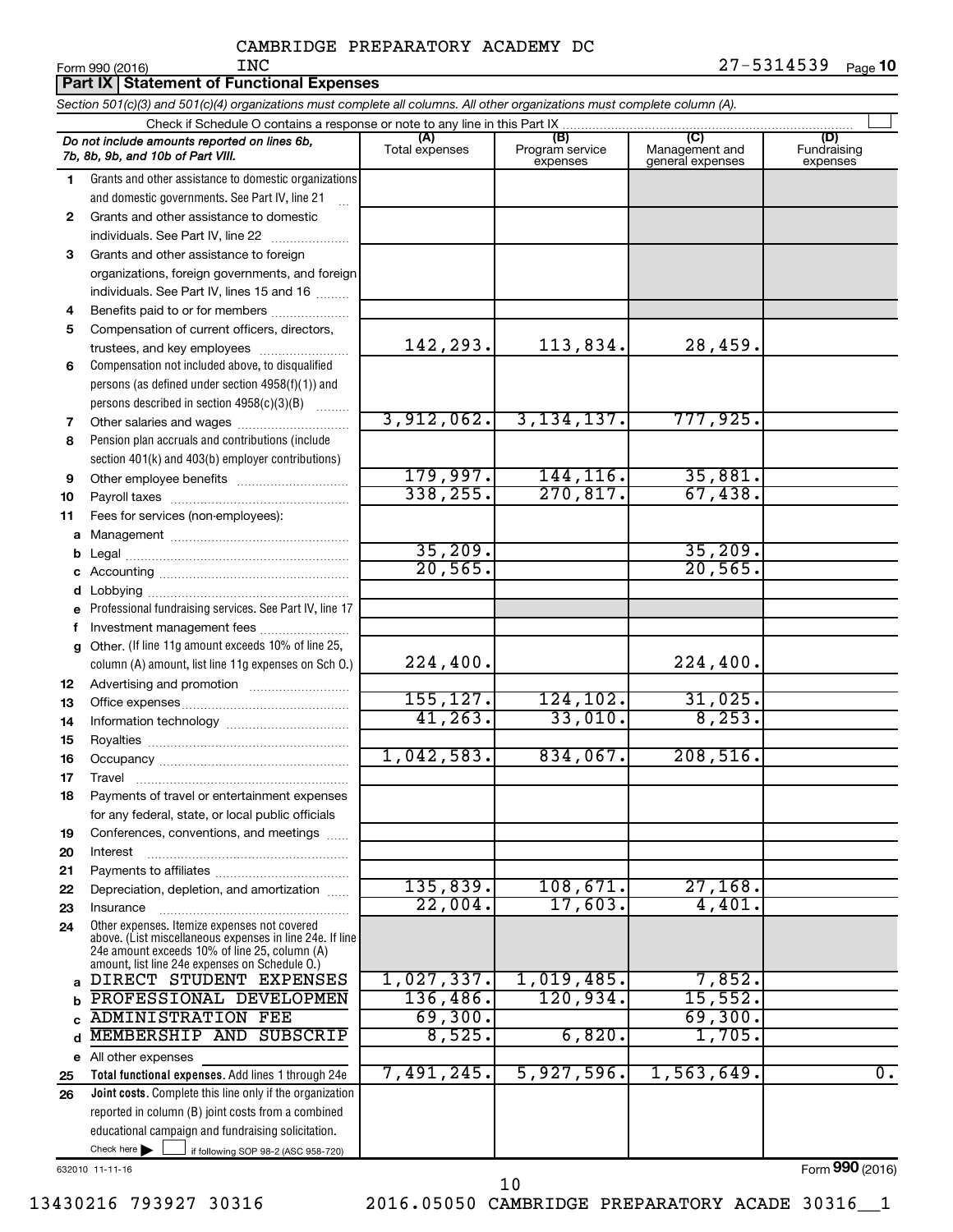**Part X** | **Balance Sheet**  $\perp$ Check if Schedule O contains a response or note to any line in this Part X **(A) (B)** Beginning of year | | End of year  $858,337.$   $1$   $461,153.$ **1 1** Cash - non-interest-bearing ~~~~~~~~~~~~~~~~~~~~~~~~~ **2 2** Savings and temporary cash investments ~~~~~~~~~~~~~~~~~~ 150,119. 44,834. **3 3** Pledges and grants receivable, net ~~~~~~~~~~~~~~~~~~~~~ 24,238. 26,074. **4 4** Accounts receivable, net ~~~~~~~~~~~~~~~~~~~~~~~~~~ **5** Loans and other receivables from current and former officers, directors, trustees, key employees, and highest compensated employees. Complete **5** Part II of Schedule L ~~~~~~~~~~~~~~~~~~~~~~~~~~~~ **6** Loans and other receivables from other disqualified persons (as defined under section 4958(f)(1)), persons described in section 4958(c)(3)(B), and contributing employers and sponsoring organizations of section 501(c)(9) voluntary employees' beneficiary organizations (see instr). Complete Part II of Sch L ...... **6 Assets 7 7** Notes and loans receivable, net ~~~~~~~~~~~~~~~~~~~~~~~ **8 8** Inventories for sale or use ~~~~~~~~~~~~~~~~~~~~~~~~~~ 46,795. 45,806. **9 9** Prepaid expenses and deferred charges ~~~~~~~~~~~~~~~~~~ **10 a** Land, buildings, and equipment: cost or other 627,585. basis. Complete Part VI of Schedule D  $\frac{1}{10}$  10a  $434,982.$  237,361.  $10c$  192,603. **10c b** Less: accumulated depreciation  $\ldots$  [10b **11 11** Investments - publicly traded securities ~~~~~~~~~~~~~~~~~~~ **12 12** Investments - other securities. See Part IV, line 11 ~~~~~~~~~~~~~~ **13 13** Investments - program-related. See Part IV, line 11 ~~~~~~~~~~~~~ **14 14** Intangible assets ~~~~~~~~~~~~~~~~~~~~~~~~~~~~~~  $5,000$ .  $15$  5,000. Other assets. See Part IV, line 11 ~~~~~~~~~~~~~~~~~~~~~~ **15 15** 1,321,850. 775,470. **16 16 Total assets.**  Add lines 1 through 15 (must equal line 34) 491,757. 17 **17 17** Accounts payable and accrued expenses ~~~~~~~~~~~~~~~~~~ **18 18** Grants payable ~~~~~~~~~~~~~~~~~~~~~~~~~~~~~~~ 6,499. 12,840. **19 19** Deferred revenue ~~~~~~~~~~~~~~~~~~~~~~~~~~~~~~ **20 20** Tax-exempt bond liabilities ~~~~~~~~~~~~~~~~~~~~~~~~~ **21 21** Escrow or custodial account liability. Complete Part IV of Schedule D ........... **22** Loans and other payables to current and former officers, directors, trustees, **Liabilities** key employees, highest compensated employees, and disqualified persons. Complete Part II of Schedule L ~~~~~~~~~~~~~~~~~~~~~~~ **22** Secured mortgages and notes payable to unrelated third parties  $\ldots$  ................. **23 23 24** Unsecured notes and loans payable to unrelated third parties ~~~~~~~~ **24 25** Other liabilities (including federal income tax, payables to related third parties, and other liabilities not included on lines 17-24). Complete Part X of Schedule D ~~~~~~~~~~~~~~~~~~~~~~~~~~~~~~~~ **25** 498, 256. 26 491, 865. **26 26 Total liabilities.**  Add lines 17 through 25 Organizations that follow SFAS 117 (ASC 958), check here  $\blacktriangleright$   $\boxed{X}$  and **complete lines 27 through 29, and lines 33 and 34. Vet Assets or Fund Balances Net Assets or Fund Balances**  $823,594$ . 27 | 263,388. **27 27** Unrestricted net assets ~~~~~~~~~~~~~~~~~~~~~~~~~~~ 20,217. **28 28** Temporarily restricted net assets ~~~~~~~~~~~~~~~~~~~~~~ **29 29** Permanently restricted net assets ~~~~~~~~~~~~~~~~~~~~~ **Organizations that do not follow SFAS 117 (ASC 958), check here** | † **and complete lines 30 through 34. 30 30** Capital stock or trust principal, or current funds ~~~~~~~~~~~~~~~ **31 31** Paid-in or capital surplus, or land, building, or equipment fund ....................... **32 32** Retained earnings, endowment, accumulated income, or other funds ............  $823,594.$   $33$  283,605. **33** Total net assets or fund balances ~~~~~~~~~~~~~~~~~~~~~~ **33** 1,321,850. 775,470. **34 34** Total liabilities and net assets/fund balances Form (2016) **990**

632011 11-11-16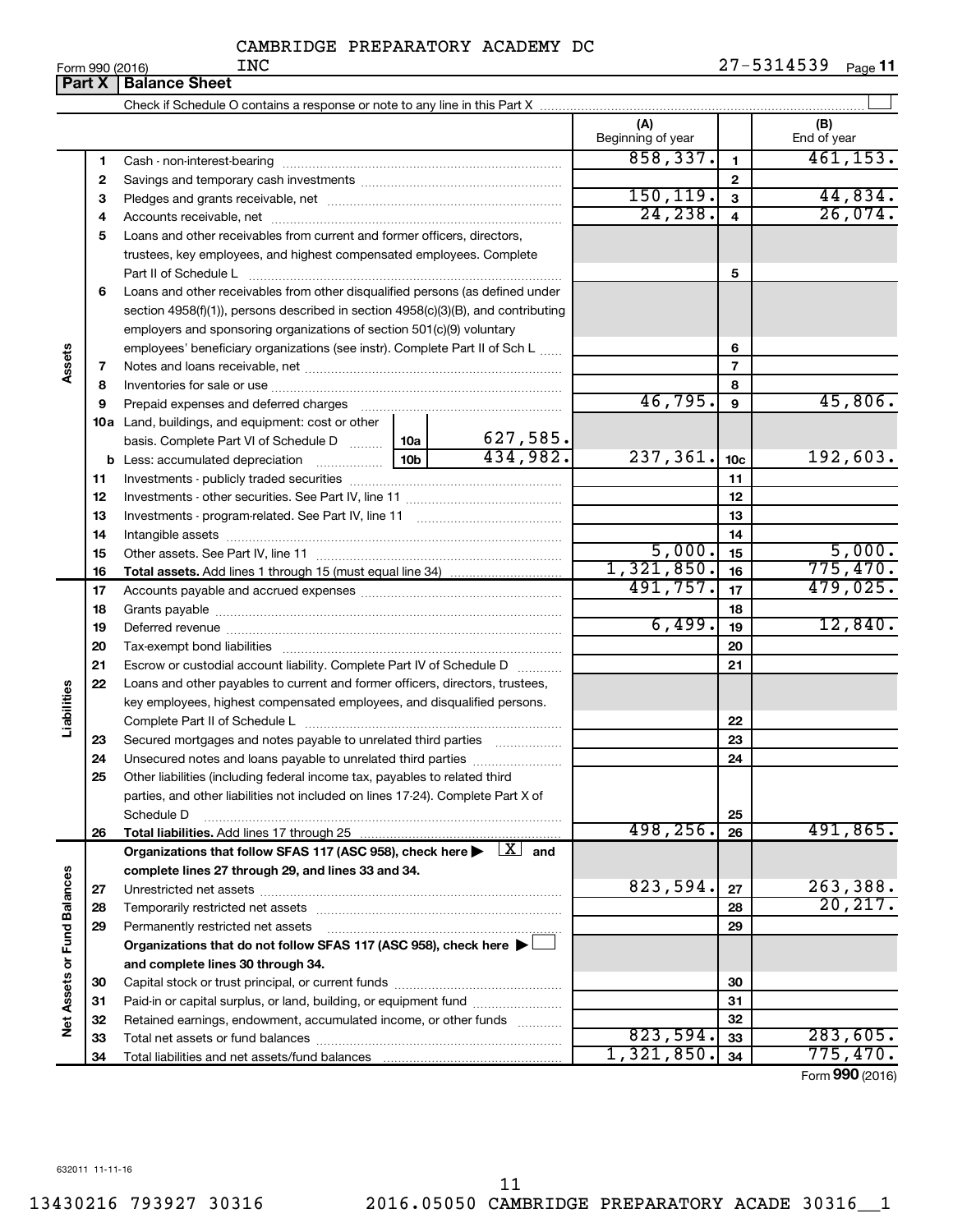| CAMBRIDGE PREPARATORY ACADEMY DC |  |
|----------------------------------|--|
|----------------------------------|--|

|    | <b>INC</b><br>Form 990 (2016)                                                                                                                                                                                                  | 27-5314539              |                |            | Page 12          |
|----|--------------------------------------------------------------------------------------------------------------------------------------------------------------------------------------------------------------------------------|-------------------------|----------------|------------|------------------|
|    | <b>Part XI</b><br><b>Reconciliation of Net Assets</b>                                                                                                                                                                          |                         |                |            |                  |
|    | Check if Schedule O contains a response or note to any line in this Part XI [11] [12] Check if Schedule O contains a response or note to any line in this Part XI                                                              |                         |                |            |                  |
|    |                                                                                                                                                                                                                                |                         |                |            |                  |
| 1  |                                                                                                                                                                                                                                | $\mathbf{1}$            | 6,951,256.     |            |                  |
| 2  |                                                                                                                                                                                                                                | $\mathbf{2}$            | 7,491,245.     |            |                  |
| З  | Revenue less expenses. Subtract line 2 from line 1                                                                                                                                                                             | 3                       | $-539,989.$    |            |                  |
| 4  |                                                                                                                                                                                                                                | $\overline{\mathbf{4}}$ |                |            | 823,594.         |
| 5  | Net unrealized gains (losses) on investments [11] matter contracts and the state of the state of the state of the state of the state of the state of the state of the state of the state of the state of the state of the stat | 5                       |                |            |                  |
| 6  | Donated services and use of facilities                                                                                                                                                                                         | 6                       |                |            |                  |
| 7  | Investment expenses                                                                                                                                                                                                            | $\overline{7}$          |                |            |                  |
| 8  | Prior period adjustments www.communication.communication.communication.com/                                                                                                                                                    | 8                       |                |            |                  |
| 9  |                                                                                                                                                                                                                                | 9                       |                |            | $\overline{0}$ . |
| 10 | Net assets or fund balances at end of year. Combine lines 3 through 9 (must equal Part X, line 33,                                                                                                                             |                         |                |            |                  |
|    | column (B))                                                                                                                                                                                                                    | 10                      |                |            | 283,605.         |
|    | <b>Part XII Financial Statements and Reporting</b>                                                                                                                                                                             |                         |                |            |                  |
|    |                                                                                                                                                                                                                                |                         |                |            | $ {\bf x} $      |
|    |                                                                                                                                                                                                                                |                         |                | <b>Yes</b> | No               |
| 1  | Accounting method used to prepare the Form 990: $\Box$ Cash $\Box X$ Accrual<br>$\Box$ Other                                                                                                                                   |                         |                |            |                  |
|    | If the organization changed its method of accounting from a prior year or checked "Other," explain in Schedule O.                                                                                                              |                         |                |            |                  |
|    |                                                                                                                                                                                                                                |                         | 2a             |            | х                |
|    | If "Yes," check a box below to indicate whether the financial statements for the year were compiled or reviewed on a                                                                                                           |                         |                |            |                  |
|    | separate basis, consolidated basis, or both:                                                                                                                                                                                   |                         |                |            |                  |
|    | Separate basis<br><b>Consolidated basis</b><br>Both consolidated and separate basis                                                                                                                                            |                         |                | х          |                  |
|    |                                                                                                                                                                                                                                |                         |                |            |                  |
|    | If "Yes," check a box below to indicate whether the financial statements for the year were audited on a separate basis,                                                                                                        |                         |                |            |                  |
|    | consolidated basis, or both:                                                                                                                                                                                                   |                         |                |            |                  |
|    | $\lfloor \underline{X} \rfloor$ Separate basis<br>Consolidated basis<br>Both consolidated and separate basis                                                                                                                   |                         |                |            |                  |
|    | c If "Yes" to line 2a or 2b, does the organization have a committee that assumes responsibility for oversight of the audit,                                                                                                    |                         |                |            |                  |
|    | review, or compilation of its financial statements and selection of an independent accountant?                                                                                                                                 |                         | 2c             | х          |                  |
|    | If the organization changed either its oversight process or selection process during the tax year, explain in Schedule O.                                                                                                      |                         |                |            |                  |
|    | 3a As a result of a federal award, was the organization required to undergo an audit or audits as set forth in the Single Audit                                                                                                |                         |                |            |                  |
|    | Act and OMB Circular A-133?                                                                                                                                                                                                    |                         | За             |            | х                |
|    | b If "Yes," did the organization undergo the required audit or audits? If the organization did not undergo the required audit                                                                                                  |                         |                |            |                  |
|    |                                                                                                                                                                                                                                |                         | 3 <sub>b</sub> |            |                  |

Form (2016) **990**

632012 11-11-16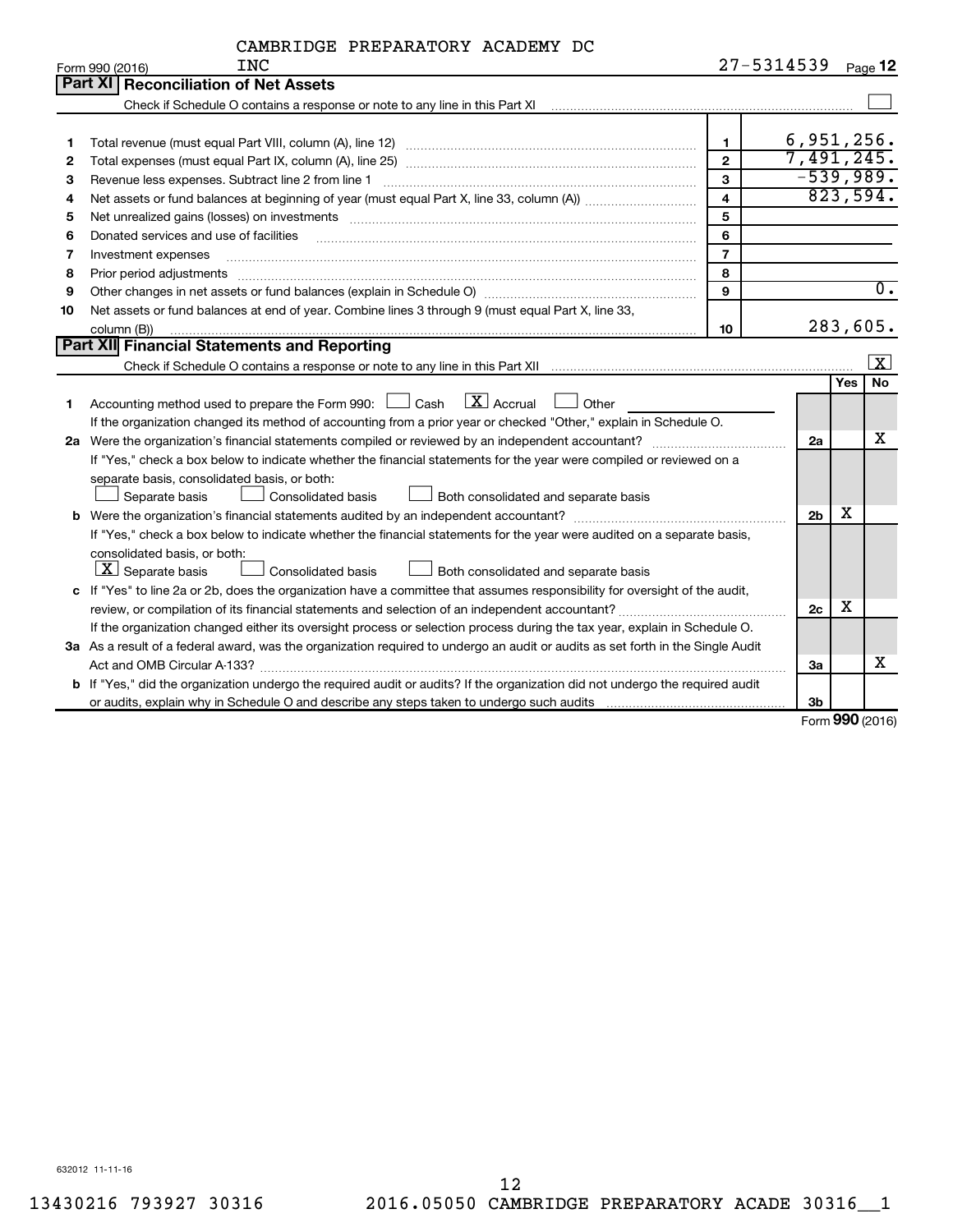| <b>SCHEDULE A</b>                             |                                                                                                                                                                                                                                                      |                                                                        |                                                                                                                                               |     |                                                                |                                                      | OMB No. 1545-0047                                  |
|-----------------------------------------------|------------------------------------------------------------------------------------------------------------------------------------------------------------------------------------------------------------------------------------------------------|------------------------------------------------------------------------|-----------------------------------------------------------------------------------------------------------------------------------------------|-----|----------------------------------------------------------------|------------------------------------------------------|----------------------------------------------------|
| (Form 990 or 990-EZ)                          |                                                                                                                                                                                                                                                      |                                                                        | <b>Public Charity Status and Public Support</b>                                                                                               |     |                                                                |                                                      | 016                                                |
|                                               |                                                                                                                                                                                                                                                      |                                                                        | Complete if the organization is a section 501(c)(3) organization or a section<br>4947(a)(1) nonexempt charitable trust.                       |     |                                                                |                                                      |                                                    |
| Department of the Treasury                    |                                                                                                                                                                                                                                                      |                                                                        | Attach to Form 990 or Form 990-EZ.                                                                                                            |     |                                                                |                                                      | <b>Open to Public</b>                              |
| Internal Revenue Service                      |                                                                                                                                                                                                                                                      |                                                                        | Information about Schedule A (Form 990 or 990-EZ) and its instructions is at WWW.irs.gov/form990.                                             |     |                                                                |                                                      | Inspection                                         |
| Name of the organization                      |                                                                                                                                                                                                                                                      |                                                                        | CAMBRIDGE PREPARATORY ACADEMY DC                                                                                                              |     |                                                                |                                                      | <b>Employer identification number</b>              |
|                                               | <b>INC</b>                                                                                                                                                                                                                                           |                                                                        |                                                                                                                                               |     |                                                                |                                                      | 27-5314539                                         |
| Part I                                        |                                                                                                                                                                                                                                                      |                                                                        | Reason for Public Charity Status (All organizations must complete this part.) See instructions.                                               |     |                                                                |                                                      |                                                    |
|                                               |                                                                                                                                                                                                                                                      |                                                                        | The organization is not a private foundation because it is: (For lines 1 through 12, check only one box.)                                     |     |                                                                |                                                      |                                                    |
| 1                                             |                                                                                                                                                                                                                                                      |                                                                        | A church, convention of churches, or association of churches described in section 170(b)(1)(A)(i).                                            |     |                                                                |                                                      |                                                    |
| $\mathbf{X}$<br>2                             |                                                                                                                                                                                                                                                      |                                                                        | A school described in section 170(b)(1)(A)(ii). (Attach Schedule E (Form 990 or 990-EZ).)                                                     |     |                                                                |                                                      |                                                    |
| 3                                             |                                                                                                                                                                                                                                                      |                                                                        |                                                                                                                                               |     |                                                                |                                                      |                                                    |
|                                               | A hospital or a cooperative hospital service organization described in section 170(b)(1)(A)(iii).<br>A medical research organization operated in conjunction with a hospital described in section 170(b)(1)(A)(iii). Enter the hospital's name,<br>4 |                                                                        |                                                                                                                                               |     |                                                                |                                                      |                                                    |
| city, and state:                              |                                                                                                                                                                                                                                                      |                                                                        |                                                                                                                                               |     |                                                                |                                                      |                                                    |
| 5                                             |                                                                                                                                                                                                                                                      |                                                                        | An organization operated for the benefit of a college or university owned or operated by a governmental unit described in                     |     |                                                                |                                                      |                                                    |
|                                               |                                                                                                                                                                                                                                                      | section 170(b)(1)(A)(iv). (Complete Part II.)                          |                                                                                                                                               |     |                                                                |                                                      |                                                    |
|                                               |                                                                                                                                                                                                                                                      |                                                                        |                                                                                                                                               |     |                                                                |                                                      |                                                    |
| 6                                             |                                                                                                                                                                                                                                                      |                                                                        | A federal, state, or local government or governmental unit described in section 170(b)(1)(A)(v).                                              |     |                                                                |                                                      |                                                    |
| 7                                             |                                                                                                                                                                                                                                                      |                                                                        | An organization that normally receives a substantial part of its support from a governmental unit or from the general public described in     |     |                                                                |                                                      |                                                    |
|                                               |                                                                                                                                                                                                                                                      | section 170(b)(1)(A)(vi). (Complete Part II.)                          |                                                                                                                                               |     |                                                                |                                                      |                                                    |
| 8                                             |                                                                                                                                                                                                                                                      |                                                                        | A community trust described in section 170(b)(1)(A)(vi). (Complete Part II.)                                                                  |     |                                                                |                                                      |                                                    |
| 9                                             |                                                                                                                                                                                                                                                      |                                                                        | An agricultural research organization described in section 170(b)(1)(A)(ix) operated in conjunction with a land-grant college                 |     |                                                                |                                                      |                                                    |
|                                               |                                                                                                                                                                                                                                                      |                                                                        | or university or a non-land-grant college of agriculture (see instructions). Enter the name, city, and state of the college or                |     |                                                                |                                                      |                                                    |
| university:                                   |                                                                                                                                                                                                                                                      |                                                                        |                                                                                                                                               |     |                                                                |                                                      |                                                    |
| 10                                            |                                                                                                                                                                                                                                                      |                                                                        | An organization that normally receives: (1) more than 33 1/3% of its support from contributions, membership fees, and gross receipts from     |     |                                                                |                                                      |                                                    |
|                                               |                                                                                                                                                                                                                                                      |                                                                        | activities related to its exempt functions - subject to certain exceptions, and (2) no more than 33 1/3% of its support from gross investment |     |                                                                |                                                      |                                                    |
|                                               |                                                                                                                                                                                                                                                      |                                                                        | income and unrelated business taxable income (less section 511 tax) from businesses acquired by the organization after June 30, 1975.         |     |                                                                |                                                      |                                                    |
|                                               |                                                                                                                                                                                                                                                      | See section 509(a)(2). (Complete Part III.)                            |                                                                                                                                               |     |                                                                |                                                      |                                                    |
| 11                                            |                                                                                                                                                                                                                                                      |                                                                        | An organization organized and operated exclusively to test for public safety. See section 509(a)(4).                                          |     |                                                                |                                                      |                                                    |
| 12 <sub>2</sub>                               |                                                                                                                                                                                                                                                      |                                                                        | An organization organized and operated exclusively for the benefit of, to perform the functions of, or to carry out the purposes of one or    |     |                                                                |                                                      |                                                    |
|                                               |                                                                                                                                                                                                                                                      |                                                                        | more publicly supported organizations described in section 509(a)(1) or section 509(a)(2). See section 509(a)(3). Check the box in            |     |                                                                |                                                      |                                                    |
|                                               |                                                                                                                                                                                                                                                      |                                                                        | lines 12a through 12d that describes the type of supporting organization and complete lines 12e, 12f, and 12g.                                |     |                                                                |                                                      |                                                    |
| a                                             |                                                                                                                                                                                                                                                      |                                                                        | Type I. A supporting organization operated, supervised, or controlled by its supported organization(s), typically by giving                   |     |                                                                |                                                      |                                                    |
|                                               |                                                                                                                                                                                                                                                      |                                                                        | the supported organization(s) the power to regularly appoint or elect a majority of the directors or trustees of the supporting               |     |                                                                |                                                      |                                                    |
|                                               |                                                                                                                                                                                                                                                      | organization. You must complete Part IV, Sections A and B.             |                                                                                                                                               |     |                                                                |                                                      |                                                    |
| b                                             |                                                                                                                                                                                                                                                      |                                                                        | Type II. A supporting organization supervised or controlled in connection with its supported organization(s), by having                       |     |                                                                |                                                      |                                                    |
|                                               |                                                                                                                                                                                                                                                      |                                                                        | control or management of the supporting organization vested in the same persons that control or manage the supported                          |     |                                                                |                                                      |                                                    |
|                                               |                                                                                                                                                                                                                                                      | organization(s). You must complete Part IV, Sections A and C.          |                                                                                                                                               |     |                                                                |                                                      |                                                    |
|                                               |                                                                                                                                                                                                                                                      |                                                                        | Type III functionally integrated. A supporting organization operated in connection with, and functionally integrated with,                    |     |                                                                |                                                      |                                                    |
|                                               |                                                                                                                                                                                                                                                      |                                                                        | its supported organization(s) (see instructions). You must complete Part IV, Sections A, D, and E.                                            |     |                                                                |                                                      |                                                    |
| d                                             |                                                                                                                                                                                                                                                      |                                                                        | Type III non-functionally integrated. A supporting organization operated in connection with its supported organization(s)                     |     |                                                                |                                                      |                                                    |
|                                               |                                                                                                                                                                                                                                                      |                                                                        | that is not functionally integrated. The organization generally must satisfy a distribution requirement and an attentiveness                  |     |                                                                |                                                      |                                                    |
|                                               |                                                                                                                                                                                                                                                      |                                                                        | requirement (see instructions). You must complete Part IV, Sections A and D, and Part V.                                                      |     |                                                                |                                                      |                                                    |
| е                                             |                                                                                                                                                                                                                                                      |                                                                        | Check this box if the organization received a written determination from the IRS that it is a Type I, Type II, Type III                       |     |                                                                |                                                      |                                                    |
|                                               |                                                                                                                                                                                                                                                      |                                                                        | functionally integrated, or Type III non-functionally integrated supporting organization.                                                     |     |                                                                |                                                      |                                                    |
| f Enter the number of supported organizations |                                                                                                                                                                                                                                                      |                                                                        |                                                                                                                                               |     |                                                                |                                                      |                                                    |
|                                               |                                                                                                                                                                                                                                                      | Provide the following information about the supported organization(s). |                                                                                                                                               |     |                                                                |                                                      |                                                    |
| (i) Name of supported                         |                                                                                                                                                                                                                                                      | (ii) EIN                                                               | (iii) Type of organization<br>(described on lines 1-10                                                                                        |     | (iv) Is the organization listed<br>in your governing document? | (v) Amount of monetary<br>support (see instructions) | (vi) Amount of other<br>support (see instructions) |
| organization                                  |                                                                                                                                                                                                                                                      |                                                                        | above (see instructions))                                                                                                                     | Yes | No                                                             |                                                      |                                                    |
|                                               |                                                                                                                                                                                                                                                      |                                                                        |                                                                                                                                               |     |                                                                |                                                      |                                                    |
|                                               |                                                                                                                                                                                                                                                      |                                                                        |                                                                                                                                               |     |                                                                |                                                      |                                                    |
|                                               |                                                                                                                                                                                                                                                      |                                                                        |                                                                                                                                               |     |                                                                |                                                      |                                                    |
|                                               |                                                                                                                                                                                                                                                      |                                                                        |                                                                                                                                               |     |                                                                |                                                      |                                                    |
|                                               |                                                                                                                                                                                                                                                      |                                                                        |                                                                                                                                               |     |                                                                |                                                      |                                                    |
|                                               |                                                                                                                                                                                                                                                      |                                                                        |                                                                                                                                               |     |                                                                |                                                      |                                                    |
|                                               |                                                                                                                                                                                                                                                      |                                                                        |                                                                                                                                               |     |                                                                |                                                      |                                                    |
|                                               |                                                                                                                                                                                                                                                      |                                                                        |                                                                                                                                               |     |                                                                |                                                      |                                                    |
|                                               |                                                                                                                                                                                                                                                      |                                                                        |                                                                                                                                               |     |                                                                |                                                      |                                                    |
|                                               |                                                                                                                                                                                                                                                      |                                                                        |                                                                                                                                               |     |                                                                |                                                      |                                                    |
| Total                                         |                                                                                                                                                                                                                                                      |                                                                        |                                                                                                                                               |     |                                                                |                                                      |                                                    |

LHA For Paperwork Reduction Act Notice, see the Instructions for Form 990 or 990-EZ. 632021 09-21-16 Schedule A (Form 990 or 990-EZ) 2016 13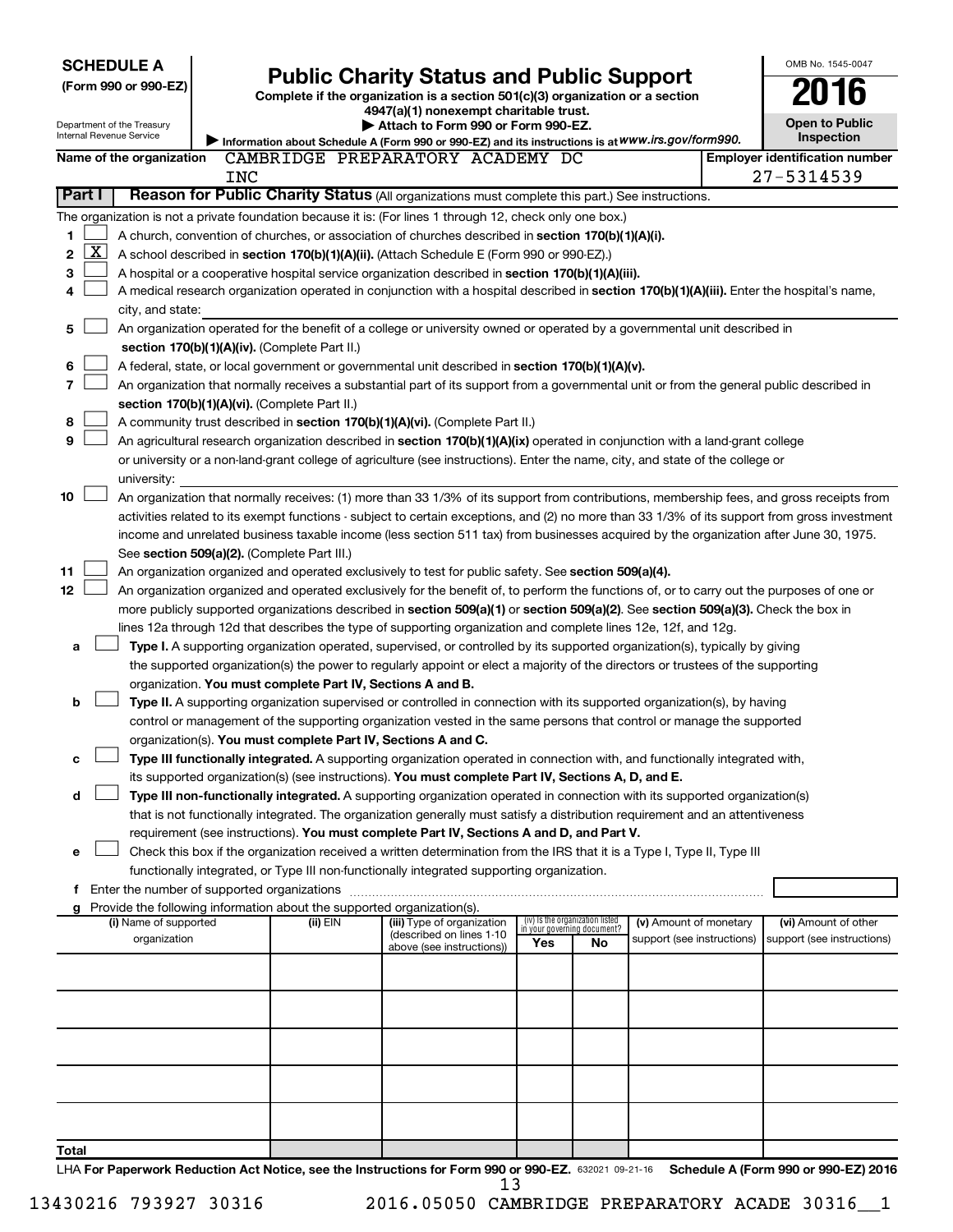# Schedule A (Form 990 or 990-EZ) 2016 INC

**2** INC 27-5314539

(Complete only if you checked the box on line 5, 7, or 8 of Part I or if the organization failed to qualify under Part III. If the organization fails to qualify under the tests listed below, please complete Part III.) **Part II Support Schedule for Organizations Described in Sections 170(b)(1)(A)(iv) and 170(b)(1)(A)(vi)**

|   | <b>Section A. Public Support</b>                                                                                                                                                                                               |          |          |            |            |          |                                      |
|---|--------------------------------------------------------------------------------------------------------------------------------------------------------------------------------------------------------------------------------|----------|----------|------------|------------|----------|--------------------------------------|
|   | Calendar year (or fiscal year beginning in)                                                                                                                                                                                    | (a) 2012 | (b) 2013 | $(c)$ 2014 | $(d)$ 2015 | (e) 2016 | (f) Total                            |
|   | 1 Gifts, grants, contributions, and                                                                                                                                                                                            |          |          |            |            |          |                                      |
|   | membership fees received. (Do not                                                                                                                                                                                              |          |          |            |            |          |                                      |
|   | include any "unusual grants.")                                                                                                                                                                                                 |          |          |            |            |          |                                      |
|   | 2 Tax revenues levied for the organ-                                                                                                                                                                                           |          |          |            |            |          |                                      |
|   | ization's benefit and either paid to                                                                                                                                                                                           |          |          |            |            |          |                                      |
|   | or expended on its behalf                                                                                                                                                                                                      |          |          |            |            |          |                                      |
|   | 3 The value of services or facilities                                                                                                                                                                                          |          |          |            |            |          |                                      |
|   | furnished by a governmental unit to                                                                                                                                                                                            |          |          |            |            |          |                                      |
|   | the organization without charge                                                                                                                                                                                                |          |          |            |            |          |                                      |
|   | 4 Total. Add lines 1 through 3                                                                                                                                                                                                 |          |          |            |            |          |                                      |
|   | 5 The portion of total contributions                                                                                                                                                                                           |          |          |            |            |          |                                      |
|   | by each person (other than a                                                                                                                                                                                                   |          |          |            |            |          |                                      |
|   | governmental unit or publicly                                                                                                                                                                                                  |          |          |            |            |          |                                      |
|   | supported organization) included                                                                                                                                                                                               |          |          |            |            |          |                                      |
|   | on line 1 that exceeds 2% of the                                                                                                                                                                                               |          |          |            |            |          |                                      |
|   | amount shown on line 11,                                                                                                                                                                                                       |          |          |            |            |          |                                      |
|   | column (f)                                                                                                                                                                                                                     |          |          |            |            |          |                                      |
|   | 6 Public support. Subtract line 5 from line 4.                                                                                                                                                                                 |          |          |            |            |          |                                      |
|   | <b>Section B. Total Support</b>                                                                                                                                                                                                |          |          |            |            |          |                                      |
|   | Calendar year (or fiscal year beginning in)                                                                                                                                                                                    | (a) 2012 | (b) 2013 | $(c)$ 2014 | $(d)$ 2015 | (e) 2016 | (f) Total                            |
|   | 7 Amounts from line 4                                                                                                                                                                                                          |          |          |            |            |          |                                      |
|   | 8 Gross income from interest,                                                                                                                                                                                                  |          |          |            |            |          |                                      |
|   | dividends, payments received on                                                                                                                                                                                                |          |          |            |            |          |                                      |
|   | securities loans, rents, royalties                                                                                                                                                                                             |          |          |            |            |          |                                      |
|   | and income from similar sources                                                                                                                                                                                                |          |          |            |            |          |                                      |
| 9 | Net income from unrelated business                                                                                                                                                                                             |          |          |            |            |          |                                      |
|   | activities, whether or not the                                                                                                                                                                                                 |          |          |            |            |          |                                      |
|   | business is regularly carried on                                                                                                                                                                                               |          |          |            |            |          |                                      |
|   | 10 Other income. Do not include gain                                                                                                                                                                                           |          |          |            |            |          |                                      |
|   | or loss from the sale of capital                                                                                                                                                                                               |          |          |            |            |          |                                      |
|   | assets (Explain in Part VI.)                                                                                                                                                                                                   |          |          |            |            |          |                                      |
|   | 11 Total support. Add lines 7 through 10                                                                                                                                                                                       |          |          |            |            |          |                                      |
|   | <b>12</b> Gross receipts from related activities, etc. (see instructions)                                                                                                                                                      |          |          |            |            | 12       |                                      |
|   | 13 First five years. If the Form 990 is for the organization's first, second, third, fourth, or fifth tax year as a section 501(c)(3)                                                                                          |          |          |            |            |          |                                      |
|   | organization, check this box and stop here                                                                                                                                                                                     |          |          |            |            |          |                                      |
|   | <b>Section C. Computation of Public Support Percentage</b>                                                                                                                                                                     |          |          |            |            |          |                                      |
|   |                                                                                                                                                                                                                                |          |          |            |            | 14       | %                                    |
|   |                                                                                                                                                                                                                                |          |          |            |            | 15       | %                                    |
|   | 16a 33 1/3% support test - 2016. If the organization did not check the box on line 13, and line 14 is 33 1/3% or more, check this box and                                                                                      |          |          |            |            |          |                                      |
|   | stop here. The organization qualifies as a publicly supported organization                                                                                                                                                     |          |          |            |            |          |                                      |
|   | b 33 1/3% support test - 2015. If the organization did not check a box on line 13 or 16a, and line 15 is 33 1/3% or more, check this box                                                                                       |          |          |            |            |          |                                      |
|   | and stop here. The organization qualifies as a publicly supported organization matching material content and stop here. The organization qualifies as a publicly supported organization material and an analyze of the stop ha |          |          |            |            |          |                                      |
|   | 17a 10% -facts-and-circumstances test - 2016. If the organization did not check a box on line 13, 16a, or 16b, and line 14 is 10% or more,                                                                                     |          |          |            |            |          |                                      |
|   | and if the organization meets the "facts-and-circumstances" test, check this box and stop here. Explain in Part VI how the organization                                                                                        |          |          |            |            |          |                                      |
|   |                                                                                                                                                                                                                                |          |          |            |            |          |                                      |
|   | b 10% -facts-and-circumstances test - 2015. If the organization did not check a box on line 13, 16a, 16b, or 17a, and line 15 is 10% or                                                                                        |          |          |            |            |          |                                      |
|   | more, and if the organization meets the "facts-and-circumstances" test, check this box and stop here. Explain in Part VI how the                                                                                               |          |          |            |            |          |                                      |
|   | organization meets the "facts-and-circumstances" test. The organization qualifies as a publicly supported organization                                                                                                         |          |          |            |            |          |                                      |
|   | 18 Private foundation. If the organization did not check a box on line 13, 16a, 16b, 17a, or 17b, check this box and see instructions                                                                                          |          |          |            |            |          |                                      |
|   |                                                                                                                                                                                                                                |          |          |            |            |          | Schodule A (Form 000 or 000 F7) 2016 |

**Schedule A (Form 990 or 990-EZ) 2016**

632022 09-21-16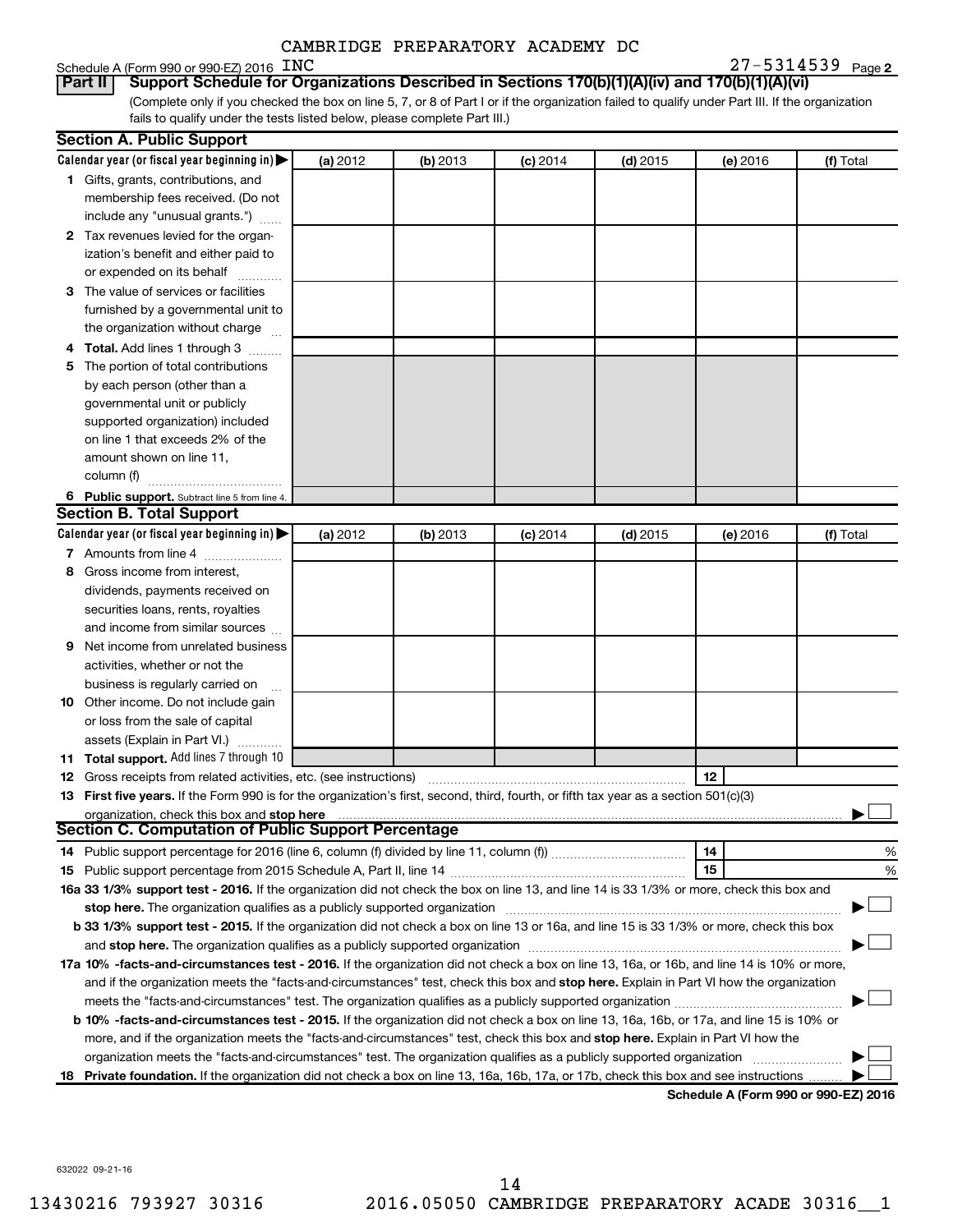# Schedule A (Form 990 or 990-EZ) 2016 INC

**Part III Support Schedule for Organizations Described in Section 509(a)(2)** 

(Complete only if you checked the box on line 10 of Part I or if the organization failed to qualify under Part II. If the organization fails to qualify under the tests listed below, please complete Part II.)

| <b>Section A. Public Support</b>                                                                                                                                                                                                        |          |          |                 |            |          |                                      |
|-----------------------------------------------------------------------------------------------------------------------------------------------------------------------------------------------------------------------------------------|----------|----------|-----------------|------------|----------|--------------------------------------|
| Calendar year (or fiscal year beginning in)                                                                                                                                                                                             | (a) 2012 | (b) 2013 | $(c)$ 2014      | $(d)$ 2015 | (e) 2016 | (f) Total                            |
| 1 Gifts, grants, contributions, and                                                                                                                                                                                                     |          |          |                 |            |          |                                      |
| membership fees received. (Do not                                                                                                                                                                                                       |          |          |                 |            |          |                                      |
| include any "unusual grants.")                                                                                                                                                                                                          |          |          |                 |            |          |                                      |
| 2 Gross receipts from admissions,<br>merchandise sold or services per-<br>formed, or facilities furnished in<br>any activity that is related to the<br>organization's tax-exempt purpose                                                |          |          |                 |            |          |                                      |
| 3 Gross receipts from activities that                                                                                                                                                                                                   |          |          |                 |            |          |                                      |
| are not an unrelated trade or bus-<br>iness under section 513                                                                                                                                                                           |          |          |                 |            |          |                                      |
| 4 Tax revenues levied for the organ-                                                                                                                                                                                                    |          |          |                 |            |          |                                      |
| ization's benefit and either paid to                                                                                                                                                                                                    |          |          |                 |            |          |                                      |
| or expended on its behalf                                                                                                                                                                                                               |          |          |                 |            |          |                                      |
| 5 The value of services or facilities<br>furnished by a governmental unit to                                                                                                                                                            |          |          |                 |            |          |                                      |
| the organization without charge                                                                                                                                                                                                         |          |          |                 |            |          |                                      |
|                                                                                                                                                                                                                                         |          |          |                 |            |          |                                      |
| 6 Total. Add lines 1 through 5                                                                                                                                                                                                          |          |          |                 |            |          |                                      |
| 7a Amounts included on lines 1, 2, and<br>3 received from disqualified persons                                                                                                                                                          |          |          |                 |            |          |                                      |
| <b>b</b> Amounts included on lines 2 and 3 received<br>from other than disqualified persons that<br>exceed the greater of \$5,000 or 1% of the<br>amount on line 13 for the year                                                        |          |          |                 |            |          |                                      |
| c Add lines 7a and 7b                                                                                                                                                                                                                   |          |          |                 |            |          |                                      |
| 8 Public support. (Subtract line 7c from line 6.)                                                                                                                                                                                       |          |          |                 |            |          |                                      |
| <b>Section B. Total Support</b>                                                                                                                                                                                                         |          |          |                 |            |          |                                      |
| Calendar year (or fiscal year beginning in)                                                                                                                                                                                             | (a) 2012 | (b) 2013 | <b>(c)</b> 2014 | $(d)$ 2015 | (e) 2016 | (f) Total                            |
| 9 Amounts from line 6                                                                                                                                                                                                                   |          |          |                 |            |          |                                      |
| <b>10a</b> Gross income from interest,<br>dividends, payments received on<br>securities loans, rents, royalties<br>and income from similar sources                                                                                      |          |          |                 |            |          |                                      |
| <b>b</b> Unrelated business taxable income<br>(less section 511 taxes) from businesses                                                                                                                                                  |          |          |                 |            |          |                                      |
| acquired after June 30, 1975                                                                                                                                                                                                            |          |          |                 |            |          |                                      |
| c Add lines 10a and 10b                                                                                                                                                                                                                 |          |          |                 |            |          |                                      |
| <b>11</b> Net income from unrelated business<br>activities not included in line 10b.<br>whether or not the business is<br>regularly carried on                                                                                          |          |          |                 |            |          |                                      |
| 12 Other income. Do not include gain<br>or loss from the sale of capital<br>assets (Explain in Part VI.)                                                                                                                                |          |          |                 |            |          |                                      |
| <b>13</b> Total support. (Add lines 9, 10c, 11, and 12.)                                                                                                                                                                                |          |          |                 |            |          |                                      |
| 14 First five years. If the Form 990 is for the organization's first, second, third, fourth, or fifth tax year as a section 501(c)(3) organization,                                                                                     |          |          |                 |            |          |                                      |
| check this box and stop here <b>contained and the contained and stop here</b> check this box and stop here <b>contained and the contained and stop here</b> contained and stop here contained and and stop here contained and stop here |          |          |                 |            |          |                                      |
| Section C. Computation of Public Support Percentage                                                                                                                                                                                     |          |          |                 |            |          |                                      |
|                                                                                                                                                                                                                                         |          |          |                 |            | 15       | ℅                                    |
|                                                                                                                                                                                                                                         |          |          |                 |            | 16       | %                                    |
| Section D. Computation of Investment Income Percentage                                                                                                                                                                                  |          |          |                 |            |          |                                      |
|                                                                                                                                                                                                                                         |          |          |                 |            | 17       | %                                    |
| 18 Investment income percentage from 2015 Schedule A, Part III, line 17                                                                                                                                                                 |          |          |                 |            | 18       | %                                    |
| 19a 33 1/3% support tests - 2016. If the organization did not check the box on line 14, and line 15 is more than 33 1/3%, and line 17 is not                                                                                            |          |          |                 |            |          |                                      |
| more than 33 1/3%, check this box and stop here. The organization qualifies as a publicly supported organization                                                                                                                        |          |          |                 |            |          |                                      |
| b 33 1/3% support tests - 2015. If the organization did not check a box on line 14 or line 19a, and line 16 is more than 33 1/3%, and                                                                                                   |          |          |                 |            |          |                                      |
| line 18 is not more than 33 1/3%, check this box and stop here. The organization qualifies as a publicly supported organization                                                                                                         |          |          |                 |            |          |                                      |
|                                                                                                                                                                                                                                         |          |          |                 |            |          |                                      |
| 632023 09-21-16                                                                                                                                                                                                                         |          |          | 15              |            |          | Schedule A (Form 990 or 990-EZ) 2016 |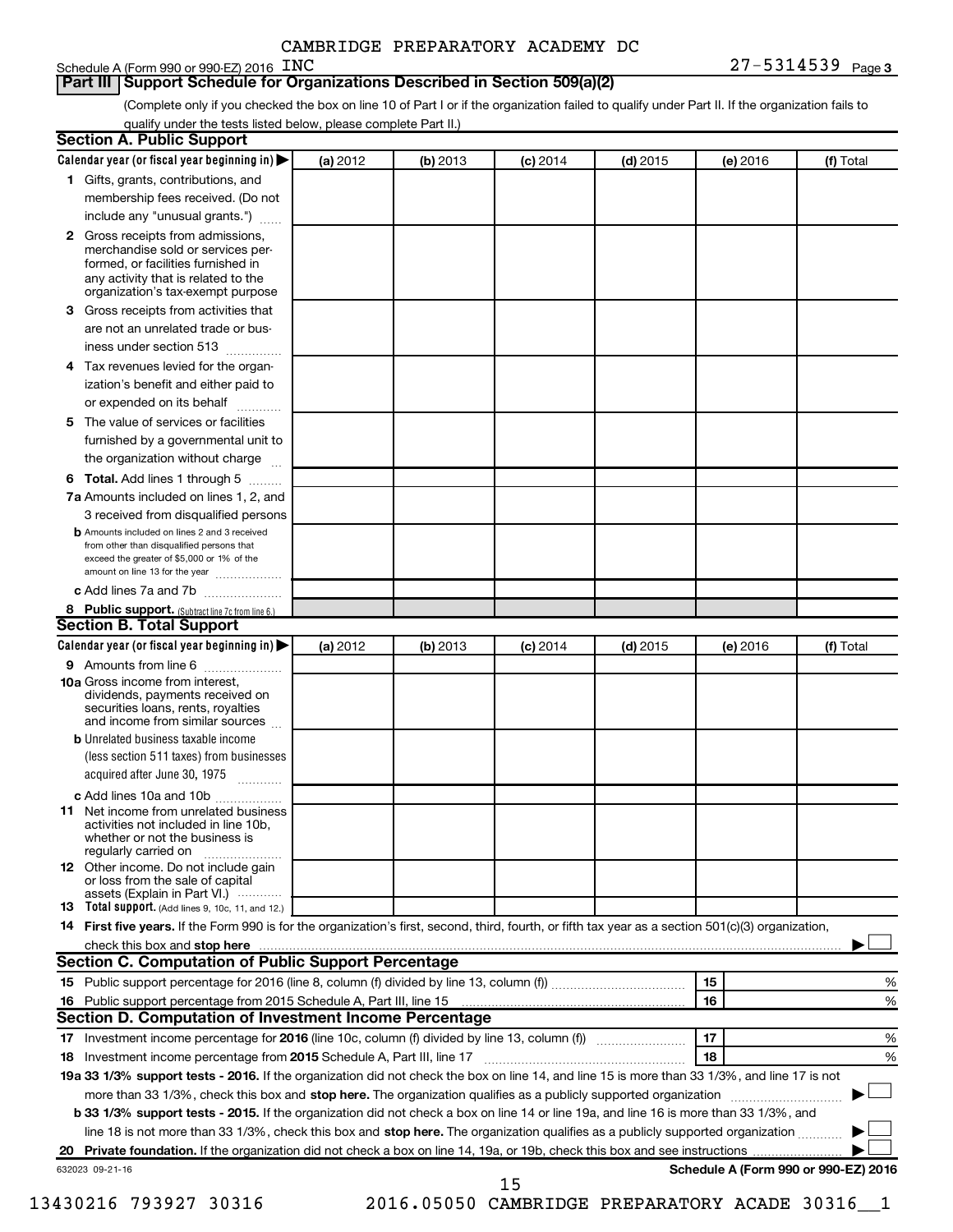Schedule A (Form 990 or 990-EZ) 2016  $\overline{\text{INC}}$ 

**1**

**2**

**3a**

**3b**

**3c**

**4a**

**4b**

**4c**

**5a**

**5b 5c**

**6**

**7**

**8**

**9a**

**9b**

**9c**

**10a**

**10b**

**Yes No**

# **Part IV Supporting Organizations**

(Complete only if you checked a box in line 12 on Part I. If you checked 12a of Part I, complete Sections A and B. If you checked 12b of Part I, complete Sections A and C. If you checked 12c of Part I, complete Sections A, D, and E. If you checked 12d of Part I, complete Sections A and D, and complete Part V.)

## **Section A. All Supporting Organizations**

- **1** Are all of the organization's supported organizations listed by name in the organization's governing documents? If "No," describe in Part VI how the supported organizations are designated. If designated by *class or purpose, describe the designation. If historic and continuing relationship, explain.*
- **2** Did the organization have any supported organization that does not have an IRS determination of status under section 509(a)(1) or (2)? If "Yes," explain in Part VI how the organization determined that the supported *organization was described in section 509(a)(1) or (2).*
- **3a** Did the organization have a supported organization described in section 501(c)(4), (5), or (6)? If "Yes," answer *(b) and (c) below.*
- **b** Did the organization confirm that each supported organization qualified under section 501(c)(4), (5), or (6) and satisfied the public support tests under section 509(a)(2)? If "Yes," describe in Part VI when and how the *organization made the determination.*
- **c** Did the organization ensure that all support to such organizations was used exclusively for section 170(c)(2)(B) purposes? If "Yes," explain in Part VI what controls the organization put in place to ensure such use.
- **4 a** *If* Was any supported organization not organized in the United States ("foreign supported organization")? *"Yes," and if you checked 12a or 12b in Part I, answer (b) and (c) below.*
- **b** Did the organization have ultimate control and discretion in deciding whether to make grants to the foreign supported organization? If "Yes," describe in Part VI how the organization had such control and discretion *despite being controlled or supervised by or in connection with its supported organizations.*
- **c** Did the organization support any foreign supported organization that does not have an IRS determination under sections 501(c)(3) and 509(a)(1) or (2)? If "Yes," explain in Part VI what controls the organization used *to ensure that all support to the foreign supported organization was used exclusively for section 170(c)(2)(B) purposes.*
- **5a** Did the organization add, substitute, or remove any supported organizations during the tax year? If "Yes," answer (b) and (c) below (if applicable). Also, provide detail in Part VI, including (i) the names and EIN *numbers of the supported organizations added, substituted, or removed; (ii) the reasons for each such action; (iii) the authority under the organization's organizing document authorizing such action; and (iv) how the action was accomplished (such as by amendment to the organizing document).*
- **b Type I or Type II only.** Was any added or substituted supported organization part of a class already designated in the organization's organizing document?
- **c Substitutions only.**  Was the substitution the result of an event beyond the organization's control?
- **6** Did the organization provide support (whether in the form of grants or the provision of services or facilities) to support or benefit one or more of the filing organization's supported organizations? If "Yes," provide detail in anyone other than (i) its supported organizations, (ii) individuals that are part of the charitable class benefited by one or more of its supported organizations, or (iii) other supporting organizations that also *Part VI.*
- **7** Did the organization provide a grant, loan, compensation, or other similar payment to a substantial contributor regard to a substantial contributor? If "Yes," complete Part I of Schedule L (Form 990 or 990-EZ). (defined in section 4958(c)(3)(C)), a family member of a substantial contributor, or a 35% controlled entity with
- **8** Did the organization make a loan to a disqualified person (as defined in section 4958) not described in line 7? *If "Yes," complete Part I of Schedule L (Form 990 or 990-EZ).*
- **9 a** Was the organization controlled directly or indirectly at any time during the tax year by one or more in section 509(a)(1) or (2))? If "Yes," provide detail in Part VI. disqualified persons as defined in section 4946 (other than foundation managers and organizations described
- **b** Did one or more disqualified persons (as defined in line 9a) hold a controlling interest in any entity in which the supporting organization had an interest? If "Yes," provide detail in Part VI.
- **c** Did a disqualified person (as defined in line 9a) have an ownership interest in, or derive any personal benefit from, assets in which the supporting organization also had an interest? If "Yes," provide detail in Part VI.
- **10 a** Was the organization subject to the excess business holdings rules of section 4943 because of section supporting organizations)? If "Yes," answer 10b below. 4943(f) (regarding certain Type II supporting organizations, and all Type III non-functionally integrated
	- **b** Did the organization have any excess business holdings in the tax year? (Use Schedule C, Form 4720, to *determine whether the organization had excess business holdings.)*

632024 09-21-16

**Schedule A (Form 990 or 990-EZ) 2016**

16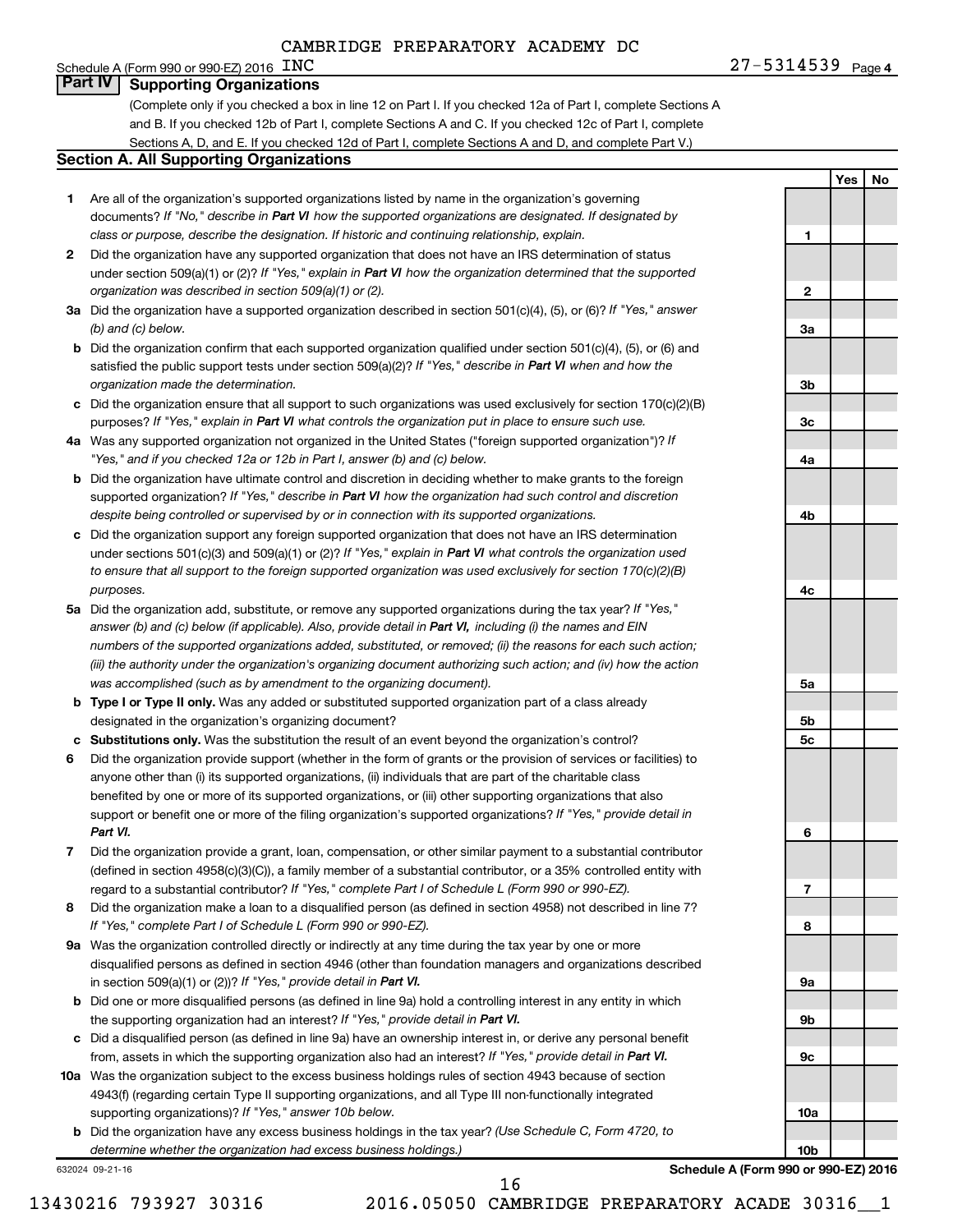|        | Schedule A (Form 990 or 990-EZ) 2016 $\,$ $\rm LNC$                                                                                                                                                                              | $27 - 5314539$ Page 5 |            |    |
|--------|----------------------------------------------------------------------------------------------------------------------------------------------------------------------------------------------------------------------------------|-----------------------|------------|----|
|        | Part IV<br><b>Supporting Organizations (continued)</b>                                                                                                                                                                           |                       |            |    |
|        |                                                                                                                                                                                                                                  |                       | Yes        | No |
| 11     | Has the organization accepted a gift or contribution from any of the following persons?                                                                                                                                          |                       |            |    |
|        | a A person who directly or indirectly controls, either alone or together with persons described in (b) and (c)                                                                                                                   |                       |            |    |
|        | below, the governing body of a supported organization?                                                                                                                                                                           | 11a                   |            |    |
|        | <b>b</b> A family member of a person described in (a) above?                                                                                                                                                                     | 11 <sub>b</sub>       |            |    |
|        | c A 35% controlled entity of a person described in (a) or (b) above? If "Yes" to a, b, or c, provide detail in Part VI.                                                                                                          | 11c                   |            |    |
|        | <b>Section B. Type I Supporting Organizations</b>                                                                                                                                                                                |                       |            |    |
|        |                                                                                                                                                                                                                                  |                       | Yes        | No |
| 1      | Did the directors, trustees, or membership of one or more supported organizations have the power to                                                                                                                              |                       |            |    |
|        | regularly appoint or elect at least a majority of the organization's directors or trustees at all times during the                                                                                                               |                       |            |    |
|        | tax year? If "No," describe in Part VI how the supported organization(s) effectively operated, supervised, or                                                                                                                    |                       |            |    |
|        | controlled the organization's activities. If the organization had more than one supported organization,                                                                                                                          |                       |            |    |
|        | describe how the powers to appoint and/or remove directors or trustees were allocated among the supported                                                                                                                        |                       |            |    |
|        | organizations and what conditions or restrictions, if any, applied to such powers during the tax year.                                                                                                                           | 1                     |            |    |
| 2      | Did the organization operate for the benefit of any supported organization other than the supported                                                                                                                              |                       |            |    |
|        | organization(s) that operated, supervised, or controlled the supporting organization? If "Yes," explain in                                                                                                                       |                       |            |    |
|        | Part VI how providing such benefit carried out the purposes of the supported organization(s) that operated,                                                                                                                      |                       |            |    |
|        | supervised, or controlled the supporting organization.<br><b>Section C. Type II Supporting Organizations</b>                                                                                                                     | $\mathbf{2}$          |            |    |
|        |                                                                                                                                                                                                                                  |                       | Yes        | No |
| 1.     | Were a majority of the organization's directors or trustees during the tax year also a majority of the directors                                                                                                                 |                       |            |    |
|        | or trustees of each of the organization's supported organization(s)? If "No," describe in Part VI how control                                                                                                                    |                       |            |    |
|        | or management of the supporting organization was vested in the same persons that controlled or managed                                                                                                                           |                       |            |    |
|        | the supported organization(s).                                                                                                                                                                                                   | 1                     |            |    |
|        | <b>Section D. All Type III Supporting Organizations</b>                                                                                                                                                                          |                       |            |    |
|        |                                                                                                                                                                                                                                  |                       | Yes        | No |
| 1.     | Did the organization provide to each of its supported organizations, by the last day of the fifth month of the                                                                                                                   |                       |            |    |
|        | organization's tax year, (i) a written notice describing the type and amount of support provided during the prior tax                                                                                                            |                       |            |    |
|        | year, (ii) a copy of the Form 990 that was most recently filed as of the date of notification, and (iii) copies of the                                                                                                           |                       |            |    |
|        | organization's governing documents in effect on the date of notification, to the extent not previously provided?                                                                                                                 | 1                     |            |    |
| 2      | Were any of the organization's officers, directors, or trustees either (i) appointed or elected by the supported                                                                                                                 |                       |            |    |
|        | organization(s) or (ii) serving on the governing body of a supported organization? If "No," explain in Part VI how                                                                                                               |                       |            |    |
|        | the organization maintained a close and continuous working relationship with the supported organization(s).                                                                                                                      | 2                     |            |    |
| 3      | By reason of the relationship described in (2), did the organization's supported organizations have a                                                                                                                            |                       |            |    |
|        | significant voice in the organization's investment policies and in directing the use of the organization's                                                                                                                       |                       |            |    |
|        | income or assets at all times during the tax year? If "Yes," describe in Part VI the role the organization's                                                                                                                     |                       |            |    |
|        | supported organizations played in this regard.                                                                                                                                                                                   | з                     |            |    |
|        | Section E. Type III Functionally Integrated Supporting Organizations                                                                                                                                                             |                       |            |    |
| 1.     | Check the box next to the method that the organization used to satisfy the Integral Part Test during the yea(see instructions).                                                                                                  |                       |            |    |
| a      | The organization satisfied the Activities Test. Complete line 2 below.                                                                                                                                                           |                       |            |    |
| b      | The organization is the parent of each of its supported organizations. Complete line 3 below.<br>The organization supported a governmental entity. Describe in Part VI how you supported a government entity (see instructions). |                       |            |    |
| с      | Activities Test. Answer (a) and (b) below.                                                                                                                                                                                       |                       | <b>Yes</b> | No |
| 2<br>a | Did substantially all of the organization's activities during the tax year directly further the exempt purposes of                                                                                                               |                       |            |    |
|        | the supported organization(s) to which the organization was responsive? If "Yes," then in Part VI identify                                                                                                                       |                       |            |    |
|        | those supported organizations and explain how these activities directly furthered their exempt purposes,                                                                                                                         |                       |            |    |
|        | how the organization was responsive to those supported organizations, and how the organization determined                                                                                                                        |                       |            |    |
|        | that these activities constituted substantially all of its activities.                                                                                                                                                           | 2a                    |            |    |
| b      | Did the activities described in (a) constitute activities that, but for the organization's involvement, one or more                                                                                                              |                       |            |    |
|        | of the organization's supported organization(s) would have been engaged in? If "Yes," explain in Part VI the                                                                                                                     |                       |            |    |
|        | reasons for the organization's position that its supported organization(s) would have engaged in these                                                                                                                           |                       |            |    |
|        | activities but for the organization's involvement.                                                                                                                                                                               | 2b                    |            |    |
| 3      | Parent of Supported Organizations. Answer (a) and (b) below.                                                                                                                                                                     |                       |            |    |
| а      | Did the organization have the power to regularly appoint or elect a majority of the officers, directors, or                                                                                                                      |                       |            |    |
|        | trustees of each of the supported organizations? Provide details in Part VI.                                                                                                                                                     | За                    |            |    |
| b      | Did the organization exercise a substantial degree of direction over the policies, programs, and activities of each                                                                                                              |                       |            |    |
|        | of its supported organizations? If "Yes," describe in Part VI the role played by the organization in this regard.                                                                                                                | 3b                    |            |    |

632025 09-21-16

**Schedule A (Form 990 or 990-EZ) 2016**

17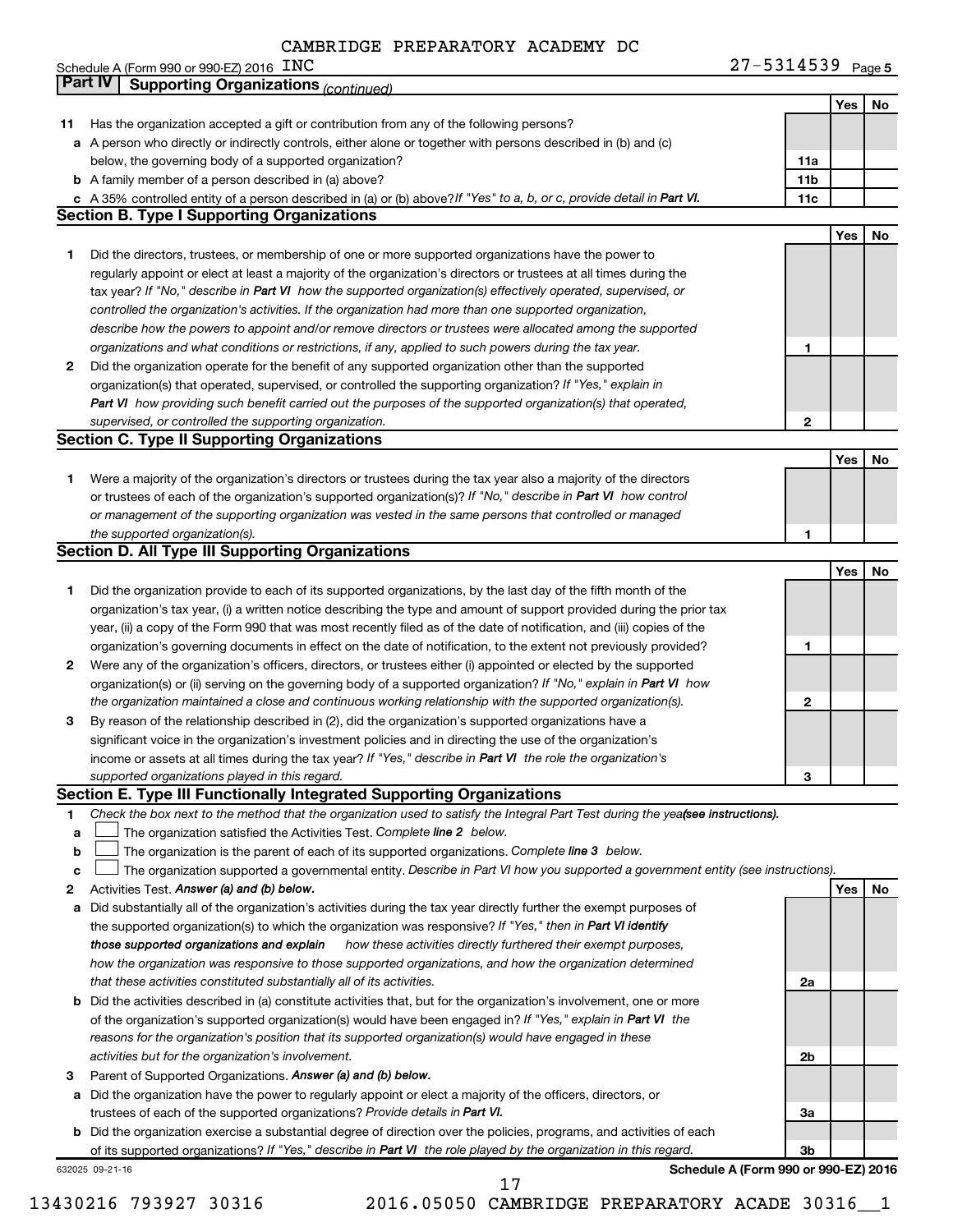| CAMBRIDGE PREPARATORY ACADEMY DC |
|----------------------------------|
|----------------------------------|

#### **FINC** 27-5314539 Page 6 **1 Letter or if the organization satisfied the Integral Part Test as a qualifying trust on Nov. 20, 1970 (explain in Part VI.) See instructions. All Section A - Adjusted Net Income 1 2 3 4 5 6 7 8 1 2 3 4 5 6 7 Adjusted Net Income** (subtract lines 5, 6, and 7 from line 4) **8 8 Section B - Minimum Asset Amount 1 2 3 4 5 6 7 8 a** Average monthly value of securities **b** Average monthly cash balances **c** Fair market value of other non-exempt-use assets **d Total**  (add lines 1a, 1b, and 1c) **e Discount** claimed for blockage or other **1a 1b 1c 1d 2 3 4 5 6 7 8** factors (explain in detail in Part VI): **Minimum Asset Amount**  (add line 7 to line 6) **Section C - Distributable Amount 1 2 3 4 5 6 1 2 3 4 5 6** Distributable Amount. Subtract line 5 from line 4, unless subject to Schedule A (Form 990 or 990-EZ) 2016  $\,$  INC other Type III non-functionally integrated supporting organizations must complete Sections A through E. (B) Current Year (A) Prior Year Net short-term capital gain Recoveries of prior-year distributions Other gross income (see instructions) Add lines 1 through 3 Depreciation and depletion Portion of operating expenses paid or incurred for production or collection of gross income or for management, conservation, or maintenance of property held for production of income (see instructions) Other expenses (see instructions) (B) Current Year  $(A)$  Prior Year  $\left\{\n\begin{array}{ccc}\n\end{array}\n\right\}$  (optional) Aggregate fair market value of all non-exempt-use assets (see instructions for short tax year or assets held for part of year): Acquisition indebtedness applicable to non-exempt-use assets Subtract line 2 from line 1d Cash deemed held for exempt use. Enter 1-1/2% of line 3 (for greater amount, see instructions) Net value of non-exempt-use assets (subtract line 4 from line 3) Multiply line 5 by .035 Recoveries of prior-year distributions Current Year Adjusted net income for prior year (from Section A, line 8, Column A) Enter 85% of line 1 Minimum asset amount for prior year (from Section B, line 8, Column A) Enter greater of line 2 or line 3 Income tax imposed in prior year emergency temporary reduction (see instructions) **Part V Type III Non-Functionally Integrated 509(a)(3) Supporting Organizations**   $\Box$

**7** Check here if the current year is the organization's first as a non-functionally integrated Type III supporting organization (see † instructions).

**Schedule A (Form 990 or 990-EZ) 2016**

632026 09-21-16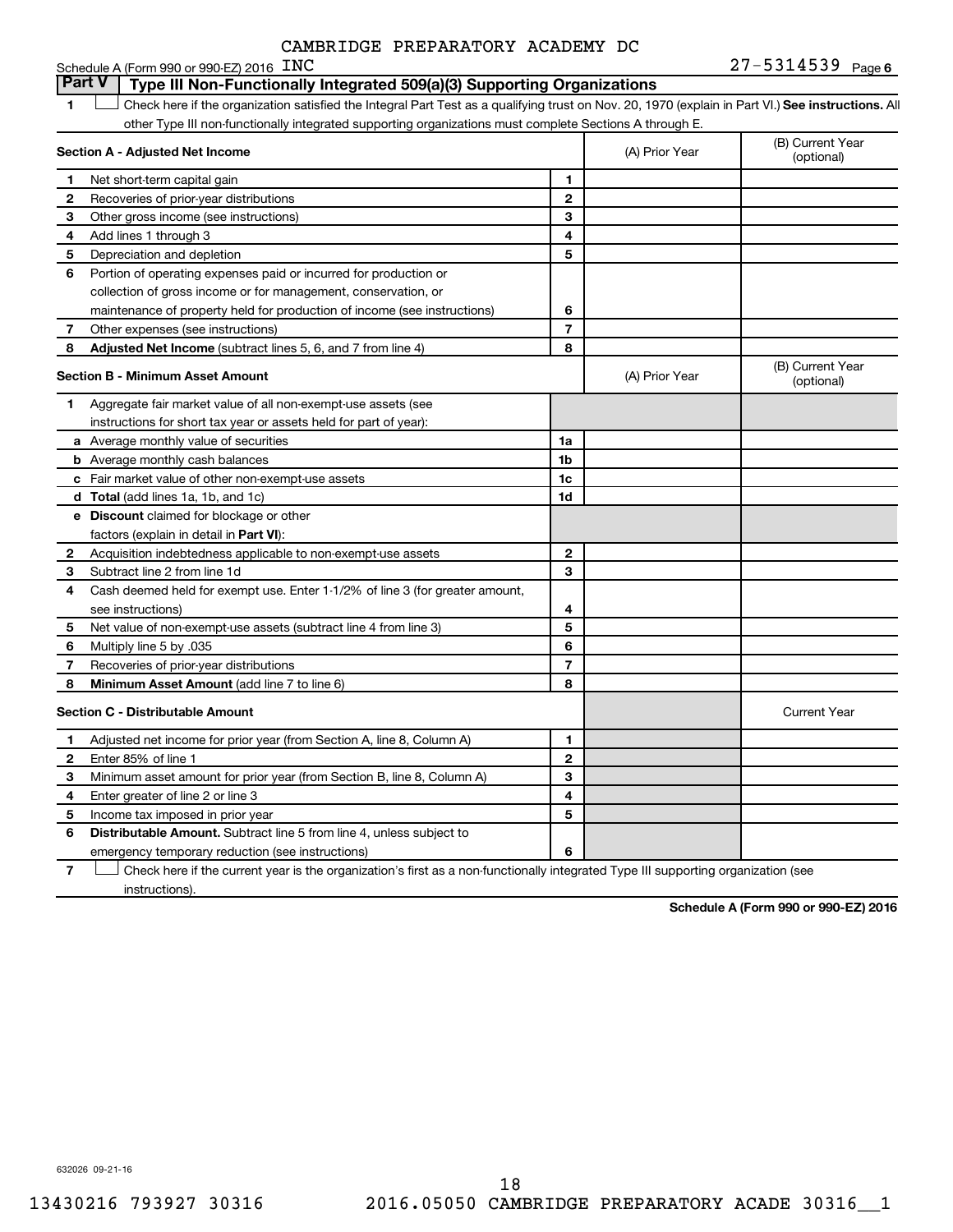|               | Schedule A (Form 990 or 990-EZ) 2016 $\pm$ NC                                              |                                    |                                               | $21 - 5314539$ Page 7                            |  |
|---------------|--------------------------------------------------------------------------------------------|------------------------------------|-----------------------------------------------|--------------------------------------------------|--|
| <b>Part V</b> | Type III Non-Functionally Integrated 509(a)(3) Supporting Organizations (continued)        |                                    |                                               |                                                  |  |
|               | <b>Section D - Distributions</b>                                                           |                                    |                                               | <b>Current Year</b>                              |  |
| 1             | Amounts paid to supported organizations to accomplish exempt purposes                      |                                    |                                               |                                                  |  |
| 2             | Amounts paid to perform activity that directly furthers exempt purposes of supported       |                                    |                                               |                                                  |  |
|               | organizations, in excess of income from activity                                           |                                    |                                               |                                                  |  |
| 3             | Administrative expenses paid to accomplish exempt purposes of supported organizations      |                                    |                                               |                                                  |  |
| 4             | Amounts paid to acquire exempt-use assets                                                  |                                    |                                               |                                                  |  |
| 5             | Qualified set-aside amounts (prior IRS approval required)                                  |                                    |                                               |                                                  |  |
| 6             | Other distributions (describe in Part VI). See instructions                                |                                    |                                               |                                                  |  |
| 7             | <b>Total annual distributions.</b> Add lines 1 through 6                                   |                                    |                                               |                                                  |  |
| 8             | Distributions to attentive supported organizations to which the organization is responsive |                                    |                                               |                                                  |  |
|               | (provide details in Part VI). See instructions                                             |                                    |                                               |                                                  |  |
| 9             | Distributable amount for 2016 from Section C, line 6                                       |                                    |                                               |                                                  |  |
| 10            | Line 8 amount divided by Line 9 amount                                                     |                                    |                                               |                                                  |  |
|               | Section E - Distribution Allocations (see instructions)                                    | (i)<br><b>Excess Distributions</b> | (ii)<br><b>Underdistributions</b><br>Pre-2016 | (iii)<br><b>Distributable</b><br>Amount for 2016 |  |
| 1.            | Distributable amount for 2016 from Section C, line 6                                       |                                    |                                               |                                                  |  |
| 2             | Underdistributions, if any, for years prior to 2016 (reason-                               |                                    |                                               |                                                  |  |
|               | able cause required- explain in Part VI). See instructions                                 |                                    |                                               |                                                  |  |
| 3             | Excess distributions carryover, if any, to 2016:                                           |                                    |                                               |                                                  |  |
| a             |                                                                                            |                                    |                                               |                                                  |  |
| b             |                                                                                            |                                    |                                               |                                                  |  |
|               | c From 2013                                                                                |                                    |                                               |                                                  |  |
|               | <b>d</b> From 2014                                                                         |                                    |                                               |                                                  |  |
|               | e From 2015                                                                                |                                    |                                               |                                                  |  |
|               | f Total of lines 3a through e                                                              |                                    |                                               |                                                  |  |
|               | g Applied to underdistributions of prior years                                             |                                    |                                               |                                                  |  |
|               | h Applied to 2016 distributable amount                                                     |                                    |                                               |                                                  |  |
|               | i Carryover from 2011 not applied (see instructions)                                       |                                    |                                               |                                                  |  |
|               | Remainder. Subtract lines 3g, 3h, and 3i from 3f.                                          |                                    |                                               |                                                  |  |
| 4             | Distributions for 2016 from Section D,                                                     |                                    |                                               |                                                  |  |
|               | line $7:$<br>\$                                                                            |                                    |                                               |                                                  |  |
|               | a Applied to underdistributions of prior years                                             |                                    |                                               |                                                  |  |
|               | <b>b</b> Applied to 2016 distributable amount                                              |                                    |                                               |                                                  |  |
|               | c Remainder. Subtract lines 4a and 4b from 4                                               |                                    |                                               |                                                  |  |
| 5             | Remaining underdistributions for years prior to 2016, if                                   |                                    |                                               |                                                  |  |
|               | any. Subtract lines 3g and 4a from line 2. For result greater                              |                                    |                                               |                                                  |  |
|               | than zero, explain in Part VI. See instructions                                            |                                    |                                               |                                                  |  |
| 6             | Remaining underdistributions for 2016. Subtract lines 3h                                   |                                    |                                               |                                                  |  |
|               | and 4b from line 1. For result greater than zero, explain in                               |                                    |                                               |                                                  |  |
|               | Part VI. See instructions                                                                  |                                    |                                               |                                                  |  |
| 7             | Excess distributions carryover to 2017. Add lines 3j                                       |                                    |                                               |                                                  |  |
|               | and 4c                                                                                     |                                    |                                               |                                                  |  |
| 8             | Breakdown of line 7:                                                                       |                                    |                                               |                                                  |  |
| a             |                                                                                            |                                    |                                               |                                                  |  |
|               | <b>b</b> Excess from 2013                                                                  |                                    |                                               |                                                  |  |
|               | c Excess from 2014                                                                         |                                    |                                               |                                                  |  |
|               | d Excess from 2015                                                                         |                                    |                                               |                                                  |  |
|               | e Excess from 2016                                                                         |                                    |                                               |                                                  |  |

**Schedule A (Form 990 or 990-EZ) 2016**

632027 09-21-16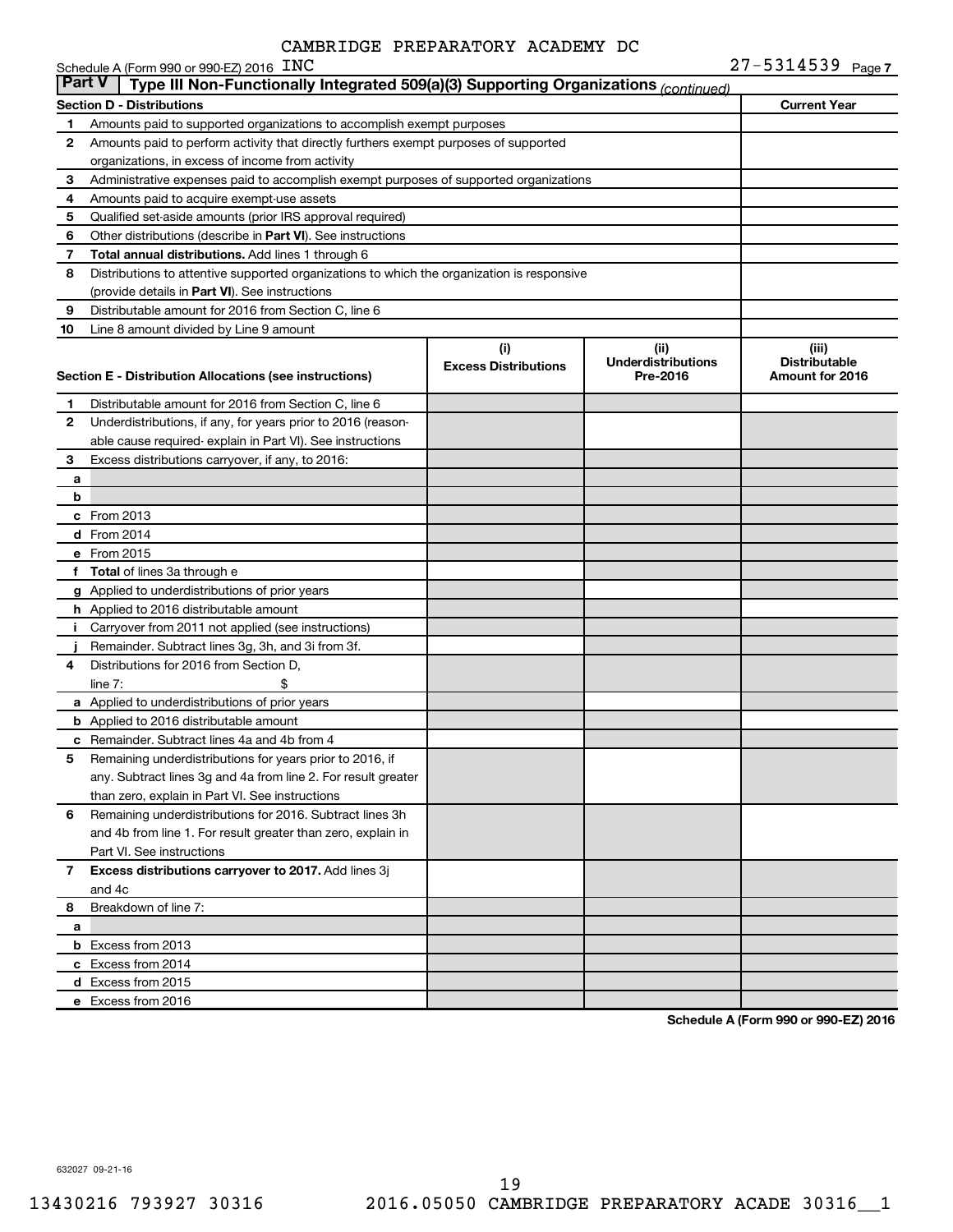| CAMBRIDGE PREPARATORY ACADEMY DC |  |  |  |  |
|----------------------------------|--|--|--|--|
|----------------------------------|--|--|--|--|

|                 | Schedule A (Form 990 or 990-EZ) 2016 INC                                                                                                                                                                                                                                                                                                                                                                                                                                                                                                                                                    |                                                | 27-5314539 Page 8                    |
|-----------------|---------------------------------------------------------------------------------------------------------------------------------------------------------------------------------------------------------------------------------------------------------------------------------------------------------------------------------------------------------------------------------------------------------------------------------------------------------------------------------------------------------------------------------------------------------------------------------------------|------------------------------------------------|--------------------------------------|
| Part VI         | Supplemental Information. Provide the explanations required by Part II, line 10; Part II, line 17a or 17b; Part III, line 12;<br>Part IV, Section A, lines 1, 2, 3b, 3c, 4b, 4c, 5a, 6, 9a, 9b, 9c, 11a, 11b, and 11c; Part IV, Section B, lines 1 and 2; Part IV, Section C,<br>line 1; Part IV, Section D, lines 2 and 3; Part IV, Section E, lines 1c, 2a, 2b, 3a, and 3b; Part V, line 1; Part V, Section B, line 1e; Part V,<br>Section D, lines 5, 6, and 8; and Part V, Section E, lines 2, 5, and 6. Also complete this part for any additional information.<br>(See instructions.) |                                                |                                      |
|                 |                                                                                                                                                                                                                                                                                                                                                                                                                                                                                                                                                                                             |                                                |                                      |
|                 |                                                                                                                                                                                                                                                                                                                                                                                                                                                                                                                                                                                             |                                                |                                      |
|                 |                                                                                                                                                                                                                                                                                                                                                                                                                                                                                                                                                                                             |                                                |                                      |
|                 |                                                                                                                                                                                                                                                                                                                                                                                                                                                                                                                                                                                             |                                                |                                      |
|                 |                                                                                                                                                                                                                                                                                                                                                                                                                                                                                                                                                                                             |                                                |                                      |
|                 |                                                                                                                                                                                                                                                                                                                                                                                                                                                                                                                                                                                             |                                                |                                      |
|                 |                                                                                                                                                                                                                                                                                                                                                                                                                                                                                                                                                                                             |                                                |                                      |
|                 |                                                                                                                                                                                                                                                                                                                                                                                                                                                                                                                                                                                             |                                                |                                      |
|                 |                                                                                                                                                                                                                                                                                                                                                                                                                                                                                                                                                                                             |                                                |                                      |
|                 |                                                                                                                                                                                                                                                                                                                                                                                                                                                                                                                                                                                             |                                                |                                      |
|                 |                                                                                                                                                                                                                                                                                                                                                                                                                                                                                                                                                                                             |                                                |                                      |
|                 |                                                                                                                                                                                                                                                                                                                                                                                                                                                                                                                                                                                             |                                                |                                      |
|                 |                                                                                                                                                                                                                                                                                                                                                                                                                                                                                                                                                                                             |                                                |                                      |
|                 |                                                                                                                                                                                                                                                                                                                                                                                                                                                                                                                                                                                             |                                                |                                      |
|                 |                                                                                                                                                                                                                                                                                                                                                                                                                                                                                                                                                                                             |                                                |                                      |
|                 |                                                                                                                                                                                                                                                                                                                                                                                                                                                                                                                                                                                             |                                                |                                      |
|                 |                                                                                                                                                                                                                                                                                                                                                                                                                                                                                                                                                                                             |                                                |                                      |
|                 |                                                                                                                                                                                                                                                                                                                                                                                                                                                                                                                                                                                             |                                                |                                      |
|                 |                                                                                                                                                                                                                                                                                                                                                                                                                                                                                                                                                                                             |                                                |                                      |
|                 |                                                                                                                                                                                                                                                                                                                                                                                                                                                                                                                                                                                             |                                                |                                      |
|                 |                                                                                                                                                                                                                                                                                                                                                                                                                                                                                                                                                                                             |                                                |                                      |
|                 |                                                                                                                                                                                                                                                                                                                                                                                                                                                                                                                                                                                             |                                                |                                      |
|                 |                                                                                                                                                                                                                                                                                                                                                                                                                                                                                                                                                                                             |                                                |                                      |
|                 |                                                                                                                                                                                                                                                                                                                                                                                                                                                                                                                                                                                             |                                                |                                      |
|                 |                                                                                                                                                                                                                                                                                                                                                                                                                                                                                                                                                                                             |                                                |                                      |
|                 |                                                                                                                                                                                                                                                                                                                                                                                                                                                                                                                                                                                             |                                                |                                      |
|                 |                                                                                                                                                                                                                                                                                                                                                                                                                                                                                                                                                                                             |                                                |                                      |
|                 |                                                                                                                                                                                                                                                                                                                                                                                                                                                                                                                                                                                             |                                                |                                      |
|                 |                                                                                                                                                                                                                                                                                                                                                                                                                                                                                                                                                                                             |                                                |                                      |
|                 |                                                                                                                                                                                                                                                                                                                                                                                                                                                                                                                                                                                             |                                                |                                      |
|                 |                                                                                                                                                                                                                                                                                                                                                                                                                                                                                                                                                                                             |                                                |                                      |
|                 |                                                                                                                                                                                                                                                                                                                                                                                                                                                                                                                                                                                             |                                                |                                      |
|                 |                                                                                                                                                                                                                                                                                                                                                                                                                                                                                                                                                                                             |                                                |                                      |
|                 |                                                                                                                                                                                                                                                                                                                                                                                                                                                                                                                                                                                             |                                                |                                      |
|                 |                                                                                                                                                                                                                                                                                                                                                                                                                                                                                                                                                                                             |                                                |                                      |
|                 |                                                                                                                                                                                                                                                                                                                                                                                                                                                                                                                                                                                             |                                                |                                      |
| 632028 09-21-16 |                                                                                                                                                                                                                                                                                                                                                                                                                                                                                                                                                                                             | 20                                             | Schedule A (Form 990 or 990-EZ) 2016 |
|                 | 13430216 793927 30316                                                                                                                                                                                                                                                                                                                                                                                                                                                                                                                                                                       | 2016.05050 CAMBRIDGE PREPARATORY ACADE 30316_1 |                                      |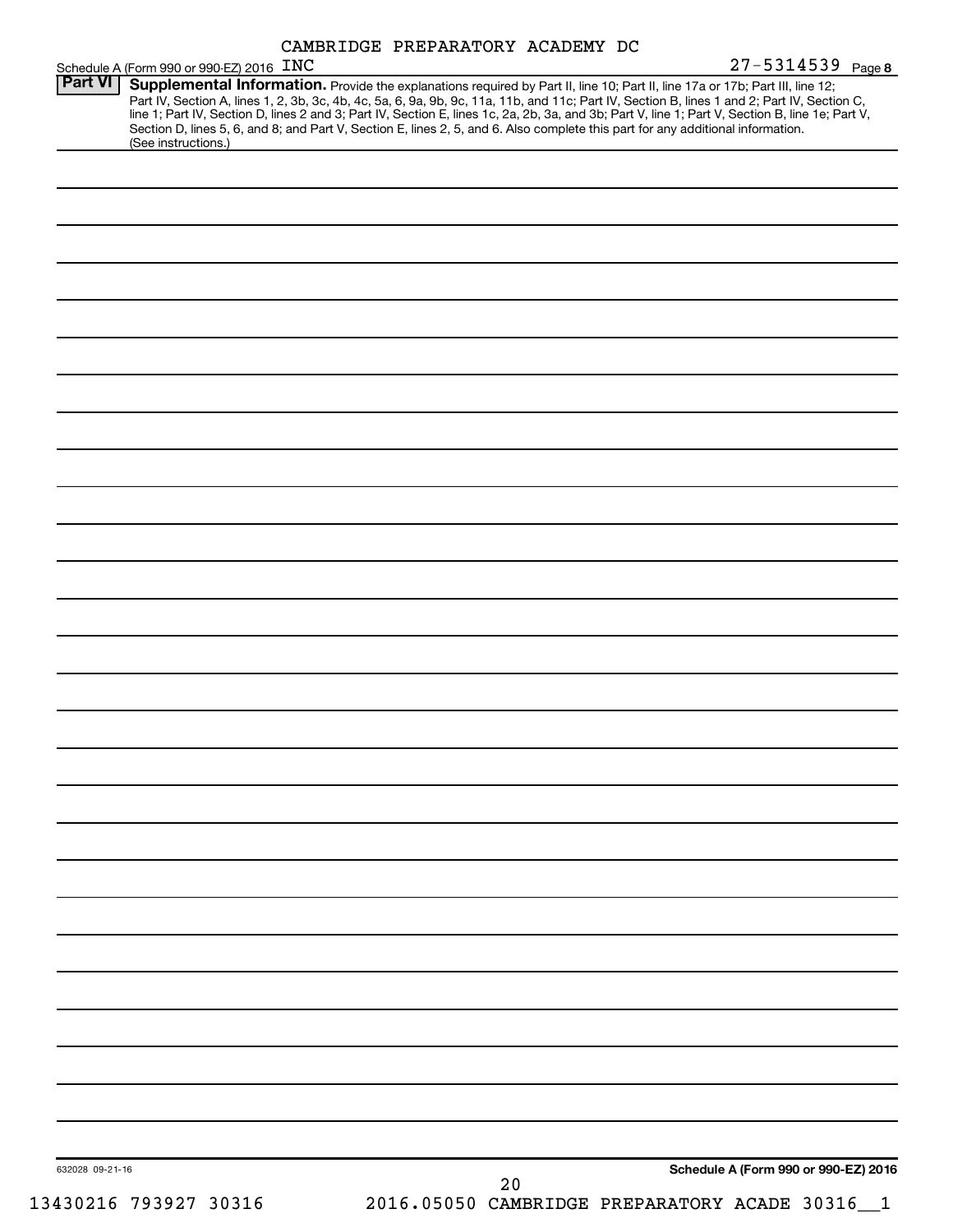\*\* PUBLIC DISCLOSURE COPY \*\*

# **Schedule B Schedule of Contributors**

**or 990-PF) | Attach to Form 990, Form 990-EZ, or Form 990-PF. | Information about Schedule B (Form 990, 990-EZ, or 990-PF) and** its instructions is at www.irs.gov/form990.

OMB No. 1545-0047

# **2016**

**Employer identification number** 

| Name of the organization |
|--------------------------|
|--------------------------|

Department of the Treasury Internal Revenue Service

**(Form 990, 990-EZ,**

# CAMBRIDGE PREPARATORY ACADEMY DC

INC 27-5314539

| <b>Organization type (check one):</b> |  |
|---------------------------------------|--|
|                                       |  |

| Filers of:         | Section:                                                                           |
|--------------------|------------------------------------------------------------------------------------|
| Form 990 or 990-FZ | $\lfloor x \rfloor$ 501(c)( 3) (enter number) organization                         |
|                    | $4947(a)(1)$ nonexempt charitable trust <b>not</b> treated as a private foundation |
|                    | 527 political organization                                                         |
| Form 990-PF        | 501(c)(3) exempt private foundation                                                |
|                    | 4947(a)(1) nonexempt charitable trust treated as a private foundation              |
|                    | 501(c)(3) taxable private foundation                                               |

Check if your organization is covered by the General Rule or a Special Rule.

**Note:**  Only a section 501(c)(7), (8), or (10) organization can check boxes for both the General Rule and a Special Rule. See instructions.

### **General Rule**

**K** For an organization filing Form 990, 990-EZ, or 990-PF that received, during the year, contributions totaling \$5,000 or more (in money or property) from any one contributor. Complete Parts I and II. See instructions for determining a contributor's total contributions.

### **Special Rules**

 $\Box$ 

any one contributor, during the year, total contributions of the greater of **(1)** \$5,000 or **(2)** 2% of the amount on (i) Form 990, Part VIII, line 1h, For an organization described in section 501(c)(3) filing Form 990 or 990-EZ that met the 33 1/3% support test of the regulations under sections 509(a)(1) and 170(b)(1)(A)(vi), that checked Schedule A (Form 990 or 990-EZ), Part II, line 13, 16a, or 16b, and that received from or (ii) Form 990-EZ, line 1. Complete Parts I and II.  $\Box$ 

year, total contributions of more than \$1,000 *exclusively* for religious, charitable, scientific, literary, or educational purposes, or for For an organization described in section 501(c)(7), (8), or (10) filing Form 990 or 990-EZ that received from any one contributor, during the the prevention of cruelty to children or animals. Complete Parts I, II, and III.  $\Box$ 

purpose. Don't complete any of the parts unless the General Rule applies to this organization because it received nonexclusively year, contributions exclusively for religious, charitable, etc., purposes, but no such contributions totaled more than \$1,000. If this box is checked, enter here the total contributions that were received during the year for an exclusively religious, charitable, etc., For an organization described in section 501(c)(7), (8), or (10) filing Form 990 or 990-EZ that received from any one contributor, during the religious, charitable, etc., contributions totaling \$5,000 or more during the year  $\ldots$  $\ldots$  $\ldots$  $\ldots$  $\ldots$  $\ldots$ 

**Caution:**  An organization that isn't covered by the General Rule and/or the Special Rules doesn't file Schedule B (Form 990, 990-EZ, or 990-PF),  **must** but it answer "No" on Part IV, line 2, of its Form 990; or check the box on line H of its Form 990-EZ or on its Form 990-PF, Part I, line 2, to certify that it doesn't meet the filing requirements of Schedule B (Form 990, 990-EZ, or 990-PF).

LHA For Paperwork Reduction Act Notice, see the Instructions for Form 990, 990-EZ, or 990-PF. Schedule B (Form 990, 990-EZ, or 990-PF) (2016)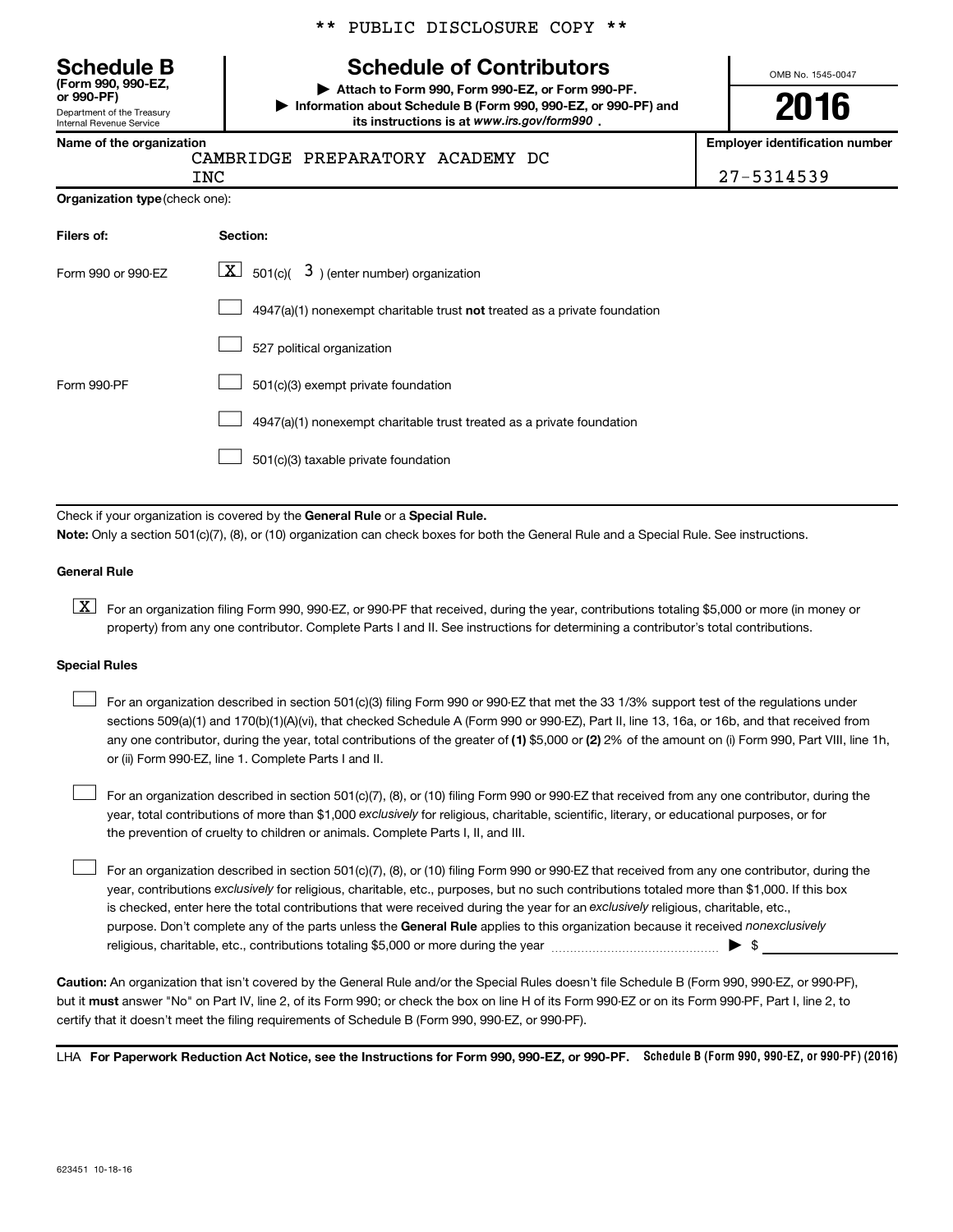### Schedule B (Form 990, 990-EZ, or 990-PF) (2016)

CAMBRIDGE PREPARATORY ACADEMY DC INC 27-5314539

623452 10-18-16 **Schedule B (Form 990, 990-EZ, or 990-PF) (2016) (a) No. (b) Name, address, and ZIP + 4 (c) Total contributions (d) Type of contribution Person Payroll Noncash (a) No. (b) Name, address, and ZIP + 4 (c) Total contributions (d) Type of contribution Person Payroll Noncash (a) No. (b) Name, address, and ZIP + 4 (c) Total contributions (d) Type of contribution Person Payroll Noncash (a) No. (b) Name, address, and ZIP + 4 (c) Total contributions (d) Type of contribution Person Payroll Noncash (a) No. (b) Name, address, and ZIP + 4 (c) Total contributions (d) Type of contribution Person Payroll Noncash (a) No. (b) Name, address, and ZIP + 4 (c) Total contributions (d) Type of contribution Person Payroll Noncash Part I** Contributors (See instructions). Use duplicate copies of Part I if additional space is needed. \$ (Complete Part II for noncash contributions.) \$ (Complete Part II for noncash contributions.) \$ (Complete Part II for noncash contributions.) \$ (Complete Part II for noncash contributions.) \$ (Complete Part II for noncash contributions.) \$ (Complete Part II for noncash contributions.)  $\begin{array}{|c|c|c|c|c|}\hline \ \text{1} & \text{Person} & \text{X} \ \hline \end{array}$ 20,217.  $2$  Person  $\overline{\text{X}}$ 158,914.  $\begin{array}{|c|c|c|c|c|c|}\hline \text{3} & \text{Person} & \text{X} \ \hline \end{array}$ 322,354. 22

 $\boxed{\textbf{X}}$  $\Box$  $\Box$ 

 $\overline{\mathbf{X}}$  $\Box$  $\Box$ 

 $\boxed{\textbf{X}}$  $\Box$  $\Box$ 

 $\Box$  $\Box$  $\Box$ 

 $\Box$  $\Box$  $\Box$ 

 $\Box$  $\Box$  $\Box$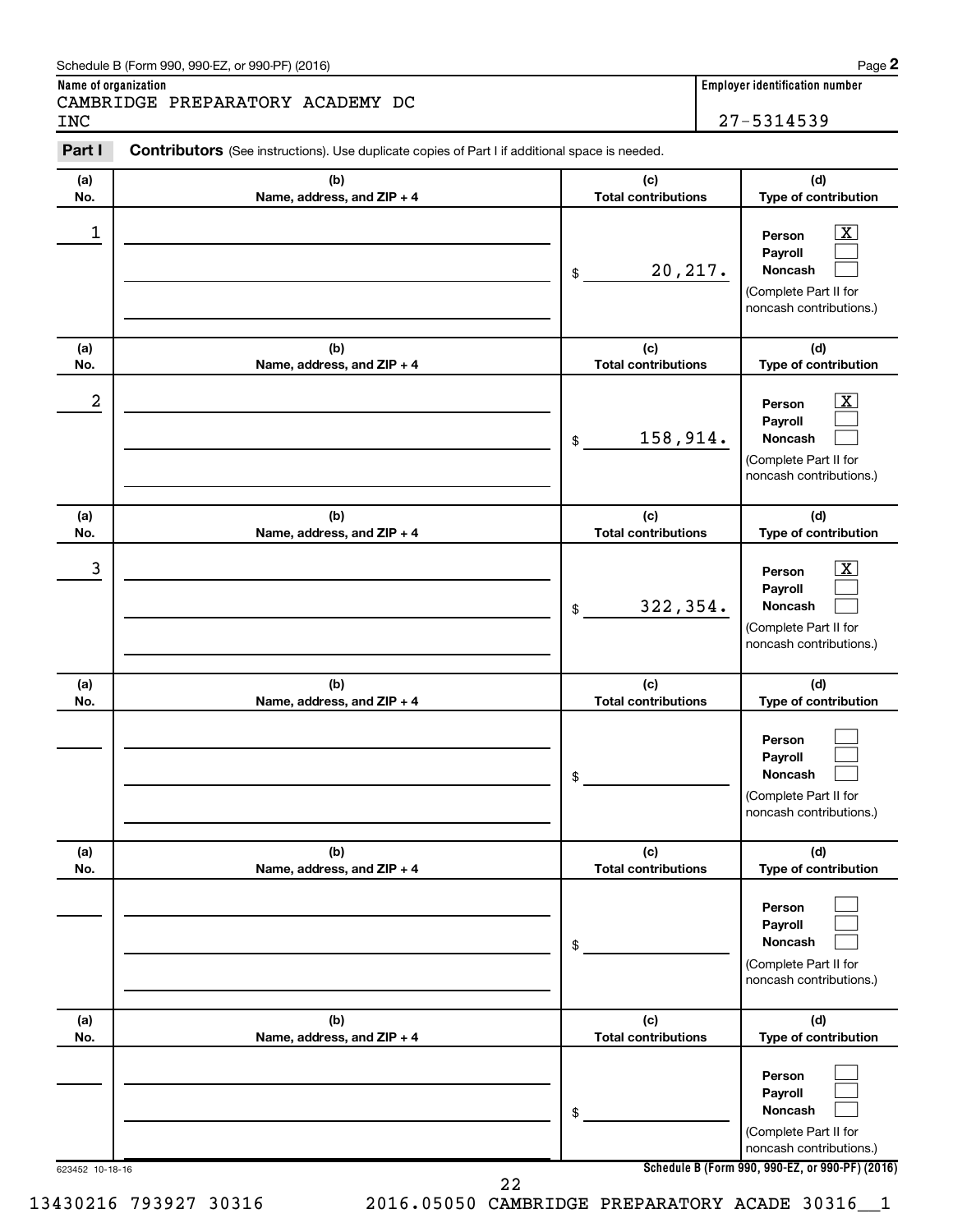| Schedule B (Form 990, 990-EZ, or 990-PF) (2016) | Page |
|-------------------------------------------------|------|
|                                                 |      |

#### 623453 10-18-16 **Schedule B (Form 990, 990-EZ, or 990-PF) (2016) (a) No. from Part I (c) FMV (or estimate) (See instructions) (b) Description of noncash property given (d) Date received (a) No. from Part I (c) FMV (or estimate) (See instructions) (b) Description of noncash property given (d) Date received (a) No. from Part I (c) FMV (or estimate) (See instructions) (b) Description of noncash property given (d) Date received (a) No. from Part I (c) FMV (or estimate) (See instructions) (b) Description of noncash property given (d) Date received (a) No. from Part I (c) FMV (or estimate) (See instructions) (b) Description of noncash property given (d) Date received (a) No. from Part I (c) FMV (or estimate) (See instructions) (b) Description of noncash property given (d) Date received** Part II Noncash Property (See instructions). Use duplicate copies of Part II if additional space is needed. \$ \$ \$ \$ \$ \$ 23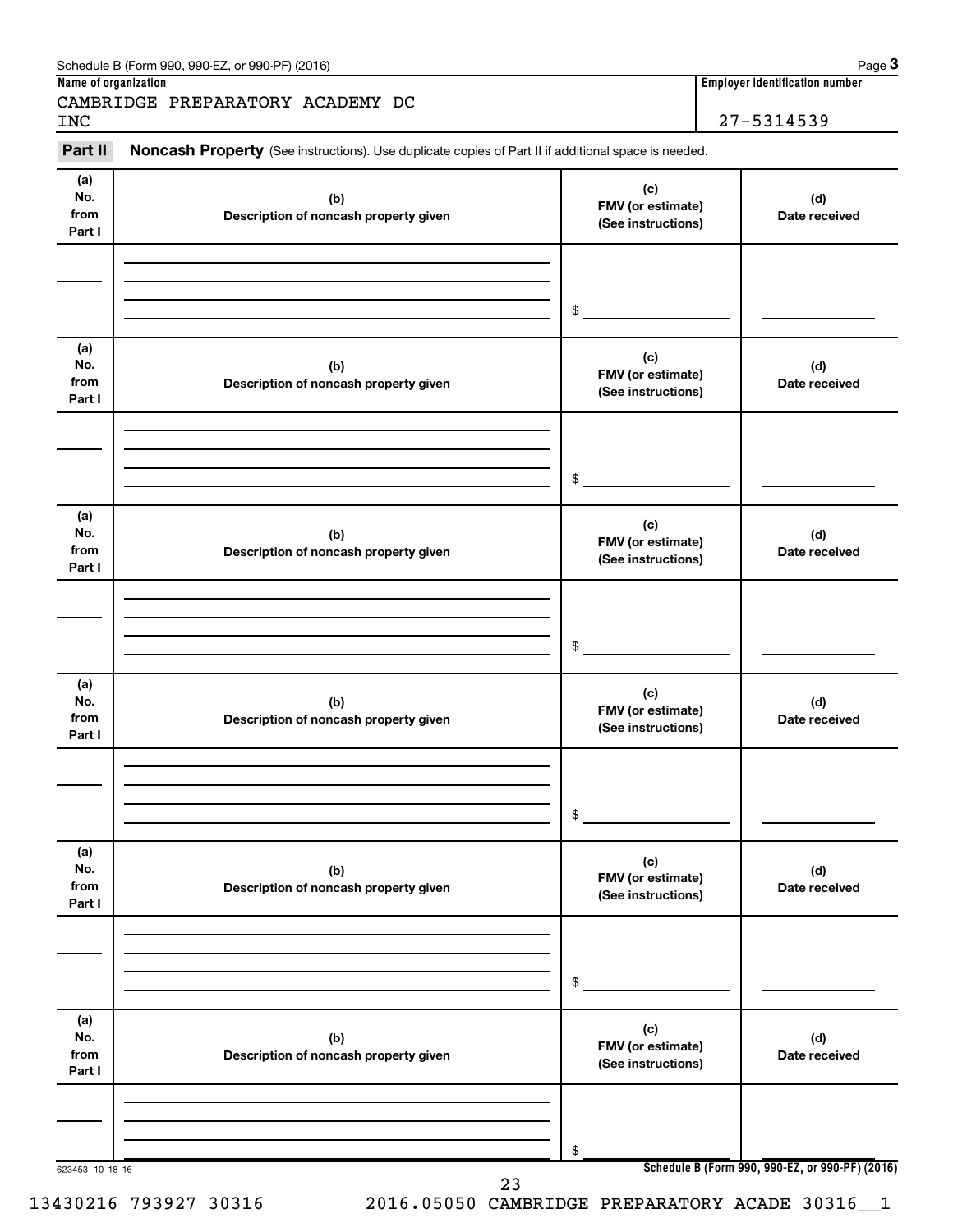|                      | Schedule B (Form 990, 990-EZ, or 990-PF) (2016)                                                                                                                                                                                                                                 |                      |                                          | Page 4                                          |  |  |  |
|----------------------|---------------------------------------------------------------------------------------------------------------------------------------------------------------------------------------------------------------------------------------------------------------------------------|----------------------|------------------------------------------|-------------------------------------------------|--|--|--|
| Name of organization |                                                                                                                                                                                                                                                                                 |                      |                                          | <b>Employer identification number</b>           |  |  |  |
| <b>INC</b>           | CAMBRIDGE PREPARATORY ACADEMY DC                                                                                                                                                                                                                                                |                      |                                          | 27-5314539                                      |  |  |  |
| Part III             | Exclusively religious, charitable, etc., contributions to organizations described in section 501(c)(7), (8), or (10) that total more than \$1,000 for                                                                                                                           |                      |                                          |                                                 |  |  |  |
|                      | the year from any one contributor. Complete columns (a) through (e) and the following line entry. For organizations<br>completing Part III, enter the total of exclusively religious, charitable, etc., contributions of \$1,000 or less for the year. (Enter this info. once.) |                      |                                          | $\blacktriangleright$ \$                        |  |  |  |
|                      | Use duplicate copies of Part III if additional space is needed.                                                                                                                                                                                                                 |                      |                                          |                                                 |  |  |  |
| (a) No.<br>`from     |                                                                                                                                                                                                                                                                                 |                      |                                          |                                                 |  |  |  |
| Part I               | (b) Purpose of gift                                                                                                                                                                                                                                                             | (c) Use of gift      |                                          | (d) Description of how gift is held             |  |  |  |
|                      |                                                                                                                                                                                                                                                                                 |                      |                                          |                                                 |  |  |  |
|                      |                                                                                                                                                                                                                                                                                 |                      |                                          |                                                 |  |  |  |
|                      |                                                                                                                                                                                                                                                                                 |                      |                                          |                                                 |  |  |  |
|                      |                                                                                                                                                                                                                                                                                 | (e) Transfer of gift |                                          |                                                 |  |  |  |
|                      |                                                                                                                                                                                                                                                                                 |                      |                                          |                                                 |  |  |  |
|                      | Transferee's name, address, and ZIP + 4                                                                                                                                                                                                                                         |                      | Relationship of transferor to transferee |                                                 |  |  |  |
|                      |                                                                                                                                                                                                                                                                                 |                      |                                          |                                                 |  |  |  |
|                      |                                                                                                                                                                                                                                                                                 |                      |                                          |                                                 |  |  |  |
|                      |                                                                                                                                                                                                                                                                                 |                      |                                          |                                                 |  |  |  |
| (a) No.<br>from      | (b) Purpose of gift                                                                                                                                                                                                                                                             | (c) Use of gift      |                                          | (d) Description of how gift is held             |  |  |  |
| Part I               |                                                                                                                                                                                                                                                                                 |                      |                                          |                                                 |  |  |  |
|                      |                                                                                                                                                                                                                                                                                 |                      |                                          |                                                 |  |  |  |
|                      |                                                                                                                                                                                                                                                                                 |                      |                                          |                                                 |  |  |  |
|                      |                                                                                                                                                                                                                                                                                 |                      |                                          |                                                 |  |  |  |
|                      |                                                                                                                                                                                                                                                                                 | (e) Transfer of gift |                                          |                                                 |  |  |  |
|                      | Transferee's name, address, and ZIP + 4                                                                                                                                                                                                                                         |                      |                                          | Relationship of transferor to transferee        |  |  |  |
|                      |                                                                                                                                                                                                                                                                                 |                      |                                          |                                                 |  |  |  |
|                      |                                                                                                                                                                                                                                                                                 |                      |                                          |                                                 |  |  |  |
|                      |                                                                                                                                                                                                                                                                                 |                      |                                          |                                                 |  |  |  |
| (a) No.              |                                                                                                                                                                                                                                                                                 |                      |                                          |                                                 |  |  |  |
| from<br>Part I       | (b) Purpose of gift                                                                                                                                                                                                                                                             | (c) Use of gift      |                                          | (d) Description of how gift is held             |  |  |  |
|                      |                                                                                                                                                                                                                                                                                 |                      |                                          |                                                 |  |  |  |
|                      |                                                                                                                                                                                                                                                                                 |                      |                                          |                                                 |  |  |  |
|                      |                                                                                                                                                                                                                                                                                 |                      |                                          |                                                 |  |  |  |
|                      | (e) Transfer of gift                                                                                                                                                                                                                                                            |                      |                                          |                                                 |  |  |  |
|                      |                                                                                                                                                                                                                                                                                 |                      |                                          |                                                 |  |  |  |
|                      | Transferee's name, address, and ZIP + 4                                                                                                                                                                                                                                         |                      |                                          | Relationship of transferor to transferee        |  |  |  |
|                      |                                                                                                                                                                                                                                                                                 |                      |                                          |                                                 |  |  |  |
|                      |                                                                                                                                                                                                                                                                                 |                      |                                          |                                                 |  |  |  |
|                      |                                                                                                                                                                                                                                                                                 |                      |                                          |                                                 |  |  |  |
| (a) No.<br>`from     | (b) Purpose of gift                                                                                                                                                                                                                                                             | (c) Use of gift      |                                          | (d) Description of how gift is held             |  |  |  |
| Part I               |                                                                                                                                                                                                                                                                                 |                      |                                          |                                                 |  |  |  |
|                      |                                                                                                                                                                                                                                                                                 |                      |                                          |                                                 |  |  |  |
|                      |                                                                                                                                                                                                                                                                                 |                      |                                          |                                                 |  |  |  |
|                      |                                                                                                                                                                                                                                                                                 |                      |                                          |                                                 |  |  |  |
|                      |                                                                                                                                                                                                                                                                                 | (e) Transfer of gift |                                          |                                                 |  |  |  |
|                      | Transferee's name, address, and ZIP + 4                                                                                                                                                                                                                                         |                      |                                          | Relationship of transferor to transferee        |  |  |  |
|                      |                                                                                                                                                                                                                                                                                 |                      |                                          |                                                 |  |  |  |
|                      |                                                                                                                                                                                                                                                                                 |                      |                                          |                                                 |  |  |  |
|                      |                                                                                                                                                                                                                                                                                 |                      |                                          |                                                 |  |  |  |
| 623454 10-18-16      |                                                                                                                                                                                                                                                                                 |                      |                                          | Schedule B (Form 990, 990-EZ, or 990-PF) (2016) |  |  |  |
|                      |                                                                                                                                                                                                                                                                                 | 24                   |                                          |                                                 |  |  |  |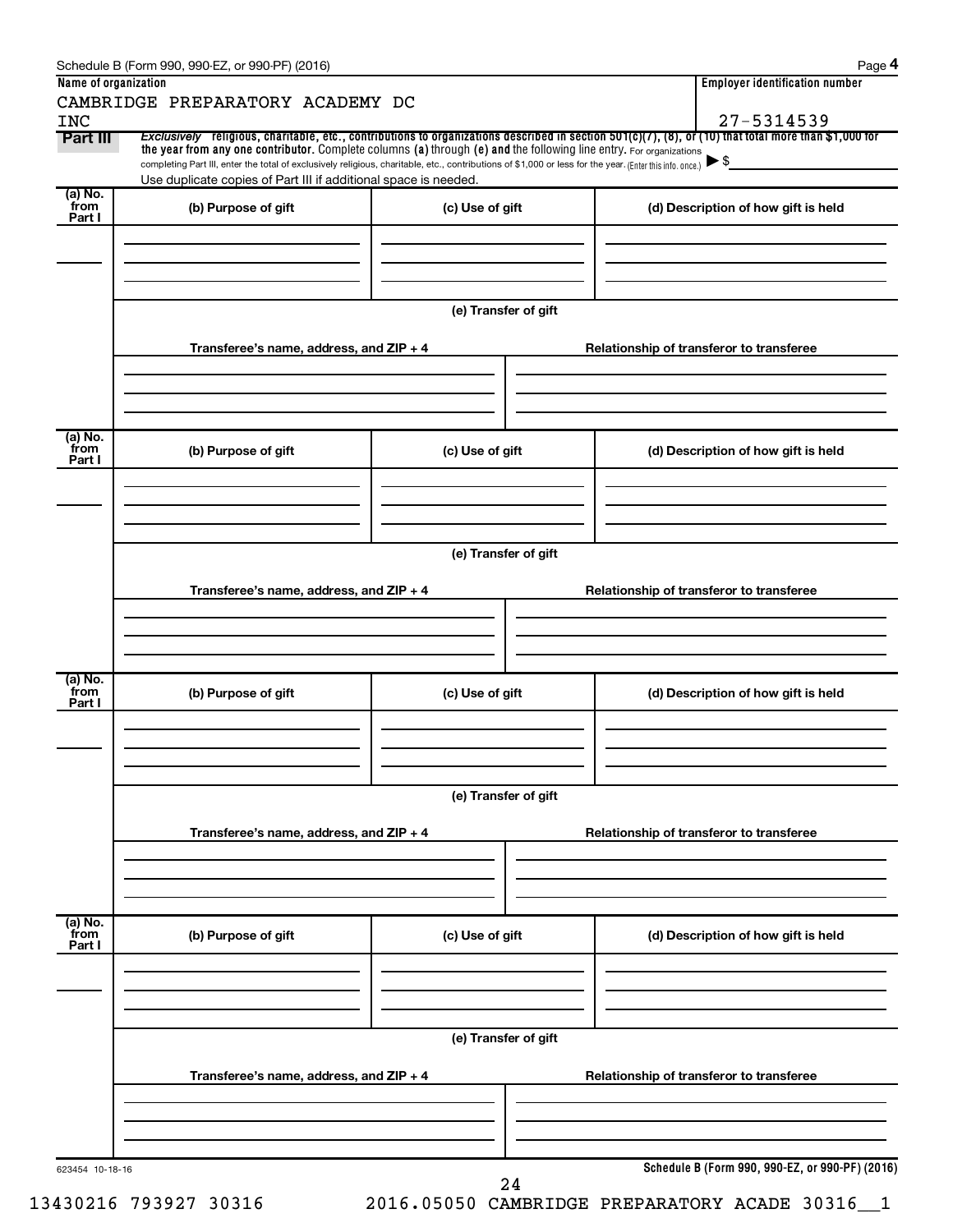|                                                                                                                                                            |                                                                                                                                                           |                                                                            |                                                    |                          | OMB No. 1545-0047                                   |
|------------------------------------------------------------------------------------------------------------------------------------------------------------|-----------------------------------------------------------------------------------------------------------------------------------------------------------|----------------------------------------------------------------------------|----------------------------------------------------|--------------------------|-----------------------------------------------------|
| <b>SCHEDULE D</b>                                                                                                                                          | <b>Supplemental Financial Statements</b><br>Complete if the organization answered "Yes" on Form 990,                                                      |                                                                            |                                                    |                          |                                                     |
| (Form 990)                                                                                                                                                 | Part IV, line 6, 7, 8, 9, 10, 11a, 11b, 11c, 11d, 11e, 11f, 12a, or 12b.                                                                                  |                                                                            |                                                    |                          | <b>Open to Public</b>                               |
| Department of the Treasury<br>Internal Revenue Service                                                                                                     | Information about Schedule D (Form 990) and its instructions is at www.irs.gov/form990.                                                                   | Attach to Form 990.                                                        |                                                    |                          | Inspection                                          |
| Name of the organization<br>INC                                                                                                                            | CAMBRIDGE PREPARATORY ACADEMY DC                                                                                                                          |                                                                            |                                                    |                          | <b>Employer identification number</b><br>27-5314539 |
| Part I                                                                                                                                                     | Organizations Maintaining Donor Advised Funds or Other Similar Funds or Accounts. Complete if the                                                         |                                                                            |                                                    |                          |                                                     |
|                                                                                                                                                            | organization answered "Yes" on Form 990, Part IV, line 6.                                                                                                 |                                                                            |                                                    |                          |                                                     |
|                                                                                                                                                            |                                                                                                                                                           | (a) Donor advised funds                                                    |                                                    |                          | (b) Funds and other accounts                        |
| 1                                                                                                                                                          |                                                                                                                                                           |                                                                            |                                                    |                          |                                                     |
| 2<br>Aggregate value of contributions to (during year)                                                                                                     |                                                                                                                                                           |                                                                            |                                                    |                          |                                                     |
| 3                                                                                                                                                          |                                                                                                                                                           | the control of the control of the control of the control of the control of |                                                    |                          |                                                     |
| 4                                                                                                                                                          |                                                                                                                                                           |                                                                            |                                                    |                          |                                                     |
| 5                                                                                                                                                          | Did the organization inform all donors and donor advisors in writing that the assets held in donor advised funds                                          |                                                                            |                                                    |                          | Yes<br><b>No</b>                                    |
| 6                                                                                                                                                          | Did the organization inform all grantees, donors, and donor advisors in writing that grant funds can be used only                                         |                                                                            |                                                    |                          |                                                     |
|                                                                                                                                                            | for charitable purposes and not for the benefit of the donor or donor advisor, or for any other purpose conferring                                        |                                                                            |                                                    |                          |                                                     |
| impermissible private benefit?                                                                                                                             |                                                                                                                                                           |                                                                            |                                                    |                          | Yes<br>No                                           |
| Part II                                                                                                                                                    | Conservation Easements. Complete if the organization answered "Yes" on Form 990, Part IV, line 7.                                                         |                                                                            |                                                    |                          |                                                     |
| 1.                                                                                                                                                         | Purpose(s) of conservation easements held by the organization (check all that apply).                                                                     |                                                                            |                                                    |                          |                                                     |
|                                                                                                                                                            | Preservation of land for public use (e.g., recreation or education)                                                                                       |                                                                            | Preservation of a historically important land area |                          |                                                     |
| Protection of natural habitat                                                                                                                              |                                                                                                                                                           |                                                                            | Preservation of a certified historic structure     |                          |                                                     |
| Preservation of open space                                                                                                                                 |                                                                                                                                                           |                                                                            |                                                    |                          |                                                     |
| 2                                                                                                                                                          | Complete lines 2a through 2d if the organization held a qualified conservation contribution in the form of a conservation easement on the last            |                                                                            |                                                    |                          |                                                     |
| day of the tax year.                                                                                                                                       |                                                                                                                                                           |                                                                            |                                                    |                          | Held at the End of the Tax Year                     |
| а                                                                                                                                                          |                                                                                                                                                           |                                                                            |                                                    | 2a                       |                                                     |
| Total acreage restricted by conservation easements<br>b                                                                                                    |                                                                                                                                                           |                                                                            |                                                    | 2 <sub>b</sub>           |                                                     |
| c                                                                                                                                                          |                                                                                                                                                           |                                                                            |                                                    | 2c                       |                                                     |
| d Number of conservation easements included in (c) acquired after 8/17/06, and not on a historic structure                                                 |                                                                                                                                                           |                                                                            |                                                    |                          |                                                     |
| 3                                                                                                                                                          | Number of conservation easements modified, transferred, released, extinguished, or terminated by the organization during the tax                          |                                                                            |                                                    | 2d                       |                                                     |
| $\gamma$ ear $\blacktriangleright$                                                                                                                         |                                                                                                                                                           |                                                                            |                                                    |                          |                                                     |
| 4                                                                                                                                                          | Number of states where property subject to conservation easement is located >                                                                             |                                                                            |                                                    |                          |                                                     |
| 5                                                                                                                                                          | Does the organization have a written policy regarding the periodic monitoring, inspection, handling of                                                    |                                                                            |                                                    |                          |                                                     |
|                                                                                                                                                            | violations, and enforcement of the conservation easements it holds?                                                                                       |                                                                            |                                                    |                          | Yes<br><b>No</b>                                    |
| 6                                                                                                                                                          | Staff and volunteer hours devoted to monitoring, inspecting, handling of violations, and enforcing conservation easements during the year                 |                                                                            |                                                    |                          |                                                     |
| ▶                                                                                                                                                          |                                                                                                                                                           |                                                                            |                                                    |                          |                                                     |
| 7                                                                                                                                                          | Amount of expenses incurred in monitoring, inspecting, handling of violations, and enforcing conservation easements during the year                       |                                                                            |                                                    |                          |                                                     |
| $\blacktriangleright$ \$                                                                                                                                   |                                                                                                                                                           |                                                                            |                                                    |                          |                                                     |
| 8                                                                                                                                                          | Does each conservation easement reported on line 2(d) above satisfy the requirements of section 170(h)(4)(B)(i)                                           |                                                                            |                                                    |                          |                                                     |
|                                                                                                                                                            |                                                                                                                                                           |                                                                            |                                                    |                          | Yes<br><b>No</b>                                    |
| 9                                                                                                                                                          | In Part XIII, describe how the organization reports conservation easements in its revenue and expense statement, and balance sheet, and                   |                                                                            |                                                    |                          |                                                     |
| conservation easements.                                                                                                                                    | include, if applicable, the text of the footnote to the organization's financial statements that describes the organization's accounting for              |                                                                            |                                                    |                          |                                                     |
| Part III   Organizations Maintaining Collections of Art, Historical Treasures, or Other Similar Assets.                                                    |                                                                                                                                                           |                                                                            |                                                    |                          |                                                     |
|                                                                                                                                                            | Complete if the organization answered "Yes" on Form 990, Part IV, line 8.                                                                                 |                                                                            |                                                    |                          |                                                     |
| 1a If the organization elected, as permitted under SFAS 116 (ASC 958), not to report in its revenue statement and balance sheet works of art,              |                                                                                                                                                           |                                                                            |                                                    |                          |                                                     |
|                                                                                                                                                            | historical treasures, or other similar assets held for public exhibition, education, or research in furtherance of public service, provide, in Part XIII, |                                                                            |                                                    |                          |                                                     |
|                                                                                                                                                            | the text of the footnote to its financial statements that describes these items.                                                                          |                                                                            |                                                    |                          |                                                     |
| <b>b</b> If the organization elected, as permitted under SFAS 116 (ASC 958), to report in its revenue statement and balance sheet works of art, historical |                                                                                                                                                           |                                                                            |                                                    |                          |                                                     |
|                                                                                                                                                            | treasures, or other similar assets held for public exhibition, education, or research in furtherance of public service, provide the following amounts     |                                                                            |                                                    |                          |                                                     |
| relating to these items:                                                                                                                                   |                                                                                                                                                           |                                                                            |                                                    |                          |                                                     |
|                                                                                                                                                            |                                                                                                                                                           |                                                                            |                                                    |                          | $\blacktriangleright$ \$                            |
|                                                                                                                                                            | (ii) Assets included in Form 990, Part X [11] Marson Marson Marson Marson Marson Marson Marson Marson Marson M                                            |                                                                            |                                                    |                          |                                                     |
| 2                                                                                                                                                          | If the organization received or held works of art, historical treasures, or other similar assets for financial gain, provide                              |                                                                            |                                                    |                          |                                                     |
|                                                                                                                                                            | the following amounts required to be reported under SFAS 116 (ASC 958) relating to these items:                                                           |                                                                            |                                                    |                          |                                                     |
|                                                                                                                                                            |                                                                                                                                                           |                                                                            |                                                    | $\blacktriangleright$ \$ |                                                     |
|                                                                                                                                                            |                                                                                                                                                           |                                                                            |                                                    | $\blacktriangleright$ s  |                                                     |
| LHA For Paperwork Reduction Act Notice, see the Instructions for Form 990.<br>632051 08-29-16                                                              |                                                                                                                                                           |                                                                            |                                                    |                          | Schedule D (Form 990) 2016                          |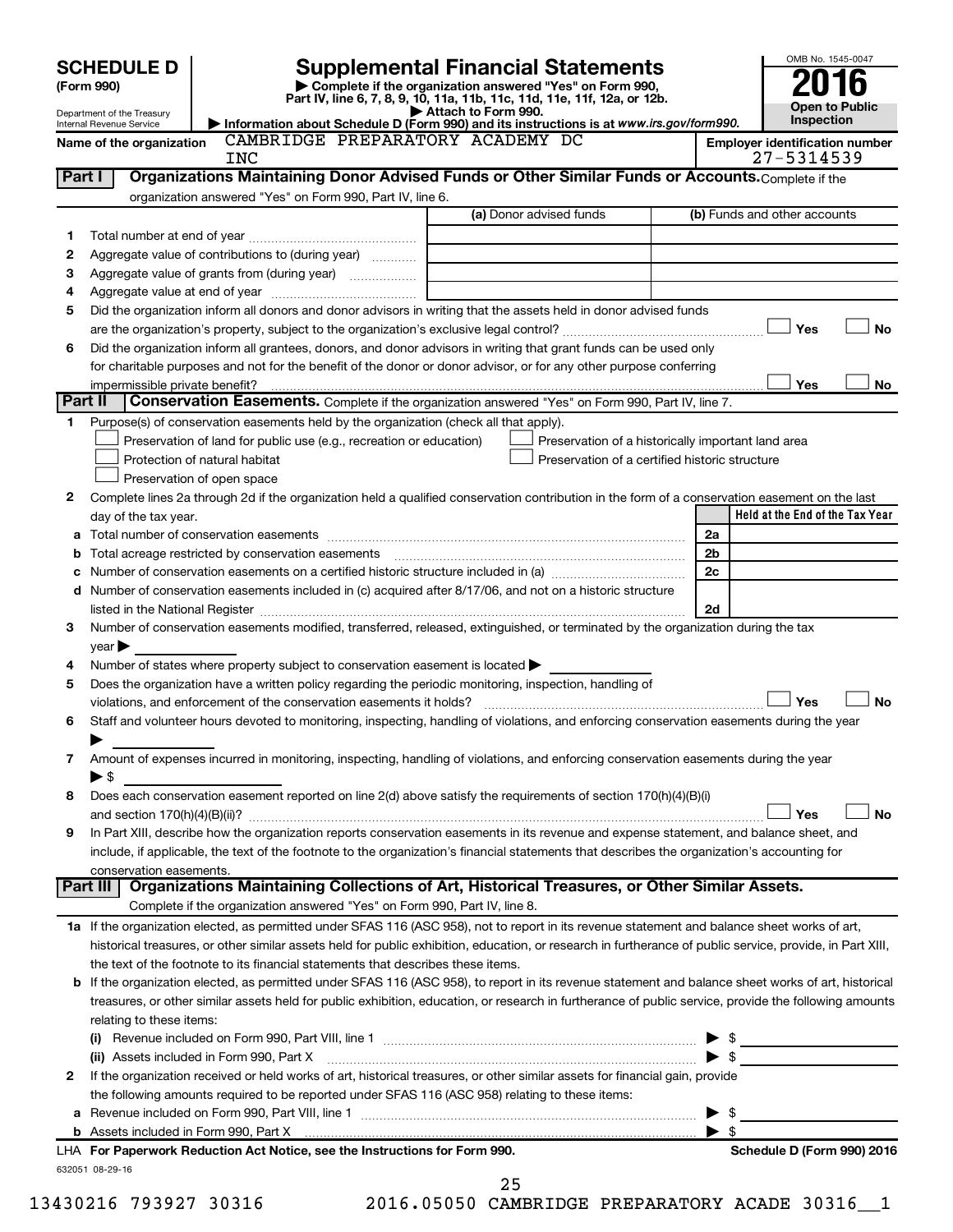| CAMBRIDGE PREPARATORY ACADEMY DC |  |  |  |
|----------------------------------|--|--|--|
|----------------------------------|--|--|--|

|        | INC                                                                                                                                                                                                                            | DRIDGE FREFARAIORI ACADEMI DC |   |                |                           |  |                                                                             | $27 - 5314539$ Page 2 |           |
|--------|--------------------------------------------------------------------------------------------------------------------------------------------------------------------------------------------------------------------------------|-------------------------------|---|----------------|---------------------------|--|-----------------------------------------------------------------------------|-----------------------|-----------|
|        | Schedule D (Form 990) 2016<br>Part III<br>Organizations Maintaining Collections of Art, Historical Treasures, or Other Similar Assets(continued)                                                                               |                               |   |                |                           |  |                                                                             |                       |           |
|        |                                                                                                                                                                                                                                |                               |   |                |                           |  |                                                                             |                       |           |
| 3      | Using the organization's acquisition, accession, and other records, check any of the following that are a significant use of its collection items                                                                              |                               |   |                |                           |  |                                                                             |                       |           |
|        | (check all that apply):<br>Public exhibition                                                                                                                                                                                   |                               |   |                |                           |  |                                                                             |                       |           |
| a      |                                                                                                                                                                                                                                | d                             |   |                | Loan or exchange programs |  |                                                                             |                       |           |
| b      | Scholarly research<br>Other<br>е<br><u> 1980 - Jan Stein Stein Stein Stein Stein Stein Stein Stein Stein Stein Stein Stein Stein Stein Stein Stein S</u>                                                                       |                               |   |                |                           |  |                                                                             |                       |           |
| c      | Preservation for future generations                                                                                                                                                                                            |                               |   |                |                           |  |                                                                             |                       |           |
| 4      | Provide a description of the organization's collections and explain how they further the organization's exempt purpose in Part XIII.                                                                                           |                               |   |                |                           |  |                                                                             |                       |           |
| 5      | During the year, did the organization solicit or receive donations of art, historical treasures, or other similar assets                                                                                                       |                               |   |                |                           |  |                                                                             |                       |           |
|        |                                                                                                                                                                                                                                |                               |   |                |                           |  |                                                                             | Yes                   | No        |
|        | Part IV<br><b>Escrow and Custodial Arrangements.</b> Complete if the organization answered "Yes" on Form 990, Part IV, line 9, or                                                                                              |                               |   |                |                           |  |                                                                             |                       |           |
|        | reported an amount on Form 990, Part X, line 21.                                                                                                                                                                               |                               |   |                |                           |  |                                                                             |                       |           |
|        | 1a Is the organization an agent, trustee, custodian or other intermediary for contributions or other assets not included                                                                                                       |                               |   |                |                           |  |                                                                             |                       |           |
|        |                                                                                                                                                                                                                                |                               |   |                |                           |  |                                                                             | Yes                   | <b>No</b> |
|        | b If "Yes," explain the arrangement in Part XIII and complete the following table:                                                                                                                                             |                               |   |                |                           |  |                                                                             |                       |           |
|        |                                                                                                                                                                                                                                |                               |   |                |                           |  |                                                                             | Amount                |           |
| с      | Beginning balance <b>contract to the contract of the contract of the contract of the contract of the contract of t</b>                                                                                                         |                               |   |                |                           |  | 1c                                                                          |                       |           |
|        |                                                                                                                                                                                                                                |                               |   |                |                           |  | 1d                                                                          |                       |           |
| е      | Distributions during the year manufactured and an account of the year manufactured and the year manufactured and the year manufactured and the year manufactured and the year manufactured and the year manufactured and the y |                               |   |                |                           |  | 1e                                                                          |                       |           |
| f.     |                                                                                                                                                                                                                                |                               |   |                |                           |  | 1f                                                                          |                       |           |
|        | 2a Did the organization include an amount on Form 990, Part X, line 21, for escrow or custodial account liability?                                                                                                             |                               |   |                |                           |  |                                                                             | Yes                   | No        |
|        | <b>b</b> If "Yes," explain the arrangement in Part XIII. Check here if the explanation has been provided on Part XIII                                                                                                          |                               |   |                |                           |  |                                                                             |                       |           |
| Part V | Endowment Funds. Complete if the organization answered "Yes" on Form 990, Part IV, line 10.                                                                                                                                    |                               |   |                |                           |  |                                                                             |                       |           |
|        |                                                                                                                                                                                                                                | (a) Current year              |   | (b) Prior year |                           |  | (c) Two years back $\vert$ (d) Three years back $\vert$ (e) Four years back |                       |           |
| 1a     | Beginning of year balance                                                                                                                                                                                                      |                               |   |                |                           |  |                                                                             |                       |           |
| b      |                                                                                                                                                                                                                                |                               |   |                |                           |  |                                                                             |                       |           |
|        | Net investment earnings, gains, and losses                                                                                                                                                                                     |                               |   |                |                           |  |                                                                             |                       |           |
| d      |                                                                                                                                                                                                                                |                               |   |                |                           |  |                                                                             |                       |           |
|        | e Other expenditures for facilities                                                                                                                                                                                            |                               |   |                |                           |  |                                                                             |                       |           |
|        |                                                                                                                                                                                                                                |                               |   |                |                           |  |                                                                             |                       |           |
|        | and programs                                                                                                                                                                                                                   |                               |   |                |                           |  |                                                                             |                       |           |
|        |                                                                                                                                                                                                                                |                               |   |                |                           |  |                                                                             |                       |           |
| g      |                                                                                                                                                                                                                                |                               |   |                |                           |  |                                                                             |                       |           |
| 2      | Provide the estimated percentage of the current year end balance (line 1g, column (a)) held as:                                                                                                                                |                               |   |                |                           |  |                                                                             |                       |           |
| а      | Board designated or quasi-endowment                                                                                                                                                                                            |                               | % |                |                           |  |                                                                             |                       |           |
| b      | Permanent endowment                                                                                                                                                                                                            | %                             |   |                |                           |  |                                                                             |                       |           |
|        | c Temporarily restricted endowment $\blacktriangleright$                                                                                                                                                                       | %                             |   |                |                           |  |                                                                             |                       |           |
|        | The percentages on lines 2a, 2b, and 2c should equal 100%.                                                                                                                                                                     |                               |   |                |                           |  |                                                                             |                       |           |
|        | 3a Are there endowment funds not in the possession of the organization that are held and administered for the organization                                                                                                     |                               |   |                |                           |  |                                                                             |                       |           |
|        | by:                                                                                                                                                                                                                            |                               |   |                |                           |  |                                                                             |                       | Yes<br>No |
|        | (i)                                                                                                                                                                                                                            |                               |   |                |                           |  |                                                                             | 3a(i)                 |           |
|        |                                                                                                                                                                                                                                |                               |   |                |                           |  |                                                                             | 3a(ii)                |           |
| b      |                                                                                                                                                                                                                                |                               |   |                |                           |  |                                                                             | 3b                    |           |
| 4      | Describe in Part XIII the intended uses of the organization's endowment funds.                                                                                                                                                 |                               |   |                |                           |  |                                                                             |                       |           |
|        | <b>Part VI</b><br>Land, Buildings, and Equipment.                                                                                                                                                                              |                               |   |                |                           |  |                                                                             |                       |           |
|        | Complete if the organization answered "Yes" on Form 990, Part IV, line 11a. See Form 990, Part X, line 10.                                                                                                                     |                               |   |                |                           |  |                                                                             |                       |           |
|        | Description of property                                                                                                                                                                                                        | (a) Cost or other             |   |                | (b) Cost or other         |  | (c) Accumulated                                                             | (d) Book value        |           |
|        |                                                                                                                                                                                                                                | basis (investment)            |   |                | basis (other)             |  | depreciation                                                                |                       |           |
|        |                                                                                                                                                                                                                                |                               |   |                |                           |  |                                                                             |                       |           |
| b      |                                                                                                                                                                                                                                |                               |   |                |                           |  |                                                                             |                       |           |
|        |                                                                                                                                                                                                                                |                               |   |                |                           |  |                                                                             |                       |           |
|        |                                                                                                                                                                                                                                |                               |   |                | 424,053.                  |  | 350,058.                                                                    |                       | 73,995.   |
|        |                                                                                                                                                                                                                                |                               |   |                | 203,532.                  |  | 84,924.                                                                     |                       | 118,608.  |
|        | Total. Add lines 1a through 1e. (Column (d) must equal Form 990, Part X, column (B), line 10c.)                                                                                                                                |                               |   |                |                           |  |                                                                             |                       | 192,603.  |

**Schedule D (Form 990) 2016**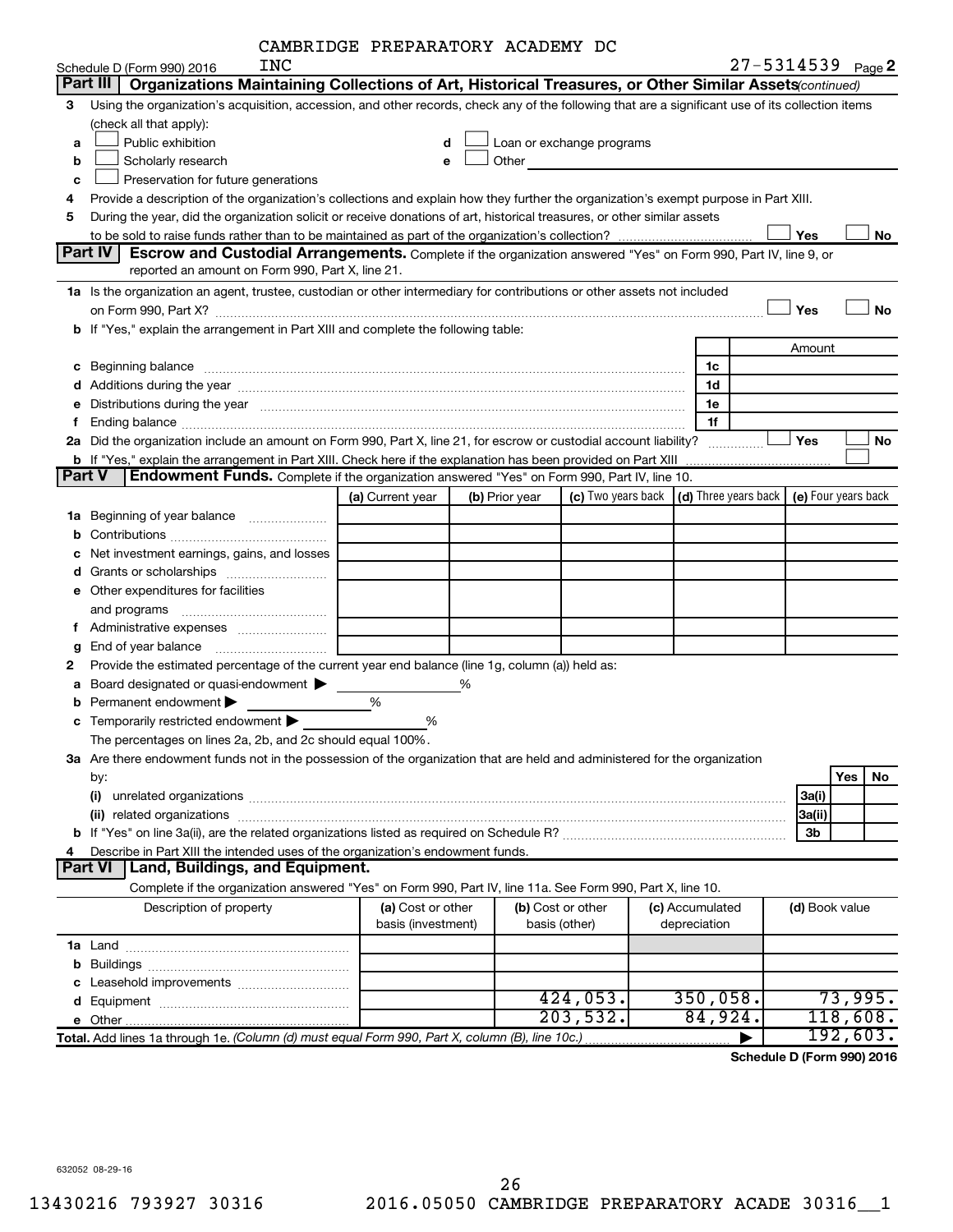| CAMBRIDGE PREPARATORY ACADEMY DC |  |  |  |  |
|----------------------------------|--|--|--|--|
|----------------------------------|--|--|--|--|

| <b>INC</b>                                                                                                                                                                         | CAMBRIDGE PREPARATORY ACADEMY DC |                | 27-5314539 Page 3                                         |
|------------------------------------------------------------------------------------------------------------------------------------------------------------------------------------|----------------------------------|----------------|-----------------------------------------------------------|
| Schedule D (Form 990) 2016<br><b>Part VII</b> Investments - Other Securities.                                                                                                      |                                  |                |                                                           |
|                                                                                                                                                                                    |                                  |                |                                                           |
| Complete if the organization answered "Yes" on Form 990, Part IV, line 11b. See Form 990, Part X, line 12.<br>(a) Description of security or category (including name of security) | (b) Book value                   |                | (c) Method of valuation: Cost or end-of-year market value |
|                                                                                                                                                                                    |                                  |                |                                                           |
|                                                                                                                                                                                    |                                  |                |                                                           |
|                                                                                                                                                                                    |                                  |                |                                                           |
| (3) Other                                                                                                                                                                          |                                  |                |                                                           |
| (A)                                                                                                                                                                                |                                  |                |                                                           |
| (B)                                                                                                                                                                                |                                  |                |                                                           |
| (C)                                                                                                                                                                                |                                  |                |                                                           |
| (D)                                                                                                                                                                                |                                  |                |                                                           |
| (E)                                                                                                                                                                                |                                  |                |                                                           |
| (F)                                                                                                                                                                                |                                  |                |                                                           |
| (G)                                                                                                                                                                                |                                  |                |                                                           |
| (H)                                                                                                                                                                                |                                  |                |                                                           |
| Total. (Col. (b) must equal Form 990, Part X, col. (B) line 12.) $\blacktriangleright$                                                                                             |                                  |                |                                                           |
| Part VIII Investments - Program Related.                                                                                                                                           |                                  |                |                                                           |
| Complete if the organization answered "Yes" on Form 990, Part IV, line 11c. See Form 990, Part X, line 13.                                                                         |                                  |                |                                                           |
| (a) Description of investment                                                                                                                                                      | (b) Book value                   |                | (c) Method of valuation: Cost or end-of-year market value |
| (1)                                                                                                                                                                                |                                  |                |                                                           |
| (2)                                                                                                                                                                                |                                  |                |                                                           |
| (3)                                                                                                                                                                                |                                  |                |                                                           |
| (4)                                                                                                                                                                                |                                  |                |                                                           |
| (5)                                                                                                                                                                                |                                  |                |                                                           |
| (6)                                                                                                                                                                                |                                  |                |                                                           |
| (7)                                                                                                                                                                                |                                  |                |                                                           |
| (8)                                                                                                                                                                                |                                  |                |                                                           |
|                                                                                                                                                                                    |                                  |                |                                                           |
| (9)<br>Total. (Col. (b) must equal Form 990, Part X, col. (B) line $13.$ )                                                                                                         |                                  |                |                                                           |
| <b>Other Assets.</b><br><b>Part IX</b>                                                                                                                                             |                                  |                |                                                           |
| Complete if the organization answered "Yes" on Form 990, Part IV, line 11d. See Form 990, Part X, line 15.                                                                         |                                  |                |                                                           |
|                                                                                                                                                                                    | (a) Description                  |                | (b) Book value                                            |
|                                                                                                                                                                                    |                                  |                |                                                           |
| (1)                                                                                                                                                                                |                                  |                |                                                           |
| (2)                                                                                                                                                                                |                                  |                |                                                           |
| (3)                                                                                                                                                                                |                                  |                |                                                           |
| (4)                                                                                                                                                                                |                                  |                |                                                           |
| (5)                                                                                                                                                                                |                                  |                |                                                           |
| (6)                                                                                                                                                                                |                                  |                |                                                           |
| (7)                                                                                                                                                                                |                                  |                |                                                           |
| (8)                                                                                                                                                                                |                                  |                |                                                           |
| (9)                                                                                                                                                                                |                                  |                |                                                           |
| Total. (Column (b) must equal Form 990, Part X, col. (B) line 15.)                                                                                                                 |                                  |                |                                                           |
| <b>Other Liabilities.</b><br><b>Part X</b>                                                                                                                                         |                                  |                |                                                           |
| Complete if the organization answered "Yes" on Form 990, Part IV, line 11e or 11f. See Form 990, Part X, line 25.                                                                  |                                  |                |                                                           |
| (a) Description of liability<br>1.                                                                                                                                                 |                                  | (b) Book value |                                                           |
| (1)<br>Federal income taxes                                                                                                                                                        |                                  |                |                                                           |
| (2)                                                                                                                                                                                |                                  |                |                                                           |
| (3)                                                                                                                                                                                |                                  |                |                                                           |
| (4)                                                                                                                                                                                |                                  |                |                                                           |
| (5)                                                                                                                                                                                |                                  |                |                                                           |
| (6)                                                                                                                                                                                |                                  |                |                                                           |
| (7)                                                                                                                                                                                |                                  |                |                                                           |
| (8)                                                                                                                                                                                |                                  |                |                                                           |
| (9)                                                                                                                                                                                |                                  |                |                                                           |

**Total.**  *(Column (b) must equal Form 990, Part X, col. (B) line 25.)*

**2.** Liability for uncertain tax positions. In Part XIII, provide the text of the footnote to the organization's financial statements that reports the organization's liability for uncertain tax positions under FIN 48 (ASC 740). Check here if the text of the footnote has been provided in Part XIII  $\boxed{\text{X}}$ 

 $\blacktriangleright$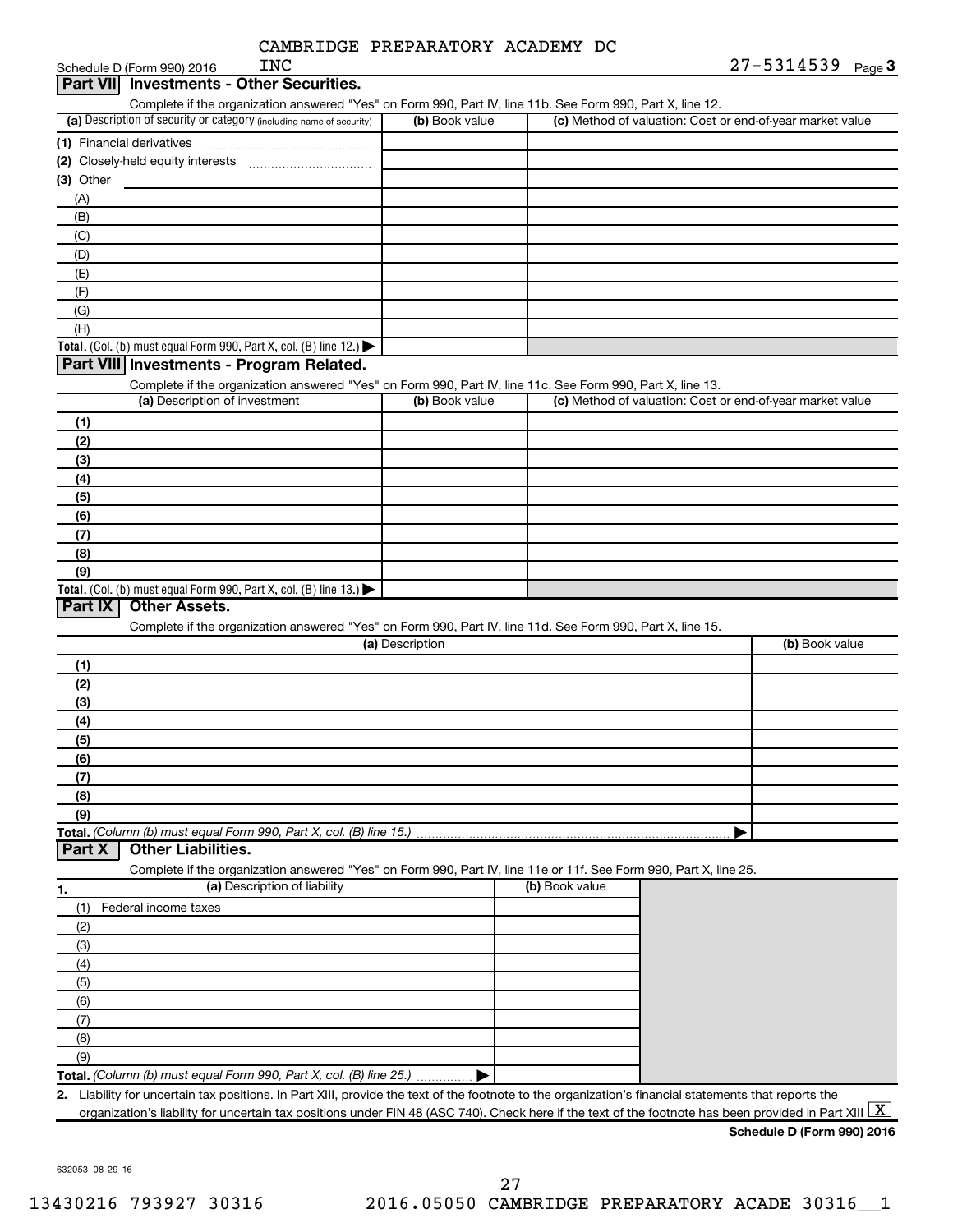|  | CAMBRIDGE PREPARATORY ACADEMY DC |  |  |
|--|----------------------------------|--|--|
|--|----------------------------------|--|--|

|    | INC<br>Schedule D (Form 990) 2016                                                                                                                                                                                                  |                |                | $27 - 5314539$ Page 4 |  |  |
|----|------------------------------------------------------------------------------------------------------------------------------------------------------------------------------------------------------------------------------------|----------------|----------------|-----------------------|--|--|
|    | Reconciliation of Revenue per Audited Financial Statements With Revenue per Return.<br>Part XI                                                                                                                                     |                |                |                       |  |  |
|    | Complete if the organization answered "Yes" on Form 990, Part IV, line 12a.                                                                                                                                                        |                |                |                       |  |  |
| 1  | Total revenue, gains, and other support per audited financial statements [111][11] matter controller matter controller matter controller matter matter matter matter matter matter matter matter matter matter matter matter m     |                | $\mathbf{1}$   | 6,951,256.            |  |  |
| 2  | Amounts included on line 1 but not on Form 990, Part VIII, line 12:                                                                                                                                                                |                |                |                       |  |  |
| a  | Net unrealized gains (losses) on investments [111] Net unrealized mains (losses) on investments [11] Metamanian                                                                                                                    | 2a             |                |                       |  |  |
|    |                                                                                                                                                                                                                                    | 2 <sub>b</sub> |                |                       |  |  |
| c  |                                                                                                                                                                                                                                    | 2 <sub>c</sub> |                |                       |  |  |
| d  |                                                                                                                                                                                                                                    | 2d             |                |                       |  |  |
| е  | Add lines 2a through 2d <b>must be a constructed as the constant of the constant of the constant of the construction</b>                                                                                                           |                | 2е             | ο.                    |  |  |
| 3  |                                                                                                                                                                                                                                    |                | 3              | 6,951,256.            |  |  |
| 4  | Amounts included on Form 990, Part VIII, line 12, but not on line 1:                                                                                                                                                               |                |                |                       |  |  |
| а  |                                                                                                                                                                                                                                    | 4a             |                |                       |  |  |
| b  |                                                                                                                                                                                                                                    | 4 <sub>b</sub> |                |                       |  |  |
| C. | Add lines 4a and 4b                                                                                                                                                                                                                |                | 4c             | υ.                    |  |  |
| 5  |                                                                                                                                                                                                                                    |                | $\overline{5}$ | 6,951,256.            |  |  |
|    | Part XII   Reconciliation of Expenses per Audited Financial Statements With Expenses per Return.                                                                                                                                   |                |                |                       |  |  |
|    |                                                                                                                                                                                                                                    |                |                |                       |  |  |
|    | Complete if the organization answered "Yes" on Form 990, Part IV, line 12a.                                                                                                                                                        |                |                |                       |  |  |
| 1  |                                                                                                                                                                                                                                    |                | $\blacksquare$ | 7,491,245.            |  |  |
| 2  | Amounts included on line 1 but not on Form 990, Part IX, line 25:                                                                                                                                                                  |                |                |                       |  |  |
| a  |                                                                                                                                                                                                                                    | 2a             |                |                       |  |  |
| b  | Prior year adjustments with the control of the control of the control of the control of the control of the control of the control of the control of the control of the control of the control of the control of the control of     | 2 <sub>b</sub> |                |                       |  |  |
|    |                                                                                                                                                                                                                                    | 2 <sub>c</sub> |                |                       |  |  |
|    |                                                                                                                                                                                                                                    | 2d             |                |                       |  |  |
| е  |                                                                                                                                                                                                                                    |                | 2e             | υ.                    |  |  |
| 3  | Add lines 2a through 2d <b>[10]</b> Communication and the state of the state of the state of the state of the state of the state of the state of the state of the state of the state of the state of the state of the state of the |                | 3              | 7,491,245.            |  |  |
| 4  | Amounts included on Form 990, Part IX, line 25, but not on line 1:                                                                                                                                                                 |                |                |                       |  |  |
| a  | Investment expenses not included on Form 990, Part VIII, line 7b [11, 111, 120]                                                                                                                                                    | 4a             |                |                       |  |  |
|    |                                                                                                                                                                                                                                    | 4h             |                |                       |  |  |
|    | Add lines 4a and 4b                                                                                                                                                                                                                |                | 4c             | 0.                    |  |  |
| 5  | Part XIII Supplemental Information.                                                                                                                                                                                                |                | 5              | 7,491,245.            |  |  |

Provide the descriptions required for Part II, lines 3, 5, and 9; Part III, lines 1a and 4; Part IV, lines 1b and 2b; Part V, line 4; Part X, line 2; Part XI, lines 2d and 4b; and Part XII, lines 2d and 4b. Also complete this part to provide any additional information.

PART X, LINE 2:

| THE SCHOOL HAS ADOPTED THE ACCOUNTING OF UNCERTAINTY IN INCOME TAXES AS    |
|----------------------------------------------------------------------------|
| REQUIRED BY THE INCOME TAXES TOPIC OF THE FINANCIAL ACCOUNTING STANDARDS   |
| BOARD ACCOUNTING STANDARDS CODIFICATION. THE SCHOOL HAS ANALYZED ITS TAX   |
| POSITIONS, AND HAS CONCLUDED THAT NO LIABILITY FOR UNRECOGNIZED TAX        |
| BENEFITS ARE EXPECTED BE RECORDED RELATED TO ANY UNCERTAIN TAX POSITIONS   |
| TAKEN ON RETURNS FILED FOR OPEN TAX YEARS (2013-2015), OR EXPECTED TO BE   |
| TAKEN IN ITS 2016 TAX RETURN. CAMBRIDGE PREPARATORY ACADEMY DC IS NOT      |
| AWARE OF ANY TAX POSITIONS FOR WHICH IT BELIEVES THAT THERE IS A           |
| REASONABLE POSSIBILITY THAT THE TOTAL AMOUNTS OF UNRECOGNIZED TAX BENEFITS |
| WILL CHANGE MATERIALLY IN THE NEXT TWELVE MONTHS.                          |
|                                                                            |

28

632054 08-29-16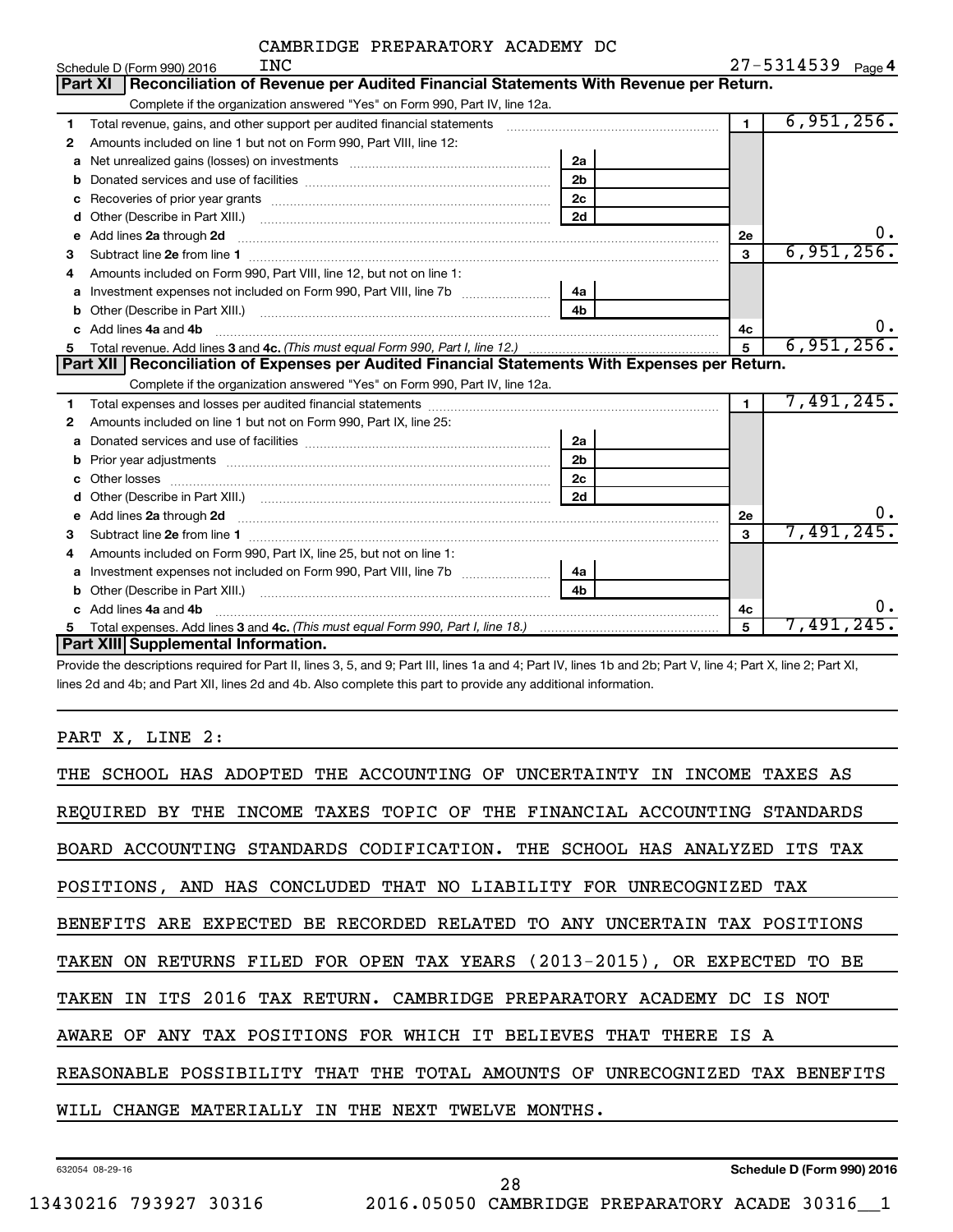$\overline{\phantom{0}}$ 

 $\overline{\phantom{a}}$ 

 $\overline{\phantom{0}}$ 

 $\overline{\phantom{0}}$ 

|                 | <b>INC</b> | CAMBRIDGE PREPARATORY ACADEMY DC |  | 27-5314539 Page          |  |
|-----------------|------------|----------------------------------|--|--------------------------|--|
|                 |            |                                  |  |                          |  |
|                 |            |                                  |  |                          |  |
|                 |            |                                  |  |                          |  |
|                 |            |                                  |  |                          |  |
|                 |            |                                  |  |                          |  |
|                 |            |                                  |  |                          |  |
|                 |            |                                  |  |                          |  |
|                 |            |                                  |  |                          |  |
|                 |            |                                  |  |                          |  |
|                 |            |                                  |  |                          |  |
|                 |            |                                  |  |                          |  |
|                 |            |                                  |  |                          |  |
|                 |            |                                  |  |                          |  |
|                 |            |                                  |  |                          |  |
|                 |            |                                  |  |                          |  |
|                 |            |                                  |  |                          |  |
|                 |            |                                  |  |                          |  |
|                 |            |                                  |  |                          |  |
|                 |            |                                  |  |                          |  |
|                 |            |                                  |  |                          |  |
|                 |            |                                  |  |                          |  |
|                 |            |                                  |  |                          |  |
|                 |            |                                  |  |                          |  |
|                 |            |                                  |  |                          |  |
|                 |            |                                  |  |                          |  |
|                 |            |                                  |  |                          |  |
|                 |            |                                  |  |                          |  |
|                 |            |                                  |  |                          |  |
|                 |            |                                  |  |                          |  |
| 632055 08-29-16 |            |                                  |  | Schedule D (Form 990) 20 |  |

**orm 990) 2016** 

632

 $\overline{\phantom{0}}$ 

 $\overline{\phantom{0}}$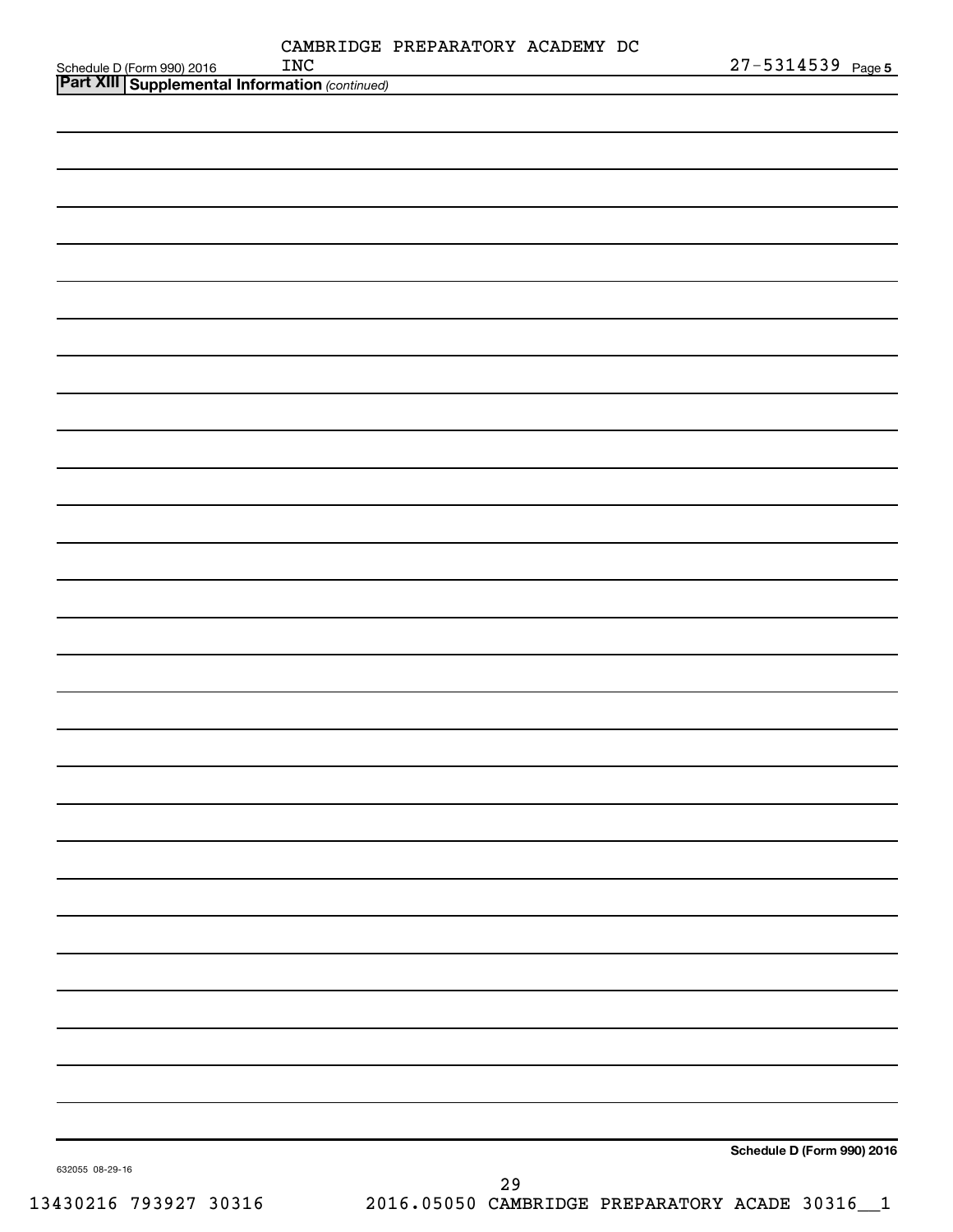|        | <b>SCHEDULE E</b><br>Schools<br>Complete if the organization answered "Yes" on Form 990,<br>(Form 990 or 990-EZ) |                                                                                                                                                                                                                                    |                                       | OMB No. 1545-0047<br>2016           |                         |                         |
|--------|------------------------------------------------------------------------------------------------------------------|------------------------------------------------------------------------------------------------------------------------------------------------------------------------------------------------------------------------------------|---------------------------------------|-------------------------------------|-------------------------|-------------------------|
|        |                                                                                                                  | Part IV, line 13, or Form 990-EZ, Part VI, line 48.                                                                                                                                                                                |                                       |                                     |                         |                         |
|        | Department of the Treasury<br>Internal Revenue Service                                                           | Attach to Form 990 or Form 990-EZ.                                                                                                                                                                                                 |                                       | <b>Open to Public</b><br>Inspection |                         |                         |
|        | Name of the organization                                                                                         | Information about Schedule E (Form 990 or 990-EZ) and its instructions is at WWW.irs.gov/form990.<br>CAMBRIDGE PREPARATORY ACADEMY DC                                                                                              | <b>Employer identification number</b> |                                     |                         |                         |
|        |                                                                                                                  | <b>INC</b>                                                                                                                                                                                                                         |                                       | 27-5314539                          |                         |                         |
| Part I |                                                                                                                  |                                                                                                                                                                                                                                    |                                       |                                     |                         |                         |
|        |                                                                                                                  |                                                                                                                                                                                                                                    |                                       |                                     | <b>YES</b>              | <b>NO</b>               |
| 1      |                                                                                                                  | Does the organization have a racially nondiscriminatory policy toward students by statement in its charter, bylaws,                                                                                                                |                                       |                                     |                         |                         |
|        |                                                                                                                  |                                                                                                                                                                                                                                    |                                       | 1                                   | х                       |                         |
| 2      |                                                                                                                  | Does the organization include a statement of its racially nondiscriminatory policy toward students in all its brochures,                                                                                                           |                                       |                                     |                         |                         |
|        |                                                                                                                  | catalogues, and other written communications with the public dealing with student admissions, programs, and scholarships?                                                                                                          |                                       | $\mathbf{2}$                        | x                       |                         |
| 3      |                                                                                                                  | Has the organization publicized its racially nondiscriminatory policy through newspaper or broadcast media during the                                                                                                              |                                       |                                     |                         |                         |
|        |                                                                                                                  | period of solicitation for students, or during the registration period if it has no solicitation program, in a way that makes                                                                                                      |                                       |                                     |                         |                         |
|        |                                                                                                                  | the policy known to all parts of the general community it serves? If "Yes," please describe. If "No," please explain.                                                                                                              |                                       |                                     |                         | х                       |
|        | If you need more space, use Part II                                                                              | AS A PUBLIC CHARTER SCHOOL, CAMBRIDGE PEPATORY ACADEMY DC IS                                                                                                                                                                       |                                       | 3                                   |                         |                         |
|        |                                                                                                                  | EXEMPT FROM THE REQUIREMENTS OF REVENUE PROCEDURE 75-50.                                                                                                                                                                           |                                       |                                     |                         |                         |
|        |                                                                                                                  |                                                                                                                                                                                                                                    |                                       |                                     |                         |                         |
|        |                                                                                                                  |                                                                                                                                                                                                                                    |                                       |                                     |                         |                         |
|        |                                                                                                                  |                                                                                                                                                                                                                                    |                                       |                                     |                         |                         |
| 4      |                                                                                                                  | Does the organization maintain the following?                                                                                                                                                                                      |                                       |                                     |                         |                         |
| a      |                                                                                                                  |                                                                                                                                                                                                                                    |                                       | 4a                                  | х                       |                         |
| b      |                                                                                                                  | Records documenting that scholarships and other financial assistance are awarded on a racially nondiscriminatory basis?                                                                                                            |                                       | 4b                                  | $\overline{\textbf{x}}$ |                         |
|        |                                                                                                                  | c Copies of all catalogues, brochures, announcements, and other written communications to the public dealing with student                                                                                                          |                                       |                                     |                         |                         |
|        |                                                                                                                  |                                                                                                                                                                                                                                    |                                       | 4с                                  | х                       |                         |
|        |                                                                                                                  |                                                                                                                                                                                                                                    |                                       | 4d                                  | $\overline{\textbf{x}}$ |                         |
|        |                                                                                                                  | If you answered "No" to any of the above, please explain. If you need more space, use Part II.                                                                                                                                     |                                       |                                     |                         |                         |
|        |                                                                                                                  |                                                                                                                                                                                                                                    |                                       |                                     |                         |                         |
|        |                                                                                                                  |                                                                                                                                                                                                                                    |                                       |                                     |                         |                         |
|        |                                                                                                                  |                                                                                                                                                                                                                                    |                                       |                                     |                         |                         |
| 5      |                                                                                                                  | Does the organization discriminate by race in any way with respect to:                                                                                                                                                             |                                       |                                     |                         |                         |
|        |                                                                                                                  |                                                                                                                                                                                                                                    |                                       | 5a                                  |                         | х                       |
|        |                                                                                                                  |                                                                                                                                                                                                                                    |                                       | 5b                                  |                         | $\overline{\textbf{x}}$ |
|        |                                                                                                                  |                                                                                                                                                                                                                                    |                                       | 5 <sub>c</sub>                      |                         | $\overline{\textbf{X}}$ |
|        |                                                                                                                  |                                                                                                                                                                                                                                    |                                       | 5d                                  |                         | $\overline{\textbf{x}}$ |
|        |                                                                                                                  |                                                                                                                                                                                                                                    |                                       | <b>5e</b>                           |                         | X                       |
|        |                                                                                                                  | f Use of facilities? <b>www.communities.</b> We can be a series of the contract of the contract of the contract of the contract of the contract of the contract of the contract of the contract of the contract of the contract of |                                       | 5f                                  |                         | х                       |
|        |                                                                                                                  |                                                                                                                                                                                                                                    |                                       | 5 <sub>g</sub>                      |                         | X                       |
|        |                                                                                                                  |                                                                                                                                                                                                                                    |                                       | 5h                                  |                         | X                       |
|        |                                                                                                                  | If you answered "Yes" to any of the above, please explain. If you need more space, use Part II.                                                                                                                                    |                                       |                                     |                         |                         |
|        |                                                                                                                  |                                                                                                                                                                                                                                    |                                       |                                     |                         |                         |
|        |                                                                                                                  |                                                                                                                                                                                                                                    |                                       |                                     |                         |                         |
|        |                                                                                                                  |                                                                                                                                                                                                                                    |                                       |                                     |                         |                         |
|        |                                                                                                                  |                                                                                                                                                                                                                                    |                                       | 6a                                  | x                       |                         |
|        |                                                                                                                  |                                                                                                                                                                                                                                    |                                       | 6b                                  |                         | x                       |
|        |                                                                                                                  | If you answered "Yes" on either line 6a or line 6b, explain on Part II.                                                                                                                                                            |                                       |                                     |                         |                         |
| 7      |                                                                                                                  | Does the organization certify that it has complied with the applicable requirements of sections 4.01 through 4.05 of                                                                                                               |                                       |                                     |                         |                         |
|        |                                                                                                                  |                                                                                                                                                                                                                                    |                                       | 7                                   |                         | x                       |
|        |                                                                                                                  | LHA For Paperwork Reduction Act Notice, see the Instructions for Form 990 or Form 990-EZ.                                                                                                                                          | Schedule E (Form 990 or 990-EZ) 2016  |                                     |                         |                         |

632061 10-10-16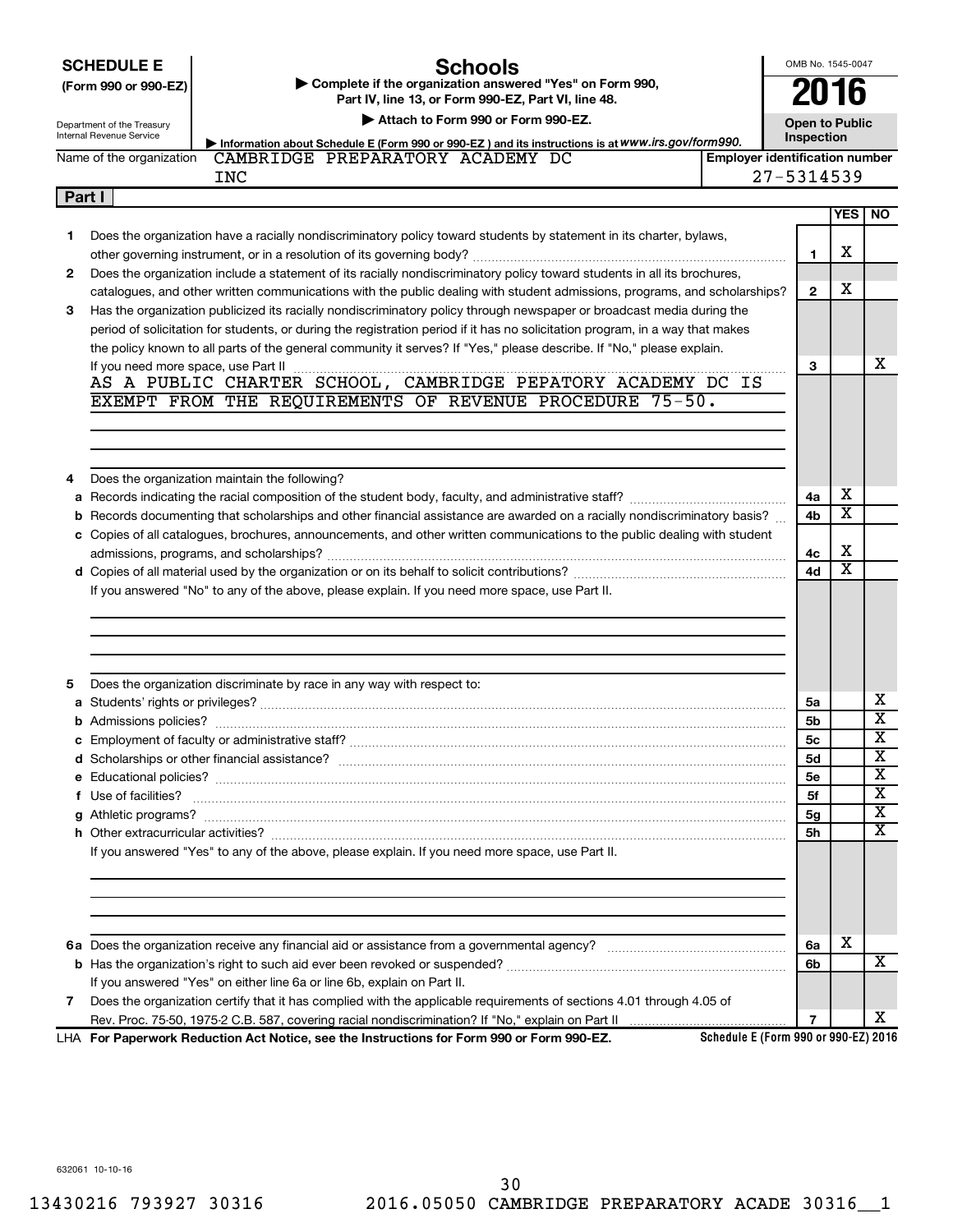Schedule E (Form 990 or 990-EZ) 2016 INC

Part II | Supplemental Information. Provide the explanations required by Part I, lines 3, 4d, 5h, 6b, and 7, as applicable. Also provide any other additional information.

LINE 6 - EXPLANATION OF GOVERNMENT FINANCIAL AID:

THE SCHOOL RECEIVES GOVERNMENT FINANCIAL ASSISTANCE FROM THE DISTRICT OF

COLUMBIA AND FEDERAL DEPARTMENT OF EDUCATION.

LINE 7 - EXPLANATION OF RACIAL NONDISCRIMINATION COMPLIANCE:

THE SCHOOL, A PUBLIC CHARTER SCHOOL, IS EXEMPT FROM REV PROC 75-50.

**Schedule E (Form 990 or 990-EZ) 2016**

632062 10-10-16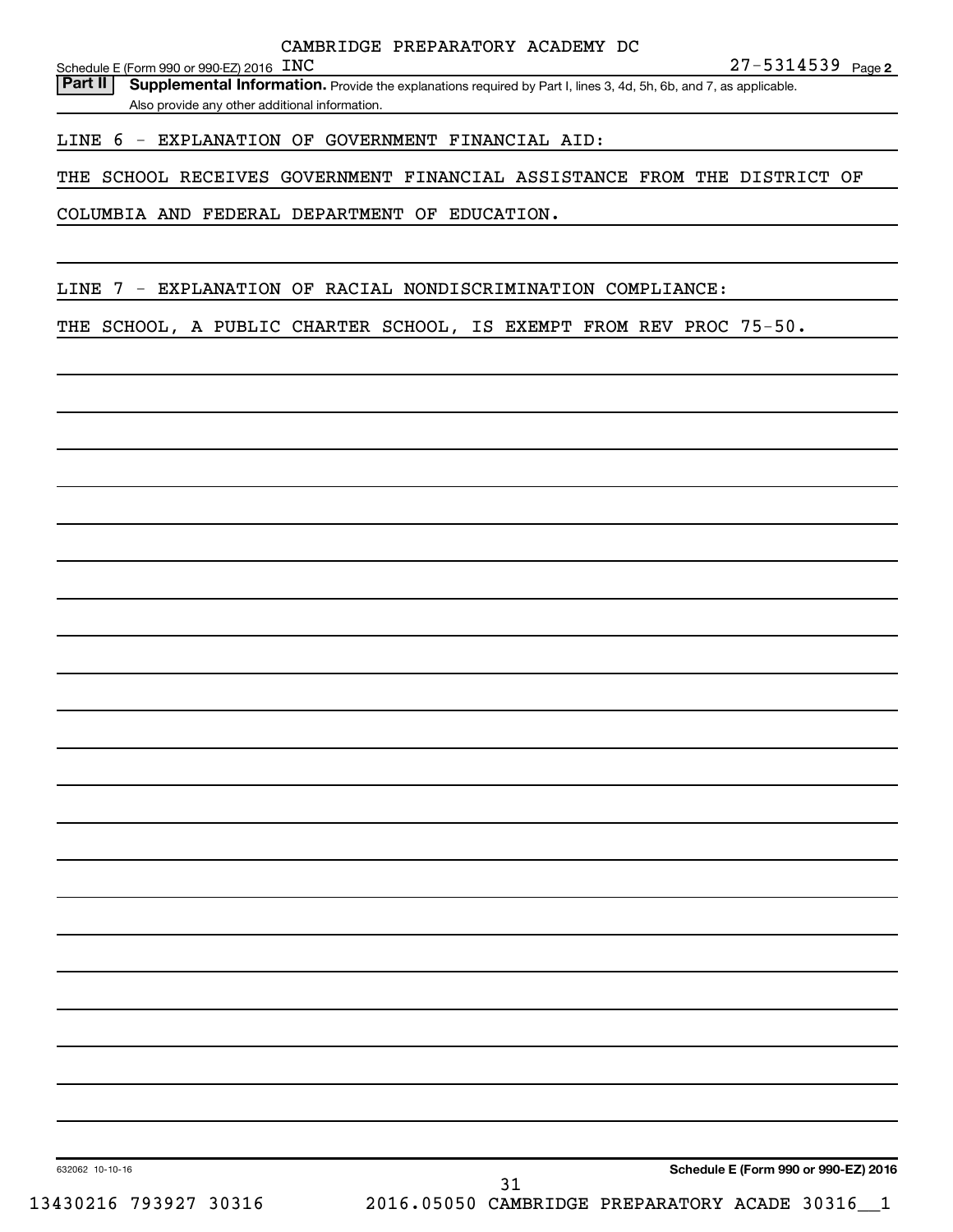**(Form 990 or 990-EZ)**

Department of the Treasury Internal Revenue Service Name of the organization

**Information about Schedule O (Form 990 or 990-EZ) and its instructions is at WWW.irs.gov/form990. Complete to provide information for responses to specific questions on Form 990 or 990-EZ or to provide any additional information. | Attach to Form 990 or 990-EZ. SCHEDULE O Supplemental Information to Form 990 or 990-EZ 2016**



**Employer identification number** INC 27-5314539

FORM 990, PART I, DOING BUSINESS AS:

SOMERSET PREPARATORY ACADEMY PCS

FORM 990, PART I, LINE 1, DESCRIPTION OF ORGANIZATION MISSION:

CAMBRIDGE PREPARATORY ACADEMY DC

RESPONSIBLE, SELF-DIRECTED LIFE-LONG LEARNERS IN A SAFE AND ENRICHING

ENVIRONMENT. THIS WILL BE ACHIEVED IN A RIGOROUS ACADEMIC ENVIRONMENT

FOCUSED ON THE FUNDAMENTALS OF LEADERSHIP DEVELOPMENT, ENHANCED

PERSONAL RESPONSIBILITY, AND COMMUNITY INVOLVEMENT. LIVE, LEARN, LEAD!

FORM 990, PART III, LINE 1, DESCRIPTION OF ORGANIZATION MISSION:

FOCUSED ON THE FUNDAMENTALS OF LEADERSHIP DEVELOPMENT, ENHANCED

PERSONAL RESPONSIBILITY, AND COMMUNITY INVOLVEMENT. LIVE, LEARN, LEAD!

FORM 990, PART VI, SECTION A, LINE 1:

LINE 1A:

SOMERSET PREPARATORY ACADEMY PUBLIC CHARTER SCHOOL BOARD HAS DELEGATED

AUTHORITY TO THE EXECUTIVE COMMITTEE TO MAKE REVIEWS AND RECOMMENDATIONS ON

BEHALF OF THE GOVERNING BODY. THE EXECUTIVE COMMITTEE COMPOSITION INCLUDES

THE BOARD CHAIR, BOARD TREASURER, AND COMPLIANCE CHAIR. SCOPE OF THE

EXECUTIVE COMMITTEE INCLUDES:

-SERVE AS THE ULTIMATE STEWARD OF THE MISSION OF THE ORGANIZATION.

-RECRUIT, SUPPORT, AND REVIEW THE CEO.

-PROVIDE EFFECTIVE AND APPROPRIATE FINANCIAL OVERSIGHT.

-PROMOTE THE ORGANIZATION AND ENHANCE ITS PUBLIC REPUTATION.

-ENSURE LEGAL AND ETHICAL INTEGRITY AND MAINTAIN ACCOUNTABILITY.

-RECRUIT AND ORIENT NEW BOARD MEMBERS AND ASSESS BOARD PERFORMANCE.

632211 08-25-16 LHA For Paperwork Reduction Act Notice, see the Instructions for Form 990 or 990-EZ. Schedule O (Form 990 or 990-EZ) (2016)

32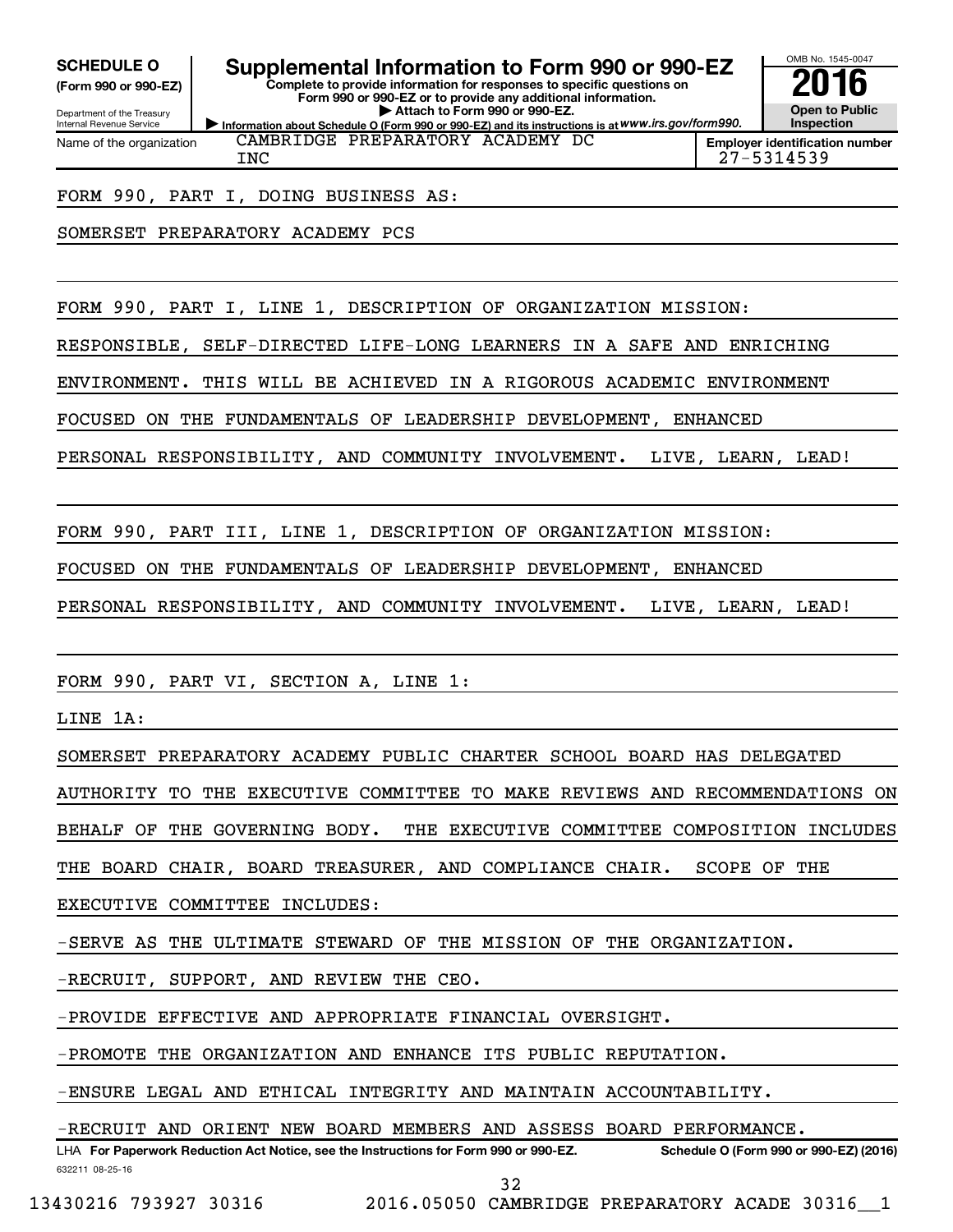FORM 990, PART VI, SECTION B, LINE 11B:

EDOPS AND CHIEF ADMINISTRATIVE OFFICER/PRINCIPAL REVIEW THE FORM 990 AFTER WHICH THE FINANCE COMMITTEE AND THE TREASURER REVIEW THE 990 AND THE CHIEF ADMINISTRATIVE OFFICER/PRINCIPAL SIGNS IT. A COMPLETE COPY OF THE FORM 990 IS EMAILED TO ALL BOARD MEMBERS FOR THEIR REVIEW.

FORM 990, PART VI, SECTION B, LINE 12C:

THE BOARD MEMBERS ARE ASKED IF THEY HAVE CONFLICTS ANNUALLY AND ARE

REQUIRED TO SIGN THE CONFLICT OF INTEREST POLICY FORM UPON JOINING THE

BOARD.

FORM 990, PART VI, SECTION B, LINE 15: ON AN ANNUAL BASIS, THE BOARD OF TRUSTEES CONTACTS OTHER LOCAL CHARTER SCHOOLS WITHIN THE DISTRICT OF COLUMBIA TO INQUIRE ABOUT THE SALARY/COMPENSATION OF THEIR EXECUTIVE LEADERSHIP. THE BOARD ALSO SUPPLMEMENTS THIS SURVEY BY EXAMINING PUBLIC COMPENSATION INFORMATION FOR EDUCATION/NON-PROFIT LEADERSHIP. IN ADDITION, THE BOARD ALSO RECEIVED RECOMMENDATIONS FROM OTHER INDEPENDENT SOURCES SUCH AS THE CHARTER BOARD PARTNERS AND FOCUS. BASED UPON THESE VARIED SOURCES, THE BOARD SETS PERFORMANCE GOALS AND COMPENSATION LEVELS FOR THE PRINCIPAL. THE PROCESS FOR DETERMINING COMPENSATION FOR THE HEAD OF SCHOOL WAS LAST CONDUCTED IN APRIL 2017.

FORM 990, PART VI, SECTION C, LINE 19: GOVERNING DOCUMENTS, CONFLICT OF INTEREST POLICY AND FINANCIAL STATEMENTS ARE MADE AVAILABLE TO THE PUBLIC UPON REQUEST.

632212 08-25-16